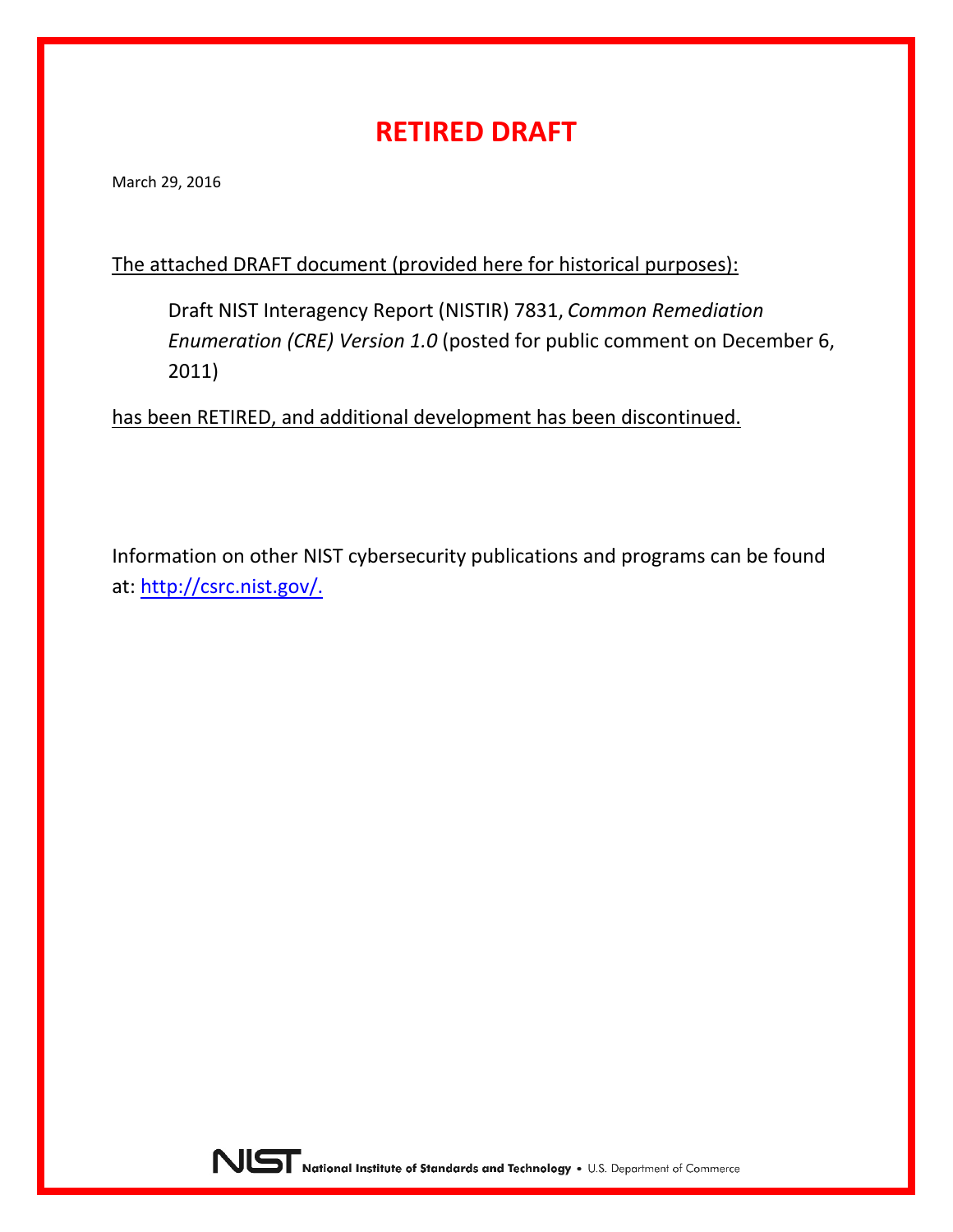The following information was originally posted with the attached DRAFT document:

Dec. 6, 2011

#### *NIST IR-7831*

#### *DRAFT Common Remediation Enumeration (CRE) Version 1.0*

NIST announces the public comment release of Draft NIST Interagency Report (NISTIR) 7831, Common Remediation Enumeration Version 1.0. NISTIR 7831 defines the Common Remediation Enumeration (CRE) specification. CRE is part of an emerging suite of enterprise remediation specifications that enable automation and enhanced correlation of enterprise remediation activities. Each CRE entry represents a unique remediation activity and is assigned a globally unique CRE identifier (CRE-ID). This specification describes the core concepts of CRE and the technical components of a CRE entry, outlines how CRE entries are created, and defines the technical requirements for constructing CRE entries.

NIST requests public comments on draft NISTIR 7831 by *January 20, 2012*. Comments should be sent to remediation-comments @nist.gov

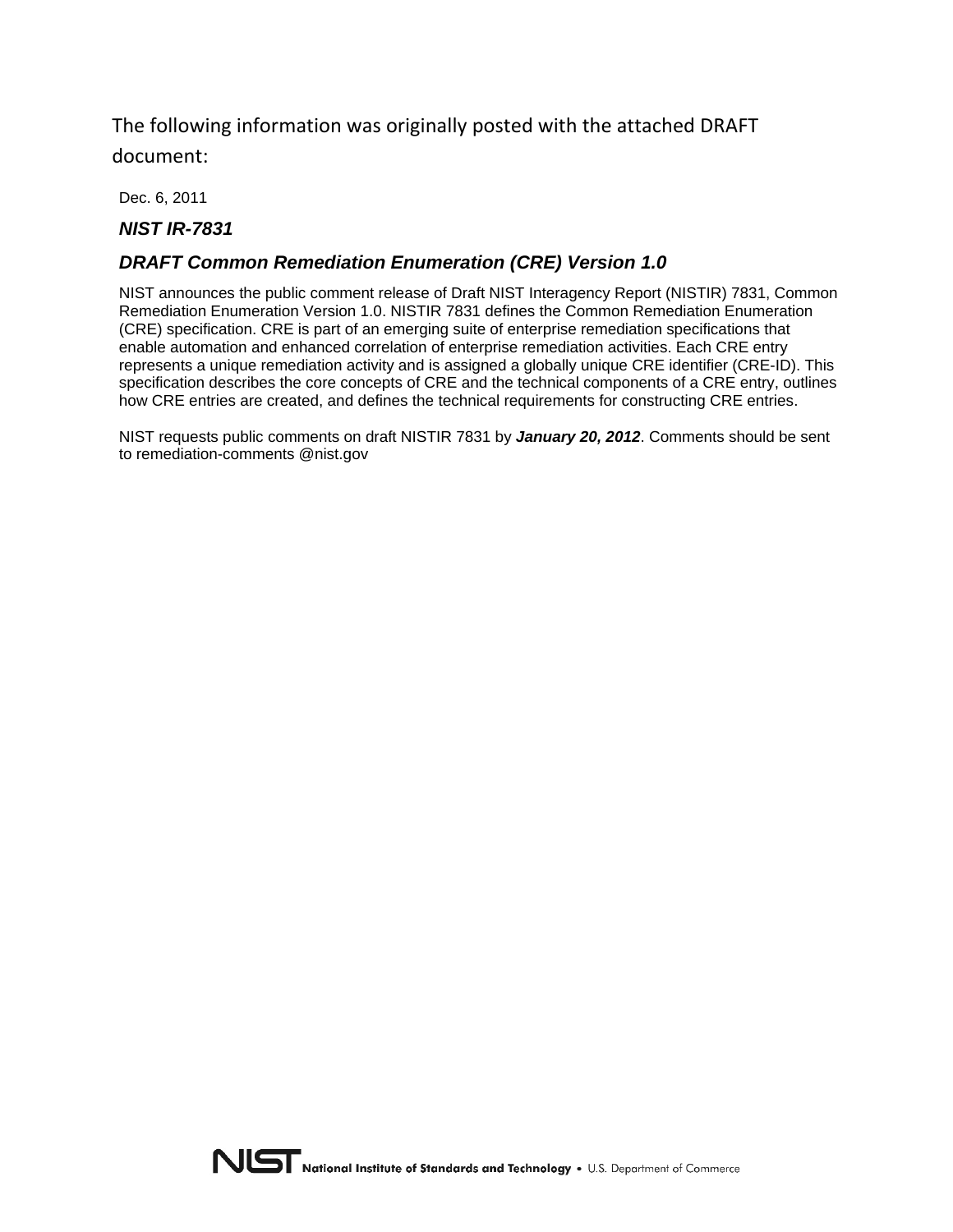

NIST Interagency Report 7831 (Draft)

U.S. Department of Commerce

# Common Remediation Enumeration (CRE) Version 1.0 (Draft)

Gerard T. McGuire David Waltermire Jonathan O. Baker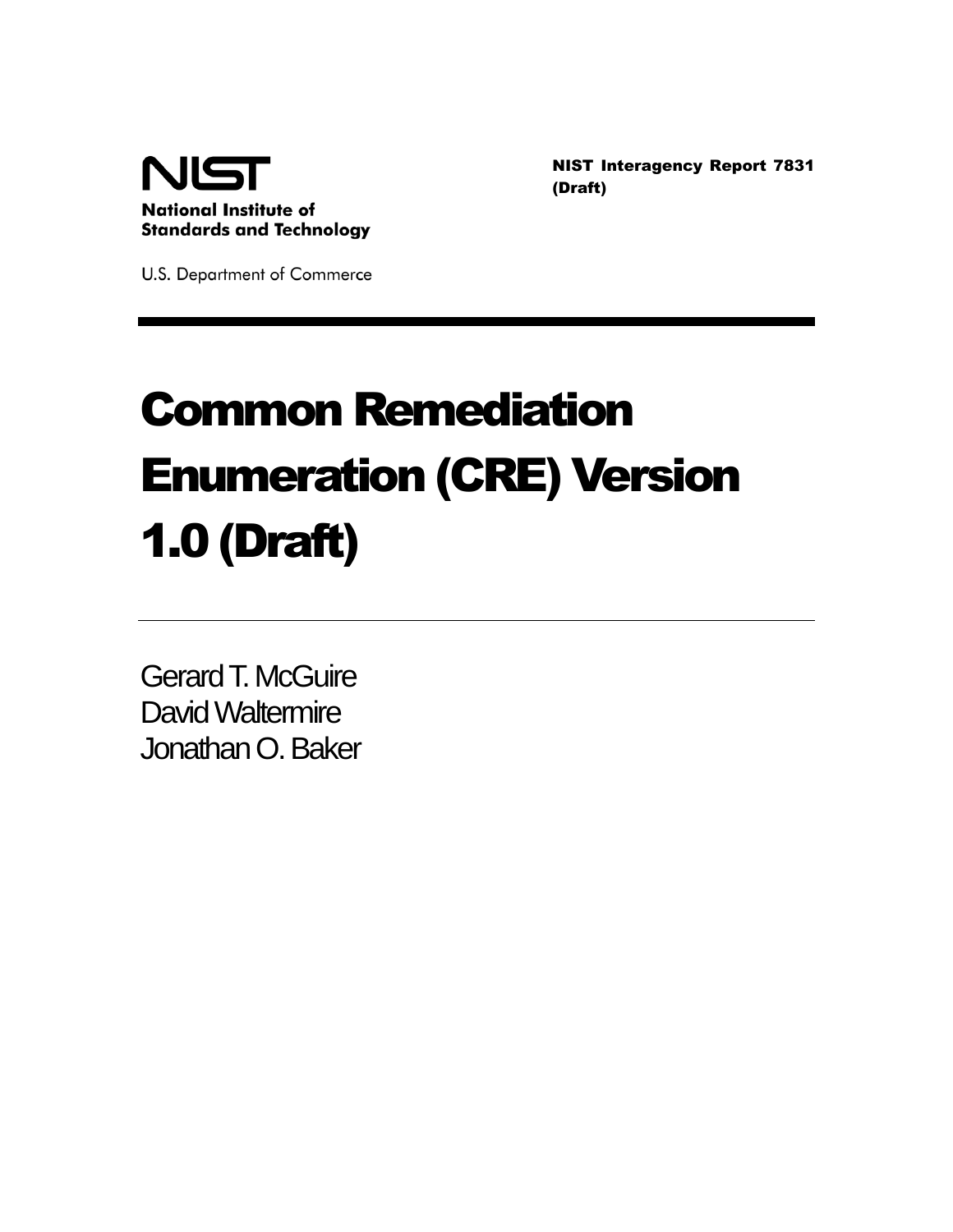**NIST Interagency Report 7831 (Draft)**

Common Remediation Enumeration (CRE) Version 1.0 (Draft)

Gerard T. McGuire David Waltermire Jonathan O. Baker

## **C O M P U T E R S E C U R I T Y**

Computer Security Division Information Technology Laboratory National Institute of Standards and Technology Gaithersburg, MD 20899-8930

December 2011



U.S. Department of Commerce

**John Bryson, Secretary**

National Institute of Standards and Technology

**Patrick D. Gallagher, Under Secretary for Standards and Technology and Director**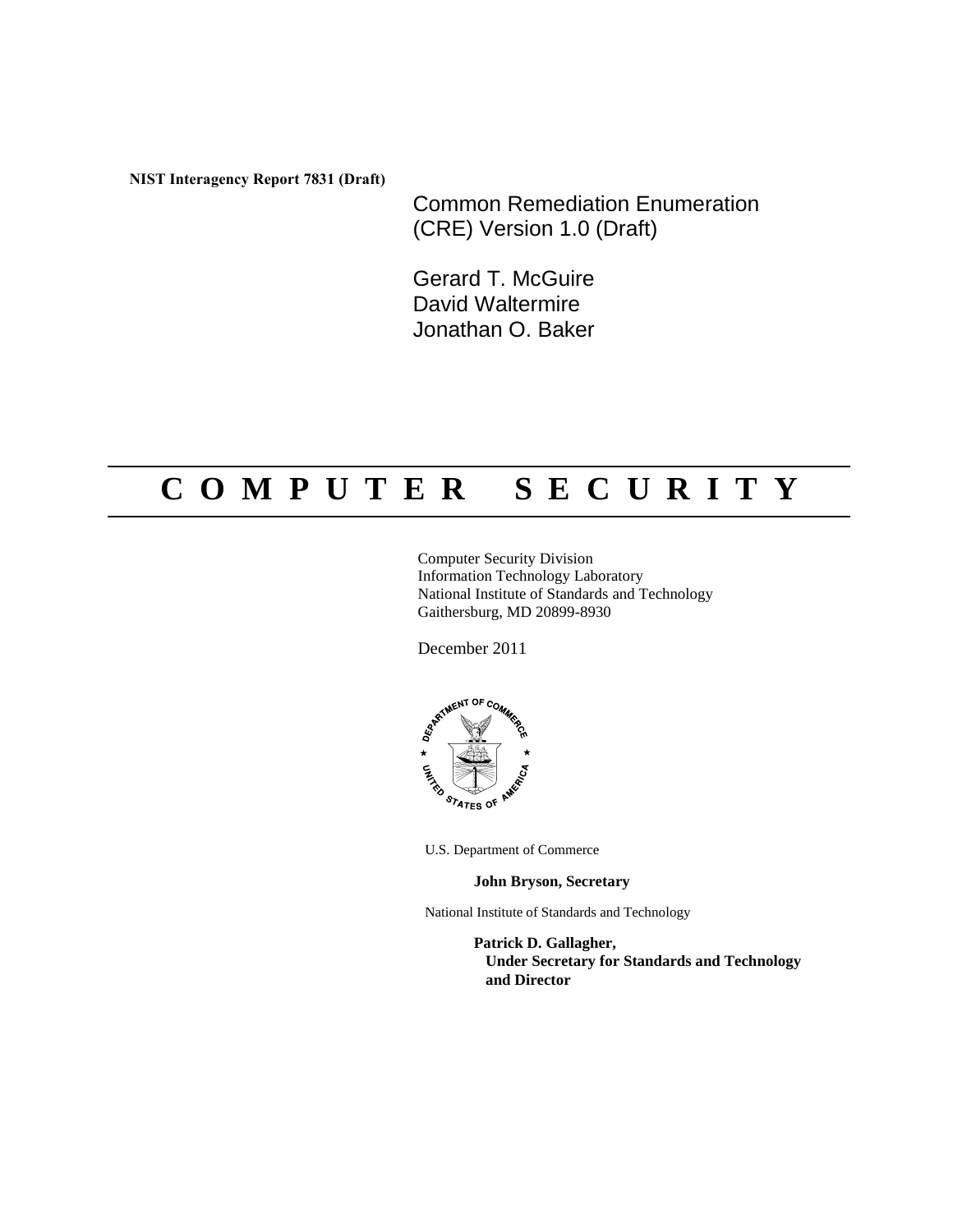#### **Reports on Computer Systems Technology**

The Information Technology Laboratory (ITL) at the National Institute of Standards and Technology (NIST) promotes the U.S. economy and public welfare by providing technical leadership for the nation's measurement and standards infrastructure. ITL develops tests, test methods, reference data, proof of concept implementations, and technical analysis to advance the development and productive use of information technology. ITL's responsibilities include the development of technical, physical, administrative, and management standards and guidelines for the cost-effective security and privacy of sensitive unclassified information in Federal computer systems. This Interagency Report discusses ITL's research, guidance, and outreach efforts in computer security and its collaborative activities with industry, government, and academic organizations.

#### **National Institute of Standards and Technology Interagency Report 7831 (Draft) 40 pages (Dec. 2011)**

Certain commercial entities, equipment, or materials may be identified in this document in order to describe an experimental procedure or concept adequately. Such identification is not intended to imply recommendation or endorsement by the National Institute of Standards and Technology, nor is it intended to imply that the entities, materials, or equipment are necessarily the best available for the purpose.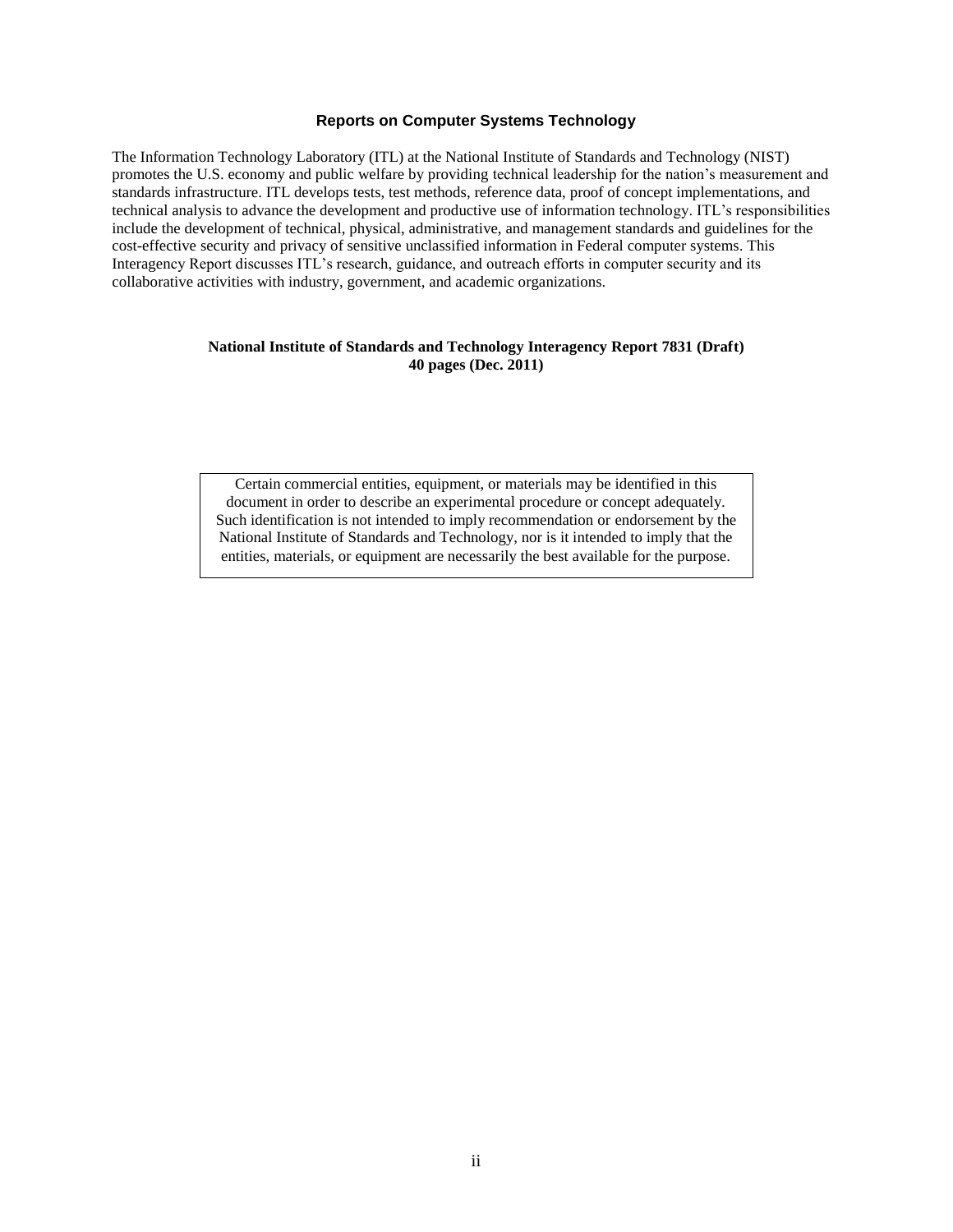#### Acknowledgments

The authors, Gerard T. McGuire of The MITRE Corporation, David Waltermire of the National Institute of Standards and Technology (NIST), and Jonathan O. Baker of The MITRE Corporation wish to thank colleagues who reviewed drafts of this document and contributed to its technical content. The authors would like to acknowledge Mike Kinney of The National Security Agency (NSA), James K. Ronayne of Varen Technologies, Matt Kerr of G2 Inc., Matthew Wojcik, Charles M. Schmidt, John Wunder, and Franklin Haskell of The MITRE Corporation, and Karen Scarfone of Scarfone Cybersecurity for their insights and support throughout the development of this document.

#### Abstract

This document defines the Common Remediation Enumeration (CRE) 1.0 specification. CRE is part of a suite of enterprise remediation specifications that enable automation and enhanced correlation of enterprise remediation activities. Each CRE entry represents a unique remediation activity and is assigned a globally unique CRE identifier (CRE-ID). This specification describes the core concepts of CRE, the technical components of a CRE entry, outlines how CRE entries are created, the technical requirements for constructing a CRE-ID, and how CRE-IDs may be assigned. CRE-IDs are intended to be boundary objects that are broadly useable in enterprise security management products and information domains that participate in remediation activities or make assertions about remediation actions.

#### Trademark Information

CRE is a trademark of The MITRE Corporation.

Windows and Windows XP are registered trademarks of Microsoft Corporation in the United States and other countries.

All other registered trademarks or trademarks belong to their respective organizations.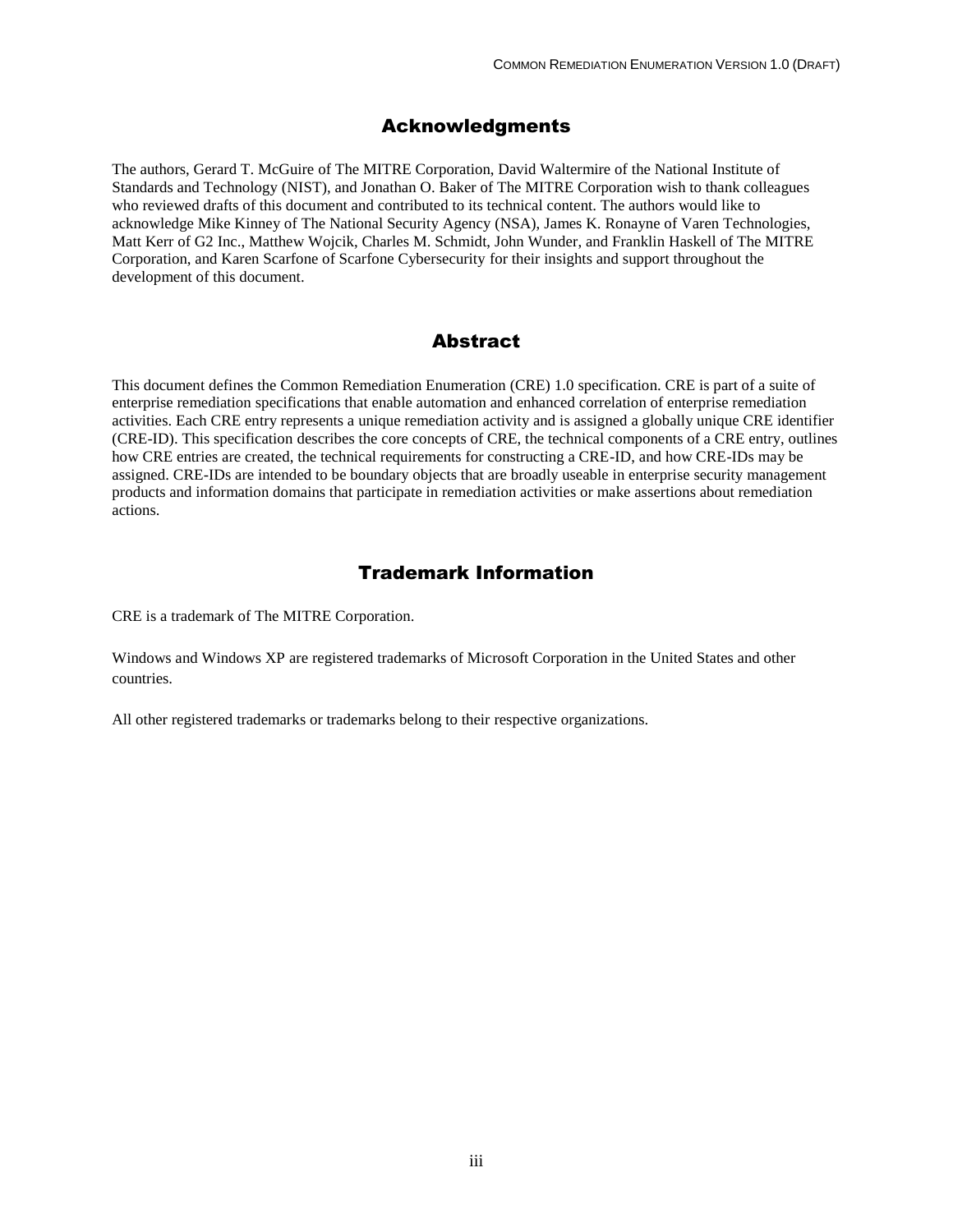## **Contents**

| 1.  |                                 |                         |  |
|-----|---------------------------------|-------------------------|--|
|     | 1.1<br>1.2<br>1.3<br>1.4<br>1.5 |                         |  |
| 2.  |                                 |                         |  |
| 3.  |                                 |                         |  |
|     | 3.1<br>3.2                      |                         |  |
| 4.  |                                 |                         |  |
|     | 4.1<br>4.2<br>4.3               |                         |  |
| 5.  |                                 |                         |  |
| 6.  |                                 |                         |  |
|     | 6.1                             | 6.1.1                   |  |
|     | 6.2                             | 6.1.2<br>6.2.1<br>6.2.2 |  |
|     |                                 | 6.2.3<br>6.2.4<br>6.2.5 |  |
|     | 6.3                             | 6.3.1<br>6.3.2<br>6.3.3 |  |
|     | 6.4                             | 6.3.4                   |  |
| 7.  |                                 |                         |  |
|     | 7.1                             |                         |  |
| 8.  |                                 |                         |  |
|     | 8.1                             | 8.1.1<br>8.1.2          |  |
|     | 8.2                             |                         |  |
| 9.  |                                 |                         |  |
| 10. |                                 |                         |  |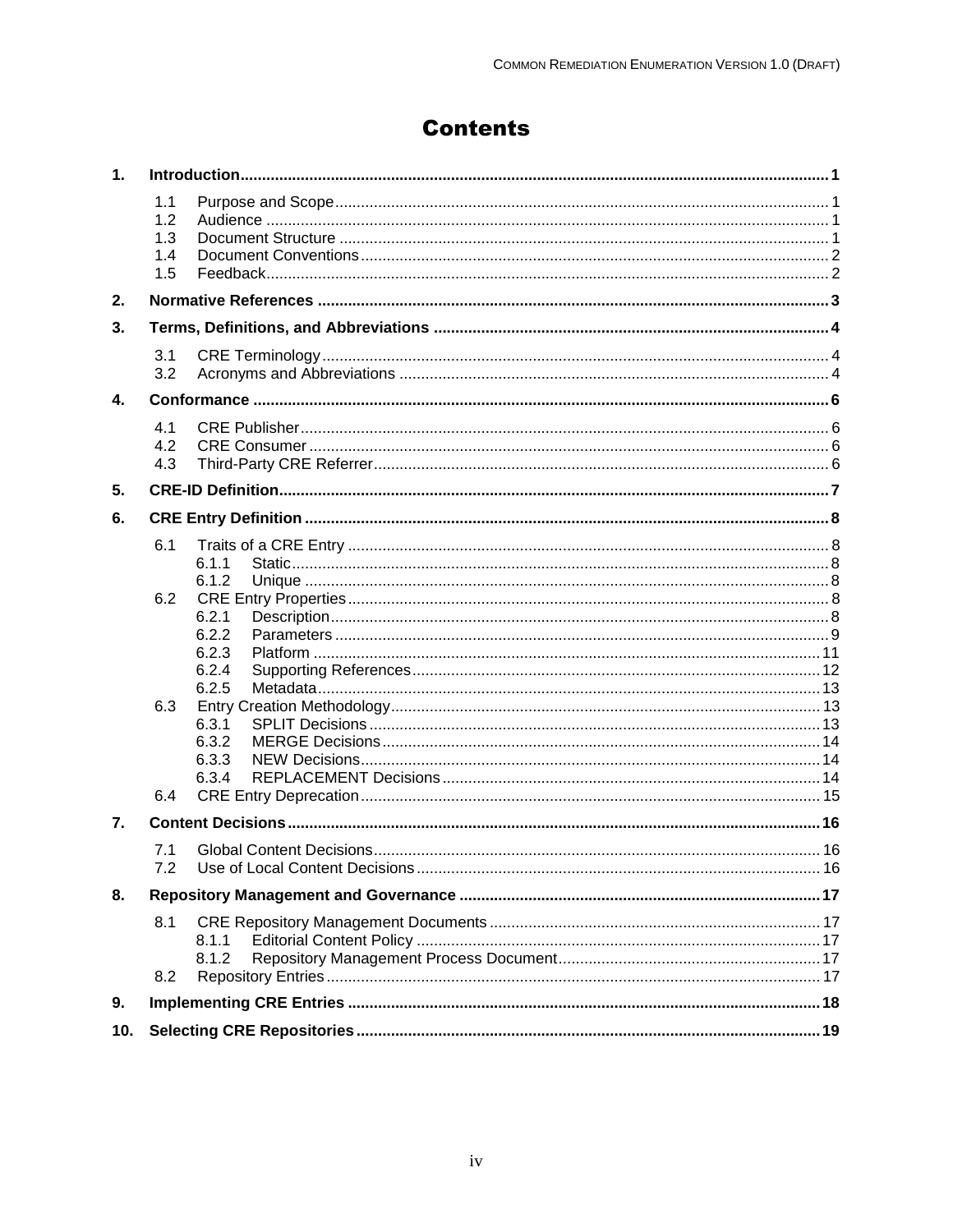## **List of Appendices**

| A.1 |              |  |
|-----|--------------|--|
|     | A.1.1        |  |
|     | A.1.2        |  |
|     | A.1.3        |  |
|     | A.1.4        |  |
| A.2 |              |  |
|     | A.2.1        |  |
|     | A.2.2        |  |
|     | A.2.3        |  |
| A.3 |              |  |
|     | A.3.1        |  |
|     | A.3.2        |  |
|     | A.3.3        |  |
| A.4 |              |  |
|     | A.4.1        |  |
|     | A.4.2        |  |
|     | A.4.3        |  |
| A.5 |              |  |
|     | A.5.1        |  |
|     | A.5.2        |  |
|     | A.5.3        |  |
| A.6 |              |  |
|     | A.6.1        |  |
|     | A.6.2        |  |
|     | A.6.3        |  |
|     |              |  |
| B.1 |              |  |
|     | B.1.1        |  |
|     | B.1.2        |  |
|     | <b>B.1.3</b> |  |
|     | <b>B.1.4</b> |  |
|     | <b>B.1.5</b> |  |
|     | <b>B.1.6</b> |  |
|     | <b>B.1.7</b> |  |
|     | <b>B.1.8</b> |  |
|     | <b>B.1.9</b> |  |
|     |              |  |
|     |              |  |
| C.1 |              |  |
| C.2 |              |  |
| C.3 |              |  |
| C.4 |              |  |
| C.5 |              |  |
|     |              |  |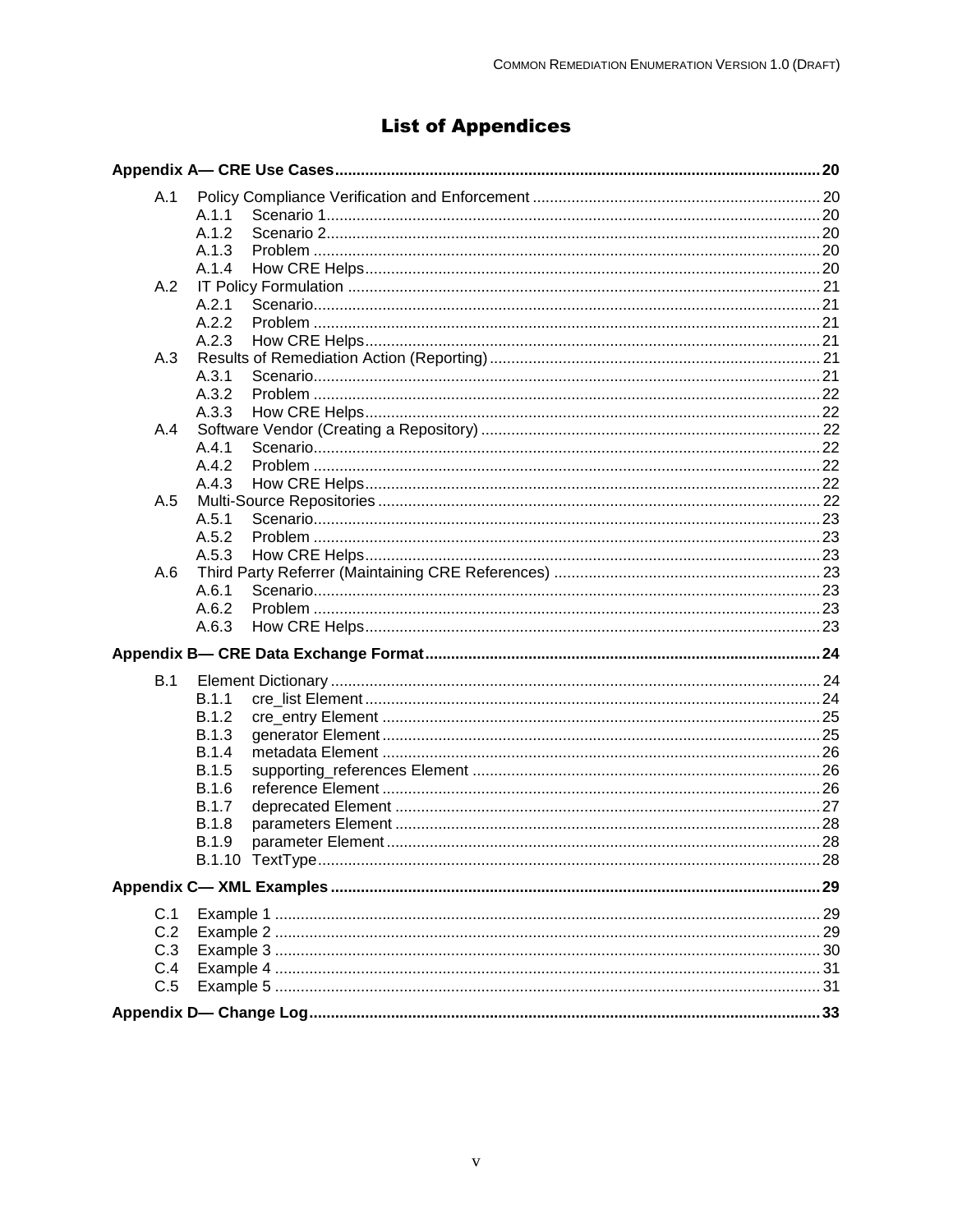## List of Tables

| Table 1 - Invalid CRE Parameter: parameters are too broad, effect is uncertain  10   |  |
|--------------------------------------------------------------------------------------|--|
| Table 2 – Valid CRE Parameter: Parameter is of appropriate scope and readability  10 |  |
|                                                                                      |  |
|                                                                                      |  |
|                                                                                      |  |
|                                                                                      |  |
|                                                                                      |  |
|                                                                                      |  |
|                                                                                      |  |
|                                                                                      |  |
|                                                                                      |  |
|                                                                                      |  |
|                                                                                      |  |
|                                                                                      |  |
|                                                                                      |  |
|                                                                                      |  |
|                                                                                      |  |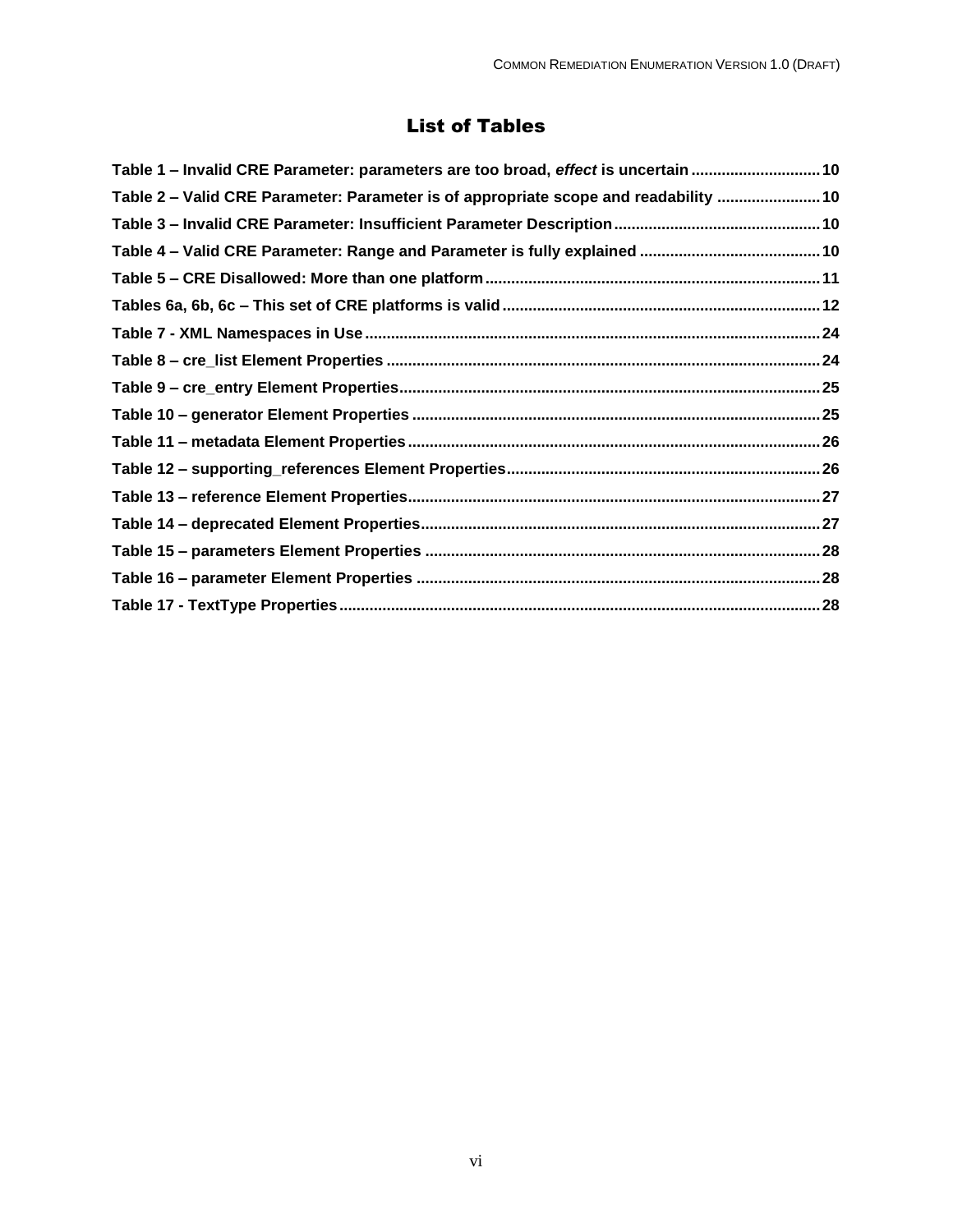#### <span id="page-9-0"></span>**1. Introduction**

*Common Remediation Enumeration (CRE)* is a scheme for identifying and describing remediation actions. For the purposes of CRE the definition of *remediation*, as presented in NIST Interagency Report (IR) 7670, *Proposed Open Specifications for an Enterprise Remediation Automation Framework* [IR7670], is: "…a set of actions that result in a change to an IT asset's configuration that bring it into compliance with policies, correct discovered vulnerabilities or misconfigurations, change settings or controls in response to events, or to install, remove or disable software which include patches." CRE enables automation and enhanced correlation of enterprise remediation activities.

CRE will facilitate communication about remediations between different groups and tools, much like  $CVE<sup>1</sup>$  and  $CCE<sup>2</sup>$  currently do for vulnerabilities and configuration items. Each CRE entry represents a unique remediation activity and is assigned a globally unique CRE identifier (CRE-ID). This specification describes the core concepts of CRE, the technical components of a CRE entry, and outlines how CRE entries are created. This includes the technical requirements for constructing a CRE-ID and assigning CRE-IDs. CRE-IDs are intended to be boundary objects<sup>3</sup> that are broadly usable in enterprise security management products and information domains that participate in remediation activities or make assertions about remediation actions.

#### <span id="page-9-1"></span>**1.1 Purpose and Scope**

This document provides the definitive technical specification for CRE version  $1.0<sup>4</sup>$  Additionally, this document presents guidance and requirements for CRE publishers to ensure consistency in the creation of CRE entries, the assignment of CRE-IDs, and the exchange of CRE data.

The scope of this document is limited to CRE version 1.0. Other versions of CRE and related specifications are not addressed here. Future versions of CRE will be defined in distinct revisions of this document, each clearly labeled with a document revision number and the appropriate CRE version number.

#### <span id="page-9-2"></span>**1.2 Audience**

This document is intended for three primary audiences:

- Content authors, editors, and CRE repository publishers seeking guidance on the proper assignment of CRE-IDs and the creation of CRE entries.
- Software developers and system integrators seeking to use or exchange CRE data in their products or service offerings.
- Policy makers seeking to include precise remediation actions in their system configuration policies.

The intended audience for this document is presumed to be familiar with the concepts presented in [IR7670].

#### <span id="page-9-3"></span>**1.3 Document Structure**

This document is organized into the following major sections and appendices:

- Section 2 provides a list of normative references for the document.
- Section 3 defines selected terms and abbreviations used in the document.
- Section 4 describes the conformance requirements for CRE creators and users.
- Section 5 defines the composition of a CRE-ID.

 $\overline{\phantom{a}}$ 

<sup>1</sup> <http://cve.mitre.org/>

<sup>2</sup> <http://cce.mitre.org/>

<sup>3</sup> Bowker, G. C., and Star, S. L. *Sorting Things Out: Classification and Its Consequences (Inside Technology)*, MIT Press, Boston, 1999.

<sup>&</sup>lt;sup>4</sup> CRE is one of a number of specifications described in the Enterprise Remediation Automation Framework overview and published in [IR7670].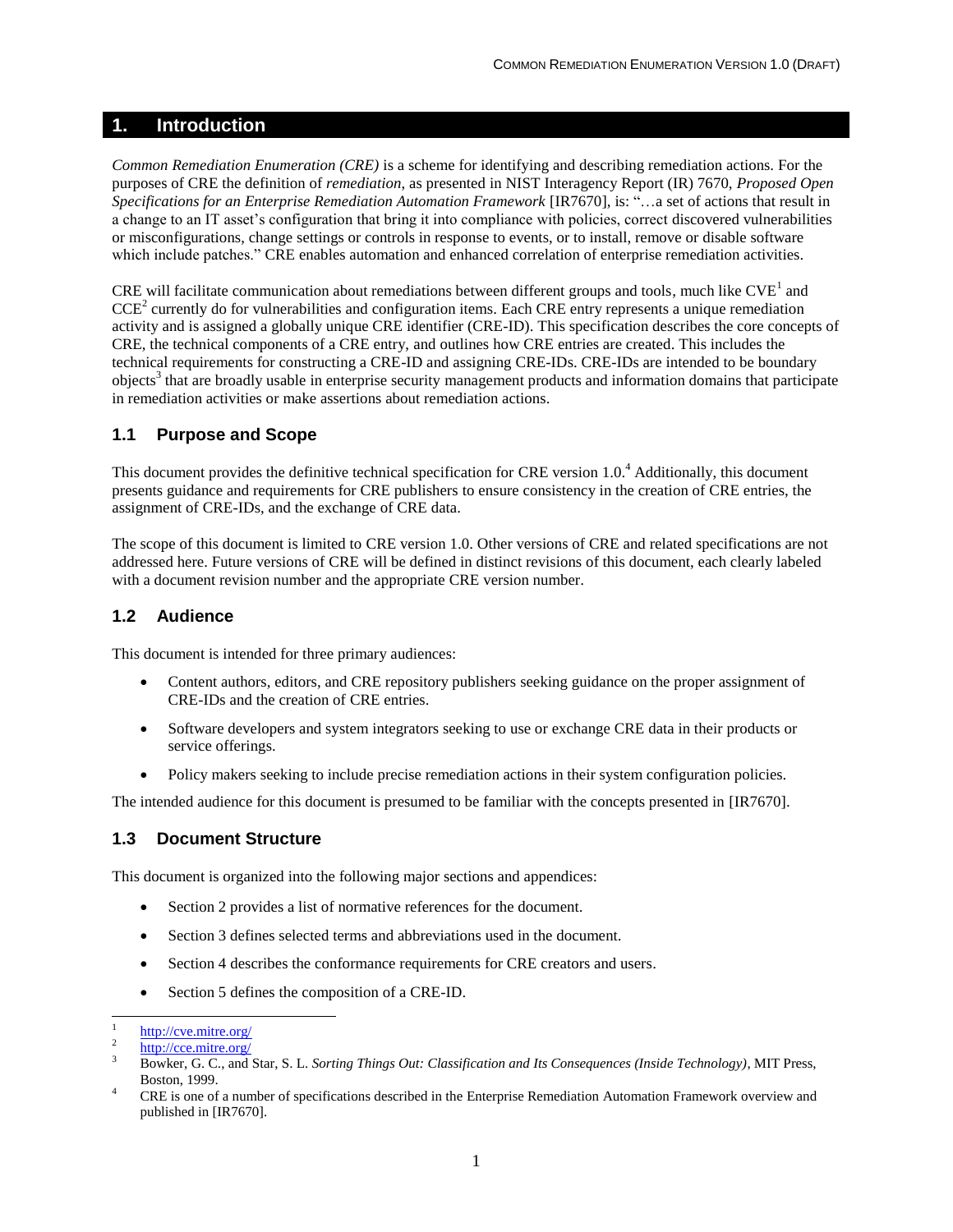- Section 6 defines the composition and technical details of a CRE entry.
- Section 7 discusses the role of content decisions and their place in establishing trust for federated repositories.
- Section 8 describes the management and governance of CRE repositories.
- Section 9 provides requirements for products and services using CRE-IDs and CRE Entries.
- Section 10 presents information on selecting CRE repositories.
- Appendix A details the motivating use cases for CRE.
- Appendix B describes the CRE Data Exchange Format which can be used to exchange CRE entries.
- Appendix C contains XML examples of CRE entry use and deprecation.
- Appendix D provides a change log that documents significant changes to major drafts of this specification.

#### <span id="page-10-0"></span>**1.4 Document Conventions**

The key words "MUST", "MUST NOT", "REQUIRED", "SHALL", "SHALL NOT", "SHOULD", "SHOULD NOT", "RECOMMENDED", "MAY", and "OPTIONAL" in this document are to be interpreted as described in Request for Comment (RFC) 2119 [RFC2119].

#### <span id="page-10-1"></span>**1.5 Feedback**

Feedback to improve this specification is welcomed and encouraged. Comments can be sent to the remediation standardization development email list at [remediation-dev@nist.gov.](mailto:remediation-dev@nist.gov) Further information regarding this list can be found at the NIST community web site: [http://scap.nist.gov/community.html.](http://scap.nist.gov/community.html)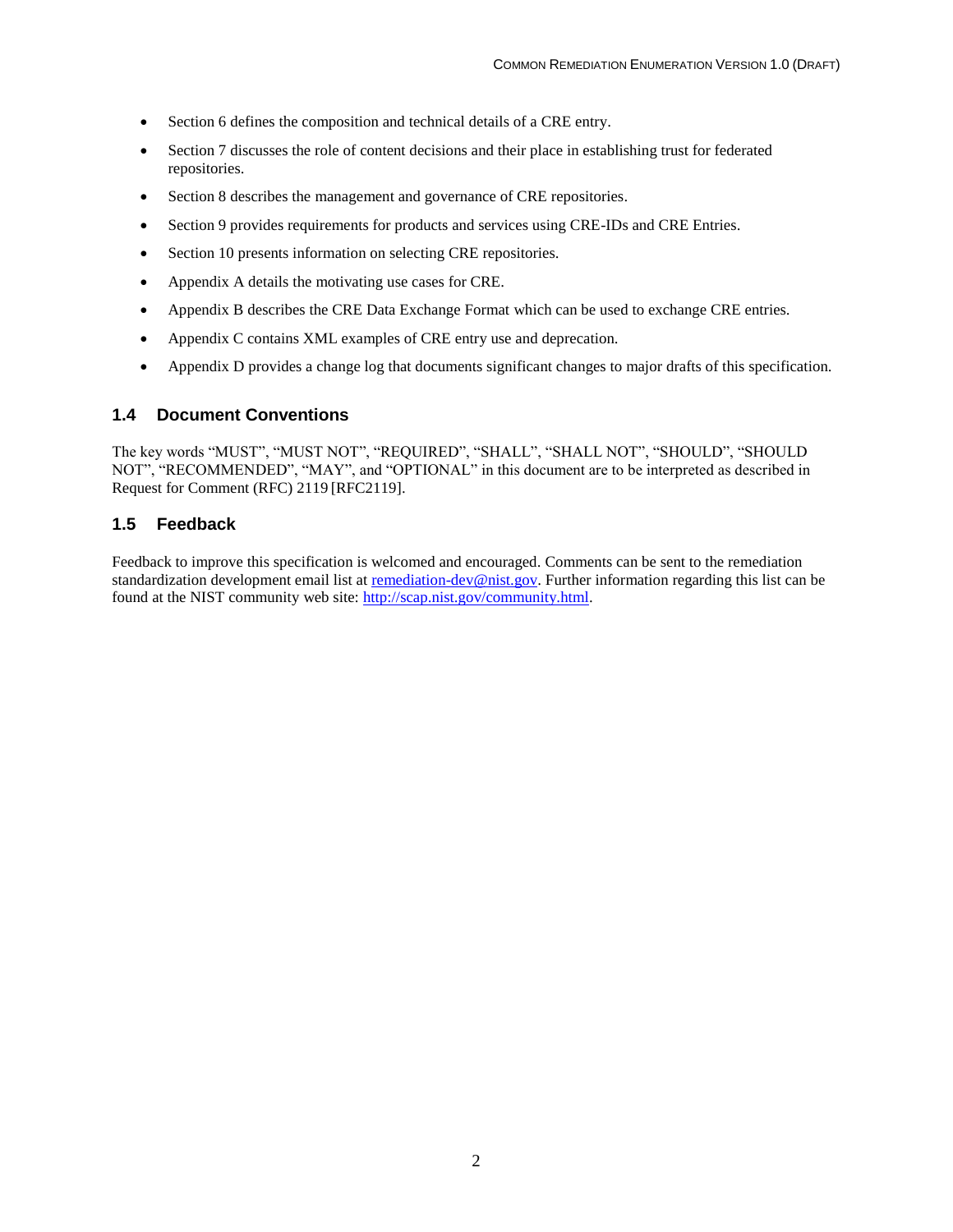#### <span id="page-11-0"></span>**2. Normative References**

The following documents, in whole or in part, are normatively referenced in this document and are indispensable for its application. For dated references, only the edition cited applies. For undated references, the latest edition of the referenced document (including any amendments) applies.

[ILSR], IANA, IANA Language Subtag Registry (ILSR), available at [<http://www.iana.org/assignments/language](file:///C:/Docs/Remediation/SVN/trunk/working/CRE-DEF/final%20005/%3chttp:/www.iana.org/assignments/language-subtag-registry)[subtag-registry>](file:///C:/Docs/Remediation/SVN/trunk/working/CRE-DEF/final%20005/%3chttp:/www.iana.org/assignments/language-subtag-registry)

[IR7670], NIST, NIST IR 7670, *Proposed Open Specifications for an Enterprise Remediation Automation Framework (Draft)*, February 2011, available at [<http://csrc.nist.gov/publications/PubsDrafts.html#NIST-IR-7670>](http://csrc.nist.gov/publications/PubsDrafts.html#NIST-IR-7670)

[IR7698], NIST, NIST IR 7698, *Common Platform Enumeration: Applicability Language Specification Version 2.3*, August 2011, available at [<http://csrc.nist.gov/publications/PubsNISTIRs.html>](http://csrc.nist.gov/publications/PubsNISTIRs.html)

[RFC1035], IETF, RFC 1035, *Domain Names – Implementation and Specification*, November 1987, available at [<http://www.ietf.org/rfc/rfc1035.txt>](http://www.ietf.org/rfc/rfc1035.txt)

[RFC2119], IETF, RFC 2119, *Key words for use in RFCs to Indicate Requirement Levels*, March 1997, available at [<http://www.ietf.org/rfc/rfc2119.txt>](http://www.ietf.org/rfc/rfc2119.txt)

[RFC5646], IETF, RFC 5646, Tags for Identifying Languages, September 2009, available at [<http://www.ietf.org/rfc/rfc5646.txt>](http://www.ietf.org/rfc/rfc5646.txt)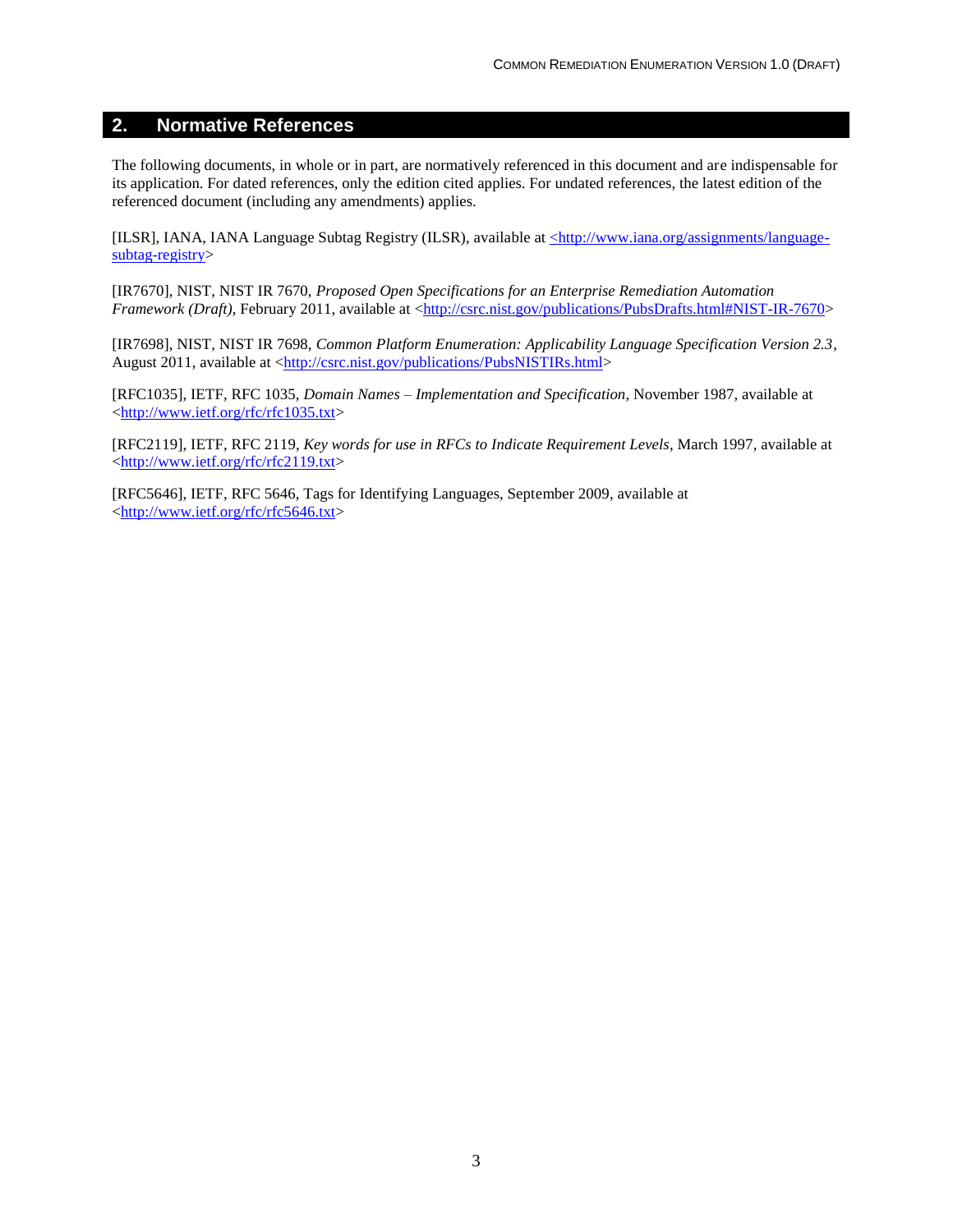#### <span id="page-12-0"></span>**3. Terms, Definitions, and Abbreviations**

For the purposes of this document, the following terms, definitions, and abbreviations apply.

#### <span id="page-12-1"></span>**3.1 CRE Terminology**

#### *Remediation concepts*

- **Remediation method** The specific steps or actions taken to perform a remediation.
- **Remediation effect** The result of successfully applying a remediation method. This includes not only the changes to an IT asset's configuration state (e.g., settings, software), but also other aspects such as the delay or required action (e.g., reboot) before the change becomes effective, the duration for which the change is effective, and other side effects above and beyond making the change.
- **Remediation instance** The conceptual combination of a specific remediation method and its remediation effect, including platform and (optionally) parameters.
- **Remediation location** The system on which the remediation is ultimately applied. Note that this may be different from the system on which the remediation method is performed.

#### *Remediation artifacts*

- **Remediation statement** A prose description of a remediation instance, including its method and effect.
- **Remediation implementation** The creation of a script, software module, or set of detailed, humanoriented instructions that enable the application of a specific remediation.

#### *CRE artifacts*

- **CRE-ID** A globally unique formatted string that is associated with a single CRE entry.
- **CRE entry** A set of fields that describe a specific remediation instance and whose structure conforms to the CRE XML schema (see Appendix B).
- **CRE producer** An organization or individual that issues new CRE-IDs and CRE entries.
- **CRE publisher** An organization or individual that maintains a CRE repository.
- **CRE consumer** A product that uses a CRE entry as a key resource. Typical CRE consumers are tools that directly perform, manage, or report remediation actions.
- **CRE referrer** A product or data that contains or cites CRE-IDs.
- **CRE repository** A collection of CRE entries maintained by a single CRE publisher. Documentation provided as part of the CRE repository must include the processes and content decisions that guide the publication of CRE entries within that repository (see Section 8). In most cases a CRE repository is associated with a single CRE producer. In other cases it may be desirable to aggregate CRE entries from multiple CRE repositories. When aggregating CRE entries, the CRE publisher would most likely not be the same as the CRE producer.

#### <span id="page-12-2"></span>**3.2 Acronyms and Abbreviations**

- CCE Common Configuration Enumeration
- CPE Common Platform Enumeration
- CRE Common Remediation Enumeration
- CRE-DEF Common Remediation Enumeration Data Exchange Format
- CRE-ID Common Remediation Enumeration Identifier
- CVE Common Vulnerabilities and Exposures
- DISA Defense Information Systems Agency
- DNS Domain Name System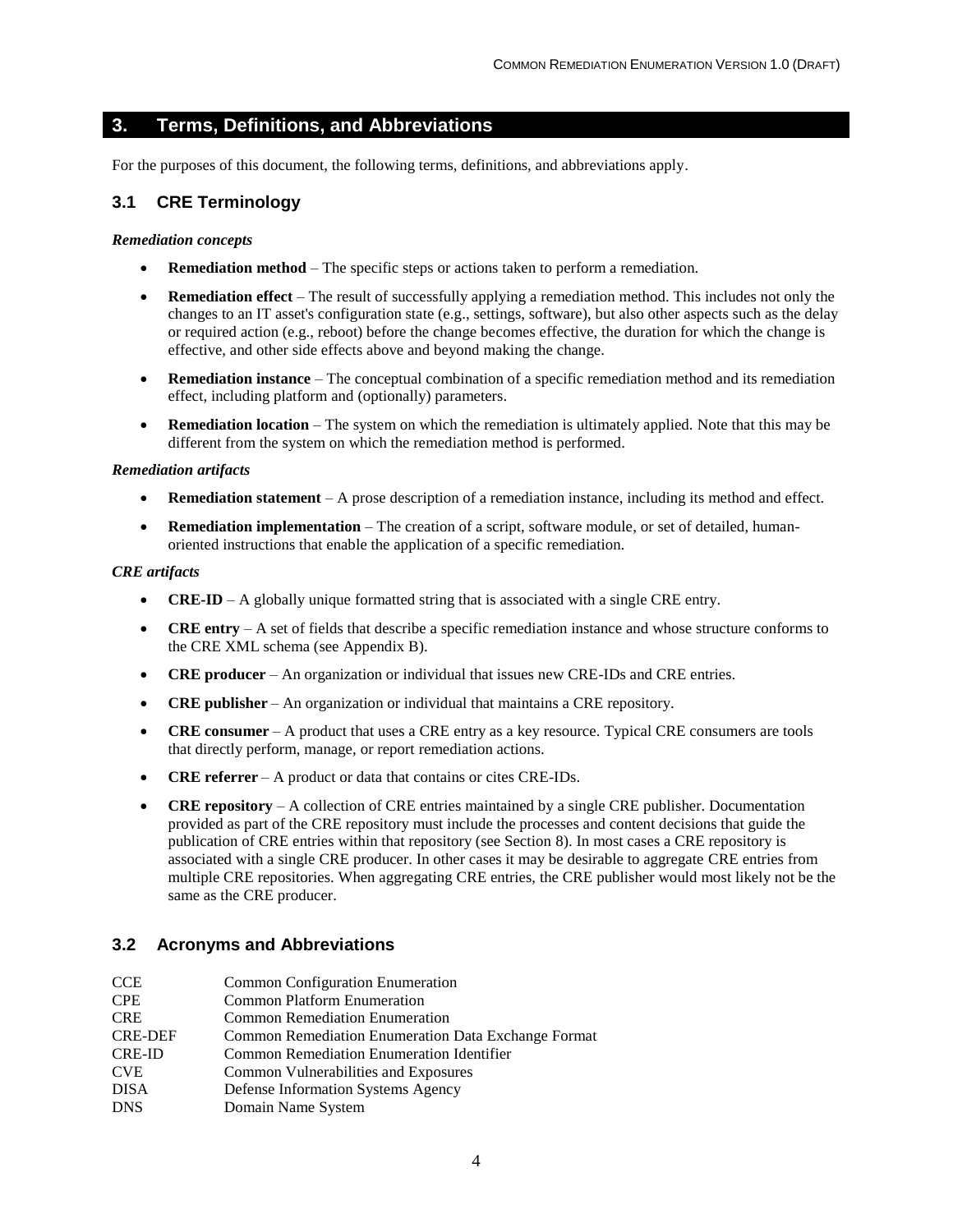| ERI          | <b>Extended Remediation Language</b>            |
|--------------|-------------------------------------------------|
| IR.          | <b>Interagency Report</b>                       |
| <b>ITL</b>   | <b>Information Technology Laboratory</b>        |
| <b>NIST</b>  | National Institute of Standards and Technology  |
| NSA          | National Security Agency                        |
| <b>RFC</b>   | <b>Request for Comment</b>                      |
| <b>SCAP</b>  | Security Content Automation Protocol            |
| SDDL         | <b>Security Descriptor Definition Language</b>  |
| <b>USGCB</b> | United States Government Configuration Baseline |
| <b>UTC</b>   | Coordinated Universal Time                      |
| XML          | Extensible Markup Language                      |
|              |                                                 |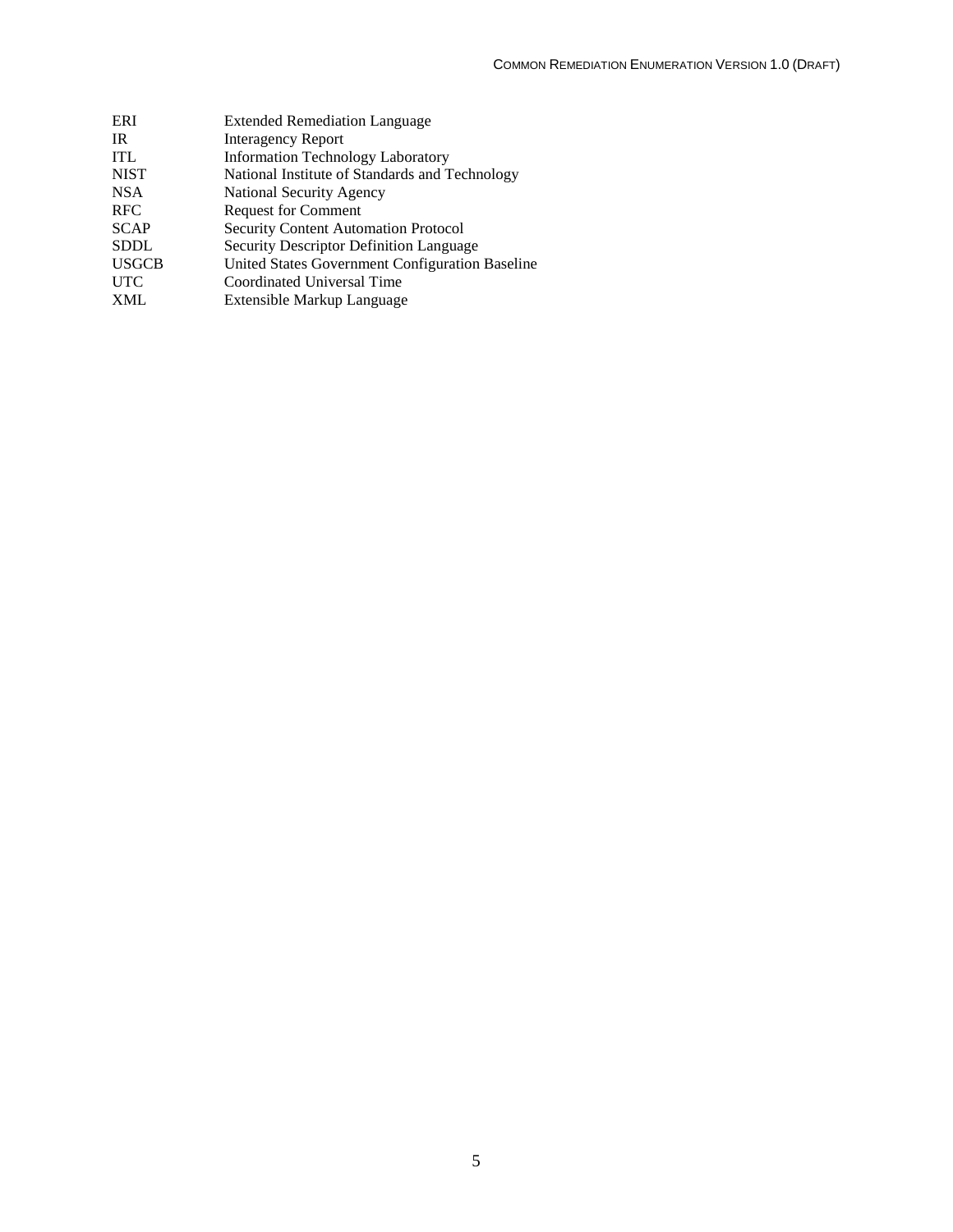#### <span id="page-14-0"></span>**4. Conformance**

This section provides the high-level requirements that MUST be met for conformance with this specification. There are three primary roles described below: CRE publisher, CRE consumer, and third-party CRE referrer.

#### <span id="page-14-1"></span>**4.1 CRE Publisher**

A *CRE publisher* is an organization that maintains a CRE repository and issues CREs for use by some community of interest. CRE publishers claiming conformance to this specification SHALL comply with the following requirements:

- 1. Create well-formed CRE-IDs according to the requirements defined in Section 5.
- 2. Publish well-formed CRE entries as defined in Section 6 and Appendix B, and as defined in the data model in Appendix B.
- 3. Adhere to the repository governance requirements defined in Section 8.
- 4. If republishing, follow the repository selection guidance as described in Section 10, and support the ability to consume CRE entries from other repositories in the format defined in Appendix B.
- 5. Make an explicit claim of conformance to this specification in any documentation provided to end users.

A CRE publisher may republish CRE entries that originated with another organization. These CRE entries MUST reuse the original CRE-ID, description, and platform. Changing any of these fields requires a new CRE.

#### <span id="page-14-2"></span>**4.2 CRE Consumer**

A *CRE consumer* is a product or service that uses CRE-IDs to identify, perform, report, and correlate remediations. Products and services claiming conformance to this specification SHALL comply with the following requirements:

- 1. Use well-formed CRE-IDs as described in Section 5.
- 2. Use CRE-IDs from a repository that complies with the requirements in Section [4.1.](#page-14-1)
- 3. Implement CRE entries as described in Section 9.
- 4. Follow the repository selection guidance as described in Section 10.
- 5. Make an explicit claim of conformance to this specification in any documentation provided to end users.

#### <span id="page-14-3"></span>**4.3 Third-Party CRE Referrer**

A *third-party CRE referrer* is an organization that maintains a document, data model, or database that incorporates CRE-IDs. Such organizations claiming conformance to this specification SHALL comply with the following requirements:

- 1. Use well-formed CRE-IDs as described in Section 5.
- 2. Comply with the CRE entry concept (honoring properties such as the version and deprecation status, etc.) as described in Section 6.
- 3. Follow the repository selection guidance as described in Section 10.
- 4. Make an explicit claim of conformance to this specification in any documentation provided to end users.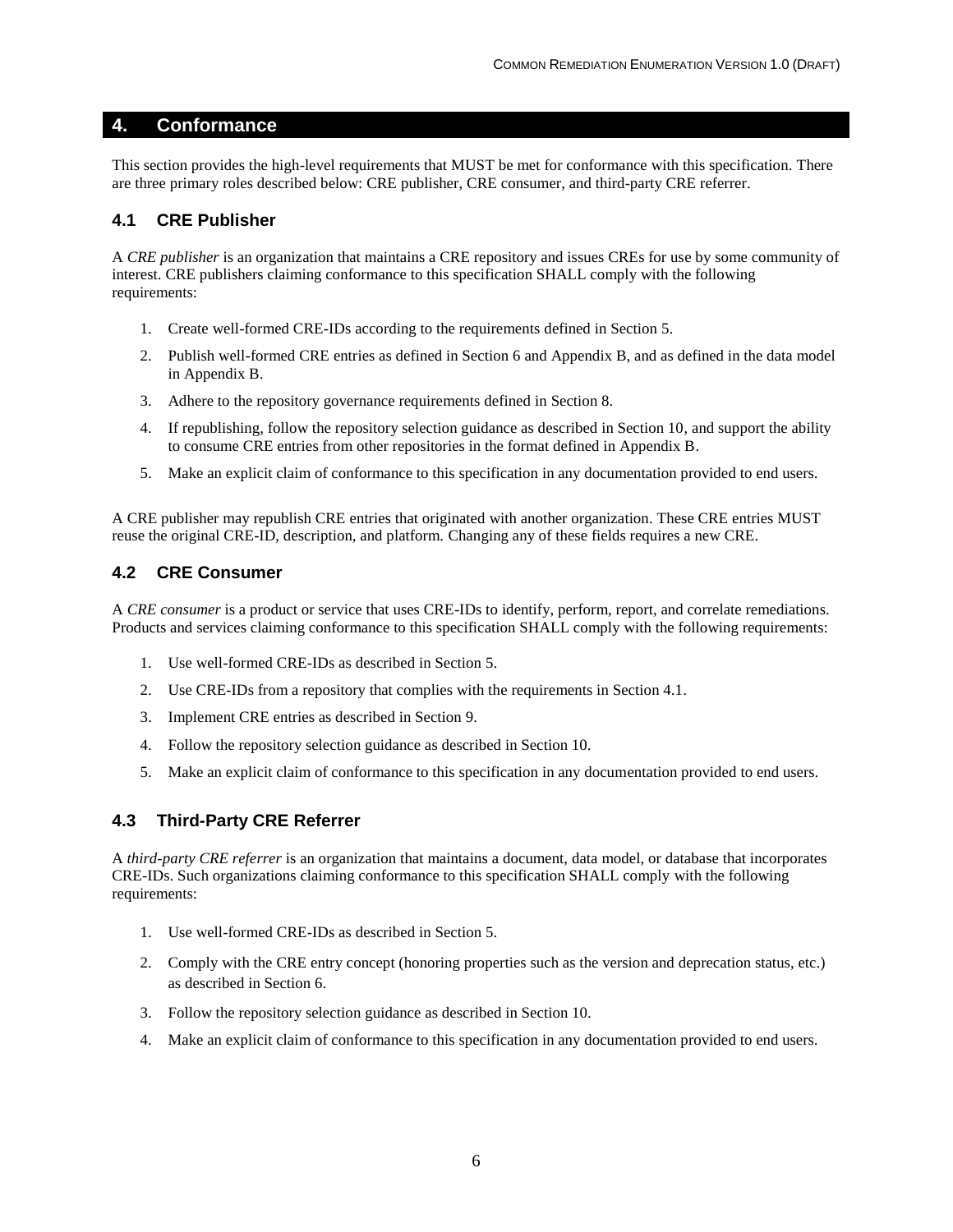#### <span id="page-15-0"></span>**5. CRE-ID Definition**

A *CRE-ID* is a case-insensitive textual identifier that can be used to uniquely name a single remediation instance. A CRE-ID is simply a non-semantic unique identifier; it does not carry any information about the remediation. Each CRE-ID has four components that MUST be represented in the following format:

<PREFIX>:<NAMESPACE>:<ID>-<CHECK\_DIGIT>

The components of a CRE-ID are:

- PREFIX A text value that MUST be "cre".
- NAMESPACE The namespace to which the identifier belongs. It MUST be represented as a reverse Domain Name System (DNS) [RFC1035] name that represents the organization of the CRE producer. Using a reverse DNS name provides a hint about the origin of the id, allows organizations to manage their own collections of IDs, and tends to avoid CRE collisions. A valid reverse-DNS style string is limited to letters, numbers, periods, and the hyphen character. These namespace strings MAY have any number of parts, and CRE consumers and referrers processing them SHALL treat them as case-insensitive. (That is, com.ABC is considered identical to com.abc). The namespace property of all CRE-IDs MUST be the same for all CRE-IDs issued by a single CRE producer.
- ID MUST be a positive integer value that is unique relative to the "namespace" component. Leading zeros MUST NOT be included.
- CHECK\_DIGIT MUST be a Luhn<sup>5</sup> check digit that is calculated by processing the numeric value of the ID component.

Examples of valid CRE-IDs are:

l

- **cre:org.notforprofit:5270-4**
- **cre:gov.exampleagency:5270-4**

These examples can also be used to illustrate some subtleties; note that the check digit remains the same in both examples because the check digit algorithm is run only on the numeric portion of the identifier.<sup>6</sup> The check digit (4) is the result of performing the Luhn algorithm on **5270 only**. The fact that both CRE-IDs have the same ID number is also not problematic because the IDs have different namespaces.

<sup>5</sup> The Luhn algorithm, which is defined in Annex B of ISO/IEC 7812-1 and further described in [http://www.tayloredge.com/reference/Mathematics/Luhn.pdf.](http://www.tayloredge.com/reference/Mathematics/Luhn.pdf) The web page<http://www.ee.unb.ca/cgi-bin/tervo/luhn.pl> provides a utility for calculating Luhn values.

The Luhn check digit only encodes the numeric portion of the identifier. It is expected that the final release of CRE version 1.0 will use another algorithm that will also protect the namespace.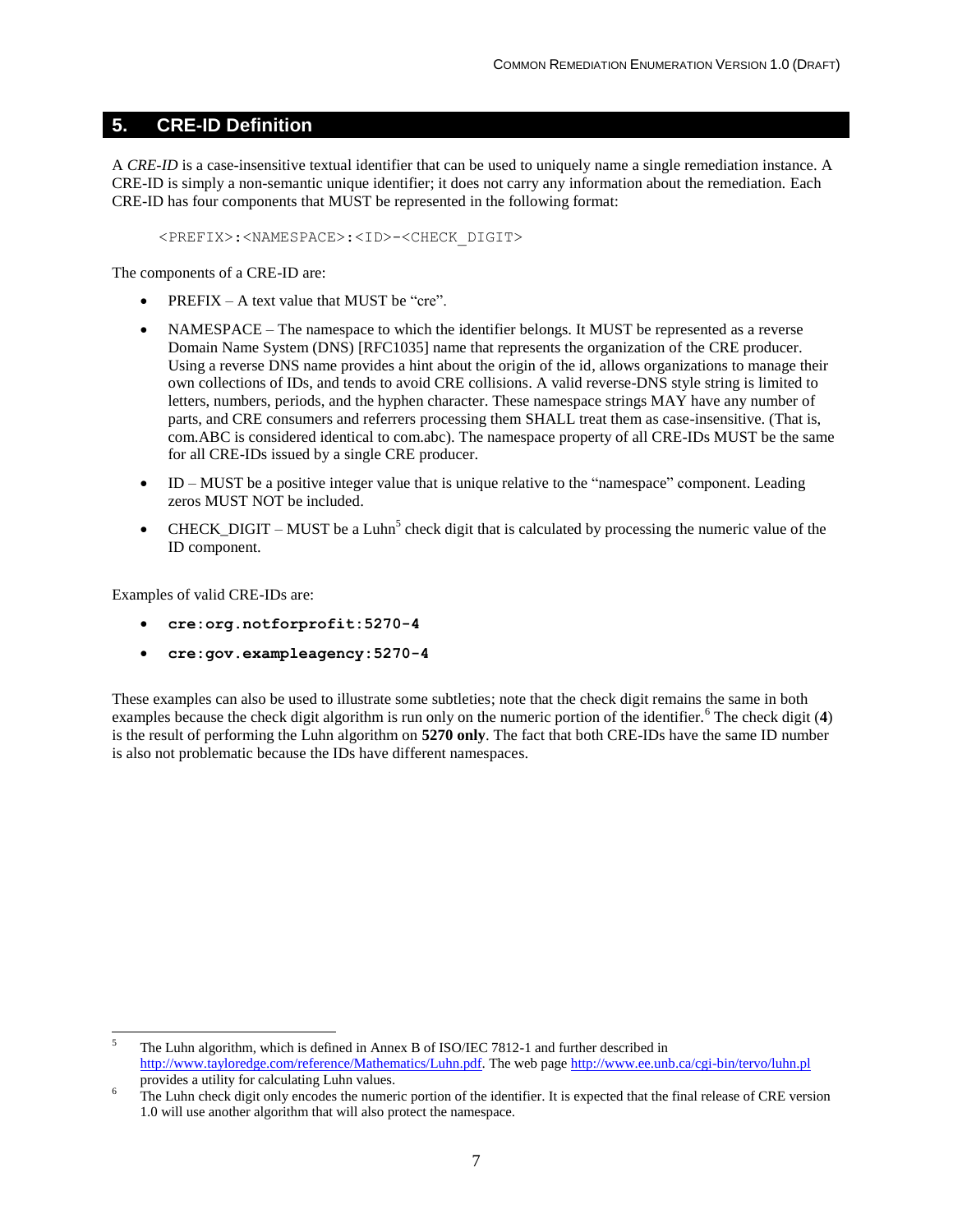#### <span id="page-16-0"></span>**6. CRE Entry Definition**

A *CRE entry* is a set of properties that describe a specific remediation instance (e.g., a single configuration setting change, the application of a patch, installation/de-installation of software, a system reboot). The following sections describe the overall traits of a CRE entry, the properties that comprise a CRE entry, and the overall methodology to apply to CRE creation.

#### <span id="page-16-1"></span>**6.1 Traits of a CRE Entry**

This section describes the primary traits of a CRE entry to be considered when creating and publishing new CRE entries. Each entry in a CRE repository MUST be *static* and *unique*.

#### <span id="page-16-2"></span>**6.1.1 Static**

The meaning of a CRE entry, as defined by the description, platform, and parameter properties (see Sections [6.2.1](#page-16-5) through 6.2.3), MUST NOT change. Once published, a CRE entry may be implemented by CRE consumers, aggregated by other CRE publishers, and referenced by third-party referrers. The requirement that CRE entries are static allows for references to and uses of CREs that do not change over time. For example, a security guide author using CRE-IDs can be confident that the definition of the corresponding CRE entry will not change after being published. Any change to the meaning of a CRE places an undue maintenance burden on the users of that CRE, undermining its usefulness.

Note that new translations of descriptions, and changes to metadata and references do not constitute a change in a CRE entry's meaning.

#### <span id="page-16-3"></span>**6.1.2 Unique**

A CRE entry with the same meaning MUST NOT be repeated within the scope of a CRE-ID's NAMESPACE component (see Section 5). This requirement allows for consistent communication about remediation actions across organizations and tools by ensuring that remediation actions can always be correlated.

#### <span id="page-16-4"></span>**6.2 CRE Entry Properties**

To minimize the labor involved in creating a CRE entry and the overall storage load on repositories, and to improve the ability to find matches, a CRE entry consists of only the minimum amount of data required to differentiate one remediation instance from another. A CRE entry has the following properties:

- A CRE-ID as described in Section 5.
- A textual, human-oriented description of the entry as described in Sectio[n 6.2.1.](#page-16-5)
- An optional list of parameters applicable to the entry as described in Section [6.2.2.](#page-17-0)
- The platform on which the entry is valid, expressed as a Common Platform Enumeration (CPE) Applicability Language expression as described in Section [6.2.3.](#page-19-0)
- Supporting references as described in Section [6.2.4.](#page-20-0)
- Supporting metadata related to the CRE entry as described in Section [6.2.5.](#page-21-0)

#### <span id="page-16-5"></span>**6.2.1 Description**

The description property of the CRE entry is a statement intended for a human audience describing the method and the effect of the remediation instance. It is used by higher-level remediation layers to define policy and aid humans in constructing relevant policy by providing enough information to differentiate one remediation from another. The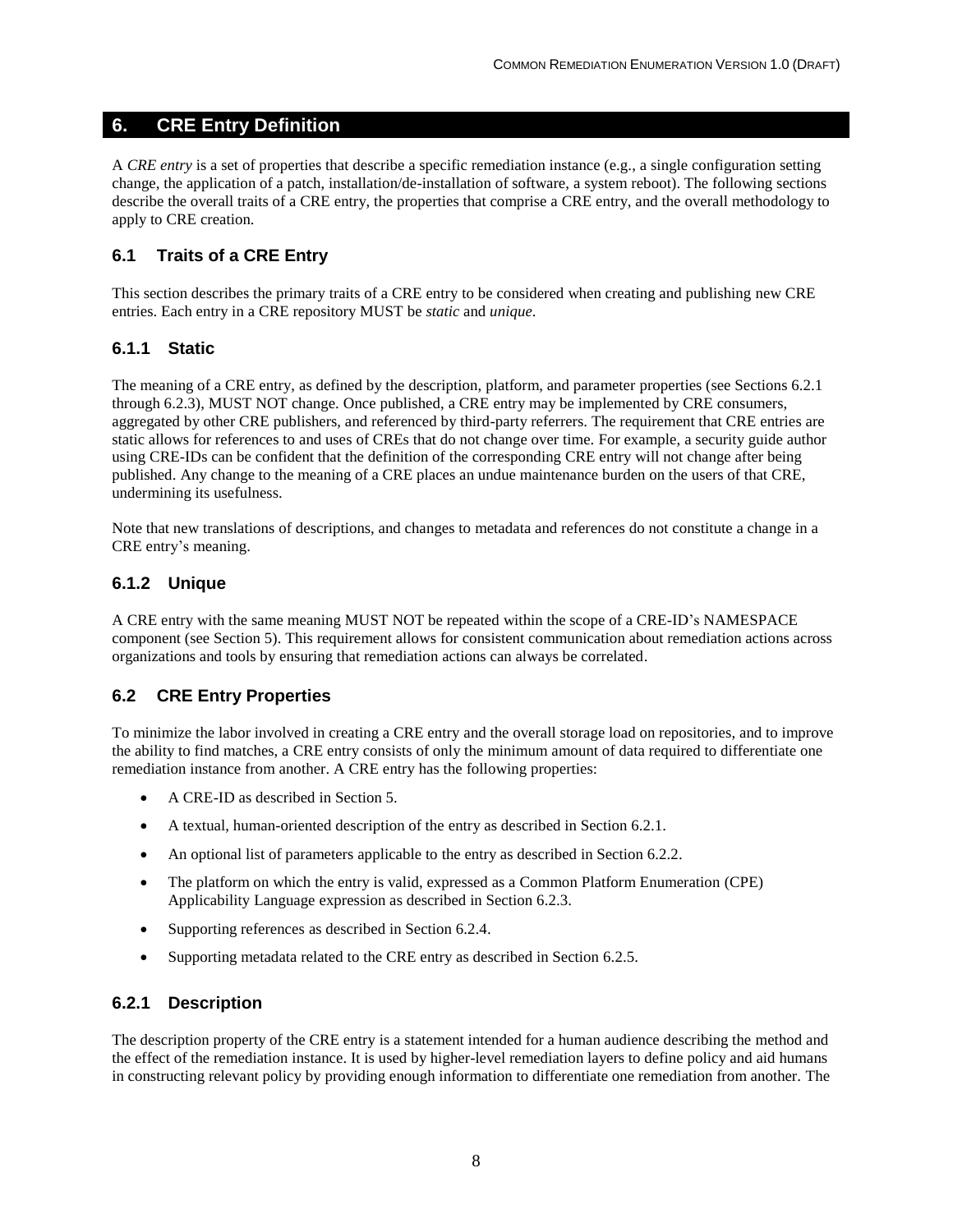descriptions MUST be written at a technical level that addresses both implementers of products and services as well as content authors.

A description MUST completely describe the remediation method and remediation effect. The description MUST document any SPLIT, MERGE, or REPLACEMENT decision (see Section 6.3) as part of creating a new CRE entry. For example, CCE-2175-8 requires that permissions for the file %SystemRoot%\regedit.exe be assigned.

- There are multiple possible methods to change the user access rights on a file. An incorrect description for the corresponding CRE is: "Set the administrator permissions on the regedit.exe file appropriately" because the *method* (identifying the mechanism to affect this change) is omitted.
- The description "Prevent inappropriate access to files using Windows Explorer" is also incorrect because the *effect* (e.g., the specific file, permissions, and user) are not defined in the description.
- A complete description, "For specific users or groups defined by the account parameter, set the administrator permissions defined by the permissions parameter on the %SystemRoot%\regedit.exe file appropriately using Windows Explorer" unambiguously states both the method and effect.

If the immediacy of the *effect* of the remediation action is not instantaneous, then the immediacy MUST be defined within the description (e.g., on reboot, on service restart, after a certain time).

A CRE entry MAY have multiple descriptions to support language translations. There MUST be only one description per CRE entry per language. Translated descriptions MUST be equivalent in meaning.

#### <span id="page-17-0"></span>**6.2.2 Parameters**

While a CRE entry represents an atomic remediation action, the actual execution of that action can lead to different outcomes. A single CRE entry might deal with the enablement of remote access, but this would cover both enabling and disabling this access. When such options exist within a CRE entry, the options are identified through the use of parameters. Observe the example used in the above section (Description - 6.2.1), which states "set the permissions… appropriately", allowing the same CRE entry to be used to both permit and deny access to the file.

When one atomic remediation action can be executed with different parameters, CRE entries SHOULD contain a list of parameters that fully identify all of the outcomes that may result. For example, the CRE entry associated with "The start-up type on telnet should be set appropriately" has a single parameter of "start-up type". A more complex expression (such as a range or a series of ranges) can be used as well. If a parameter value is needed to properly characterize a remediation action, then the list of parameters MUST be provided.

The level of detail present in the descriptions relies on the type of the parameter. The types generally include text, integer, floating point, date/time, access control list (ACL), and enumerated. The description of an enumerated parameter type MUST declare the use of each distinct value, and of all parameter types it usually requires the highest level of detail.

The description of a parameter MUST declare:

- 1. The purpose of the parameter
- 2. The general type of the parameter (e.g., text, integer, decimal, date/time), including the unit of measure if applicable.
- 3. The allowed range of values. Must be one of:
	- a. A numeric range (simple or non-contiguous).
	- b. An enumerated list of values.
	- c. For custom values, such as access control lists (ACLs), the syntax and/or valid values MUST be described or documentation MUST be referenced. This capability permits complex objects to be passed without a need to explicitly list all objects and possible states.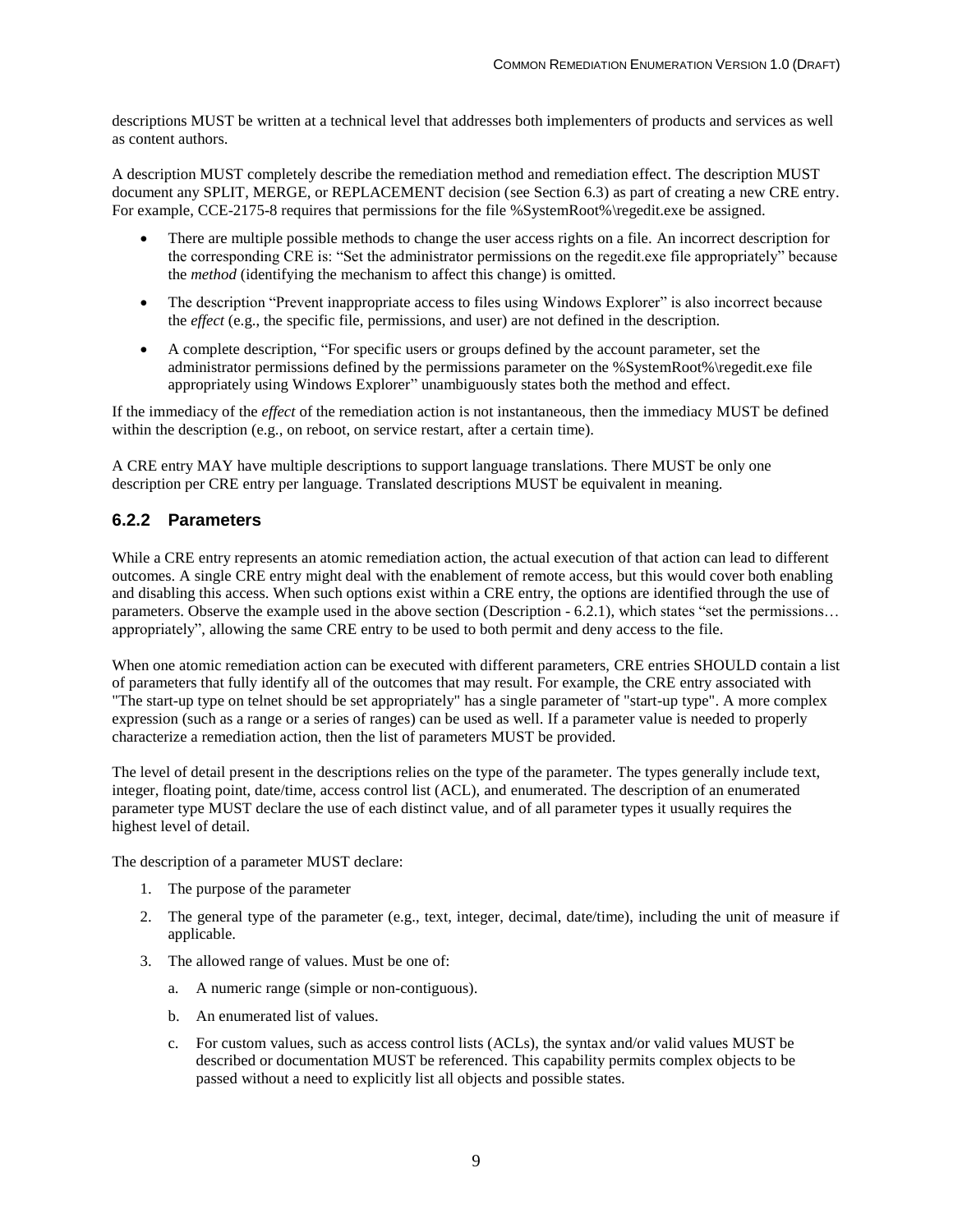For example, one method of setting file access permissions is via the Security Descriptor Definition Language (SDDL). It is appropriate to include a link to SDDL reference material in the parameter description: "The FILE\_ACCESS\_INFORMATION SDDL structure is described here: http://msdn.microsoft.com/en-us/library/windows/desktop/aa379567(v=vs.85).aspx"

A parameter MUST NOT change the method of the CRE entry. For example, a hypothetical CRE entry to change a registry setting where the registry ValueName is specified as a parameter is not permitted because the resulting remediation can affect any value; the behavior is not predictable.

<span id="page-18-0"></span>The following example demonstrates a problem where the description for the parameter is insufficiently defined.

#### **Table 1 – Invalid CRE Parameter: parameters are too broad,** *effect* **is uncertain**

| Name  | <b>Type</b> | Description     |
|-------|-------------|-----------------|
| Value | integer     | Inactivity time |

The description of the parameter in Table 1 is not valid because the unit of measurement for the parameter is not defined. It is impossible to determine if the parameter value is in minutes, seconds, milliseconds, etc. A remedy for this problem is shown in Table 2. The purpose of the parameter and the applicable units are clearly stated.

#### **Table 2 – Valid CRE Parameter: Parameter is of appropriate scope and readability**

<span id="page-18-1"></span>

| Name  | Tvpe    | <b>Description</b>                                         |
|-------|---------|------------------------------------------------------------|
| Value | Integer | Inactivity time in seconds before screensaver is activated |

<span id="page-18-2"></span>The example below in Table 3 illustrates an incomplete parameter description that does not define the valid values.

#### **Table 3 – Invalid CRE Parameter: Insufficient Parameter Description**

| <b>Name</b>        | Type    | <b>Description</b>               |
|--------------------|---------|----------------------------------|
| <b>TCP Options</b> | integer | Enable/Disable RFC 1323 features |

This parameter in Table 3 does not describe either the range of the parameter or an enumeration of the possible values. Each distinct value (as opposed to a range used in Table 2 above) needs to have a description. A reader of this description would need to research the range of values available for this parameter and the meaning of each specific value. The example shown in Table 4 adds this information to the description, demonstrating a complete parameter description. The parameter description describes each of the permitted values needed to perform the remediation action.

| Table 4 - Valid CRE Parameter: Range and Parameter is fully explained |  |  |
|-----------------------------------------------------------------------|--|--|
|-----------------------------------------------------------------------|--|--|

<span id="page-18-3"></span>

| <b>Name</b>        | Type    | <b>Description</b>                |
|--------------------|---------|-----------------------------------|
| <b>TCP Options</b> | Integer | Enable/Disable RFC 1323 features  |
|                    |         | Valid Range: 0, 1, 2, 3           |
|                    |         | 0 - disable RFC 1323 options      |
|                    |         | $1$ – window scaling enabled only |
|                    |         | 2 - timestamps enabled only       |
|                    |         | 3 - both options enabled          |

In general, each parameter present in a CRE entry identifies one aspect of variability for the given CRE entry. Each parameter consists of a human-oriented description and a statement defining the permitted values. These values would be the values needed to perform the remediation action.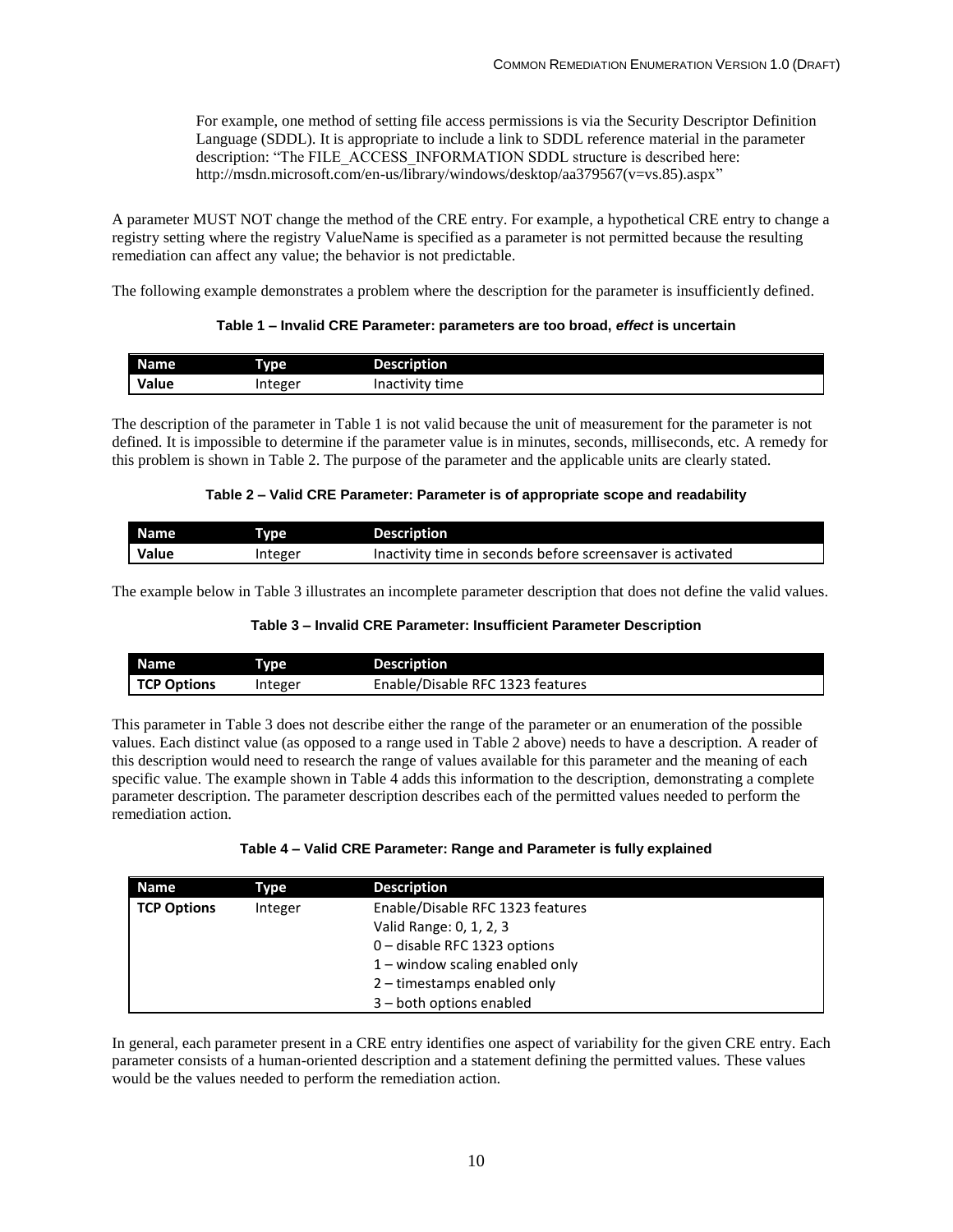While most controls are defined by a single parameter (which may have many possible values), some controls are defined by multiple parameters. For example, a CRE to change a Windows registry setting may take two arguments, which consist of the registry value and the appropriate type.

#### <span id="page-19-0"></span>**6.2.3 Platform**

The platform to which a given CRE entry applies is expressed using a CPE Applicability Language Version 2.3 or later statement [IR7698]. This platform is known as the target CPE. Each CRE entry MUST include a single designated platform; a remediation encompassing more than one platform would have a separate CRE created for each platform.

The CPE Applicability Language [IR7698] does allow for the specification of a complex platform. For example, the following XML binding of a CPE applicability language construction specifies an environment running Internet Explorer (IE) 7 or IE 8 on a Windows XP operating system. Note that the platform for the purposes of a CRE entry may include both operating system and application layers. In a statement of the format X running on Y, X is known as the target CPE, because it is the target of the applicability statement, and Y is known as the qualifying CPE because it qualifies which platforms the target must be running on.

#### **CPE Platform Applicability Language Expression**

```
Title: Microsoft Windows XP with Internet Explorer 7.x or 8.x
 All of the following conditions must be met:
    CPE match: "cpe:2.3:o:microsoft:windows xp:*:*:*:*:*:*:*:*"
     One of the following conditions must be met:
      CPE match: "cpe:2.3:a:microsoft:internet explorer:7.*:*:*:*:*:*:*:*"
      CPE match: "cpe:2.3:a:microsoft:internet explorer:8.*:*:*:*:*:*:*:*"
```
A broad platform specification such as

#### **"cpe:2.3:o:microsoft:\*:\*:\*:\*:\*:\*:\*:\*:\*"**

should not be used because all Microsoft operating systems would be accepted by this platform statement. As explained in Section [6.3](#page-21-1) (Entry Creation Methodology), each operating platform MUST require a separate CRE entry. If the platform is too broad, then it may encompass operating systems with different methods or effects for a single CRE entry, causing that CRE entry to be invalid. And if the platform is too narrow, then there is a risk of creating additional CRE entries with the same method, effect, parameters, and other properties—essentially identical CRE entries duplicated for each too-narrow platform.

In all CRE platform specifications, all target CPEs MUST provide a vendor product. Qualifying CPEs MAY be less restrictive, such as using a wild card for the vendor product field.

Other specifications in the Security Content Automation Protocol (SCAP) family allow several platforms to apply to a particular enumeration; however, CRE does not permit such an association. The CRE shown in Table 5 is not permitted because three distinct platforms are specified in the CRE entry. Each platform will require its own distinct CRE.

<span id="page-19-1"></span>

| l ID     | cre:org.mitre:3010-6                                          |
|----------|---------------------------------------------------------------|
| Platform | cpe:2.3:o:microsoft:windows_vista: *: *: *: *: *: *: *: *: *, |
|          | cpe:2.3:o:microsoft:windows_2008: *: *: *: *: *: *: *: *: *,  |
|          | ' cpe:2.3:o:microsoft:windows 7:*:*:*:*:*:*:*:*:              |

The set of CRE entries shown in Tables 6a, 6b, and 6c is valid because each CRE entry is defined for exactly one platform. This example also demonstrates a trade-off when dealing with multiple, similar platforms, as these CREs are very similar.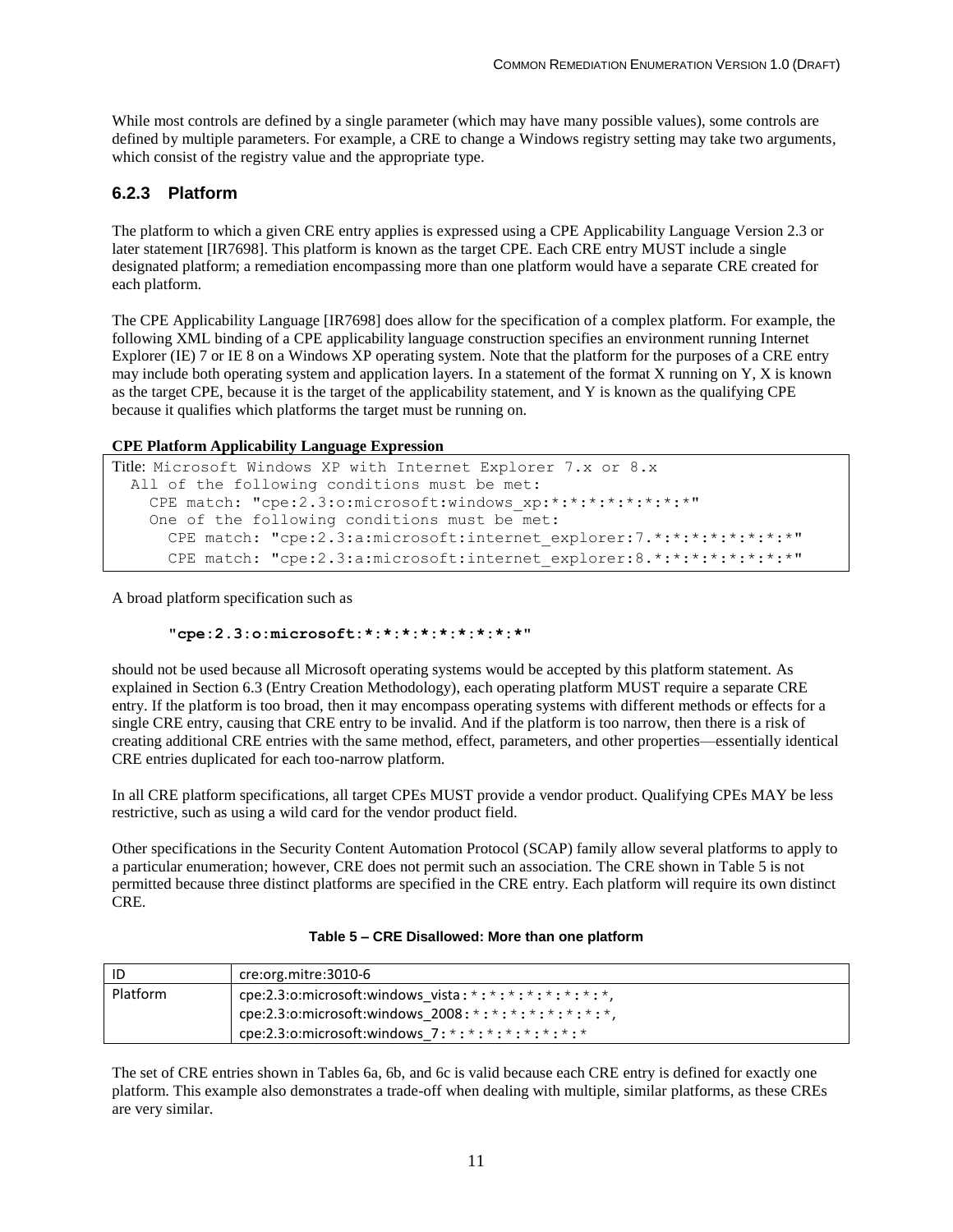<span id="page-20-1"></span>

| ID                                                                       | cre:org.mitre:3011-4                                        |  |
|--------------------------------------------------------------------------|-------------------------------------------------------------|--|
| Platform<br>cpe:2.3:o:microsoft:windows vista: *: *: *: *: *: *: *: *: * |                                                             |  |
|                                                                          |                                                             |  |
| ID                                                                       | cre:org.mitre:3012-2                                        |  |
| Platform                                                                 | cpe:2.3:o:microsoft:windows 2008: *: *: *: *: *: *: *: *: * |  |

#### **Tables 6a, 6b, 6c – This set of CRE platforms is valid**

| ID | cre:org.mitre:3013-0                                     |
|----|----------------------------------------------------------|
|    | cpe:2.3:o:microsoft:windows 7: *: *: *: *: *: *: *: *: * |

One of the issues of narrowly defining platforms (and illustrated by the above example) is that there will be very similar CRE entries that differ primarily by different platforms. This increases the storage requirements, and if a remediation method is deprecated, several CRE entries may be affected. On the other hand, if several platforms are rolled into the same remediation, non-apparent differences may be hidden, resulting in incomplete or inaccurate application on some platforms.

#### <span id="page-20-0"></span>**6.2.4 Supporting References**

Supporting references provide links to published documentation where the remediation instance has been described, such as configuration guides, vendor security bulletins, or patch descriptions. These references provide additional supporting information to explain why the CRE was created and how it is distinct from other similar CREs. For example, the following reference supports Microsoft's Windows Server May 2011 cumulative patch:

Supporting Reference URL:

http://www.microsoft.com/technet/security/bulletin/MS11-may.mspx

A reasonable supporting reference MUST have sufficient information to locate the relevant information. A general reference to a library or enclosing volume set is incomplete.

The following example of a supporting reference URL is incorrect because it appears to reference an entire web site: http://www.msexchange.org/

If a supporting reference is provided and corresponding information is available from the original vendor, a reference to that vendor information MUST be used, and one or more references to third party documentation MAY also be included.. The following supporting reference URL is not correct:

http://easyxdm.net/wp/2011/04/13/microsoft-security-bulletin-ms11-018

The problem with this reference is that it duplicates information published by and available from the original vendor (Microsoft). The original vendor is preferred because:

- they are most knowledgeable about the product, with insights on configuration issues and vulnerabilities
- they know best practices to correct issues in order to enforce policy

The following supporting reference URL has been corrected to refer to Microsoft's bulletin directly:

http://technet.microsoft.com/en-us/security/bulletin/ms11-018

Each CRE entry SHOULD have a populated supporting reference. A CRE entry MAY have multiple supporting references.

A number of additional optional fields are defined for supporting references. See Appendix B.1.6, Table 12 for a list of these fields.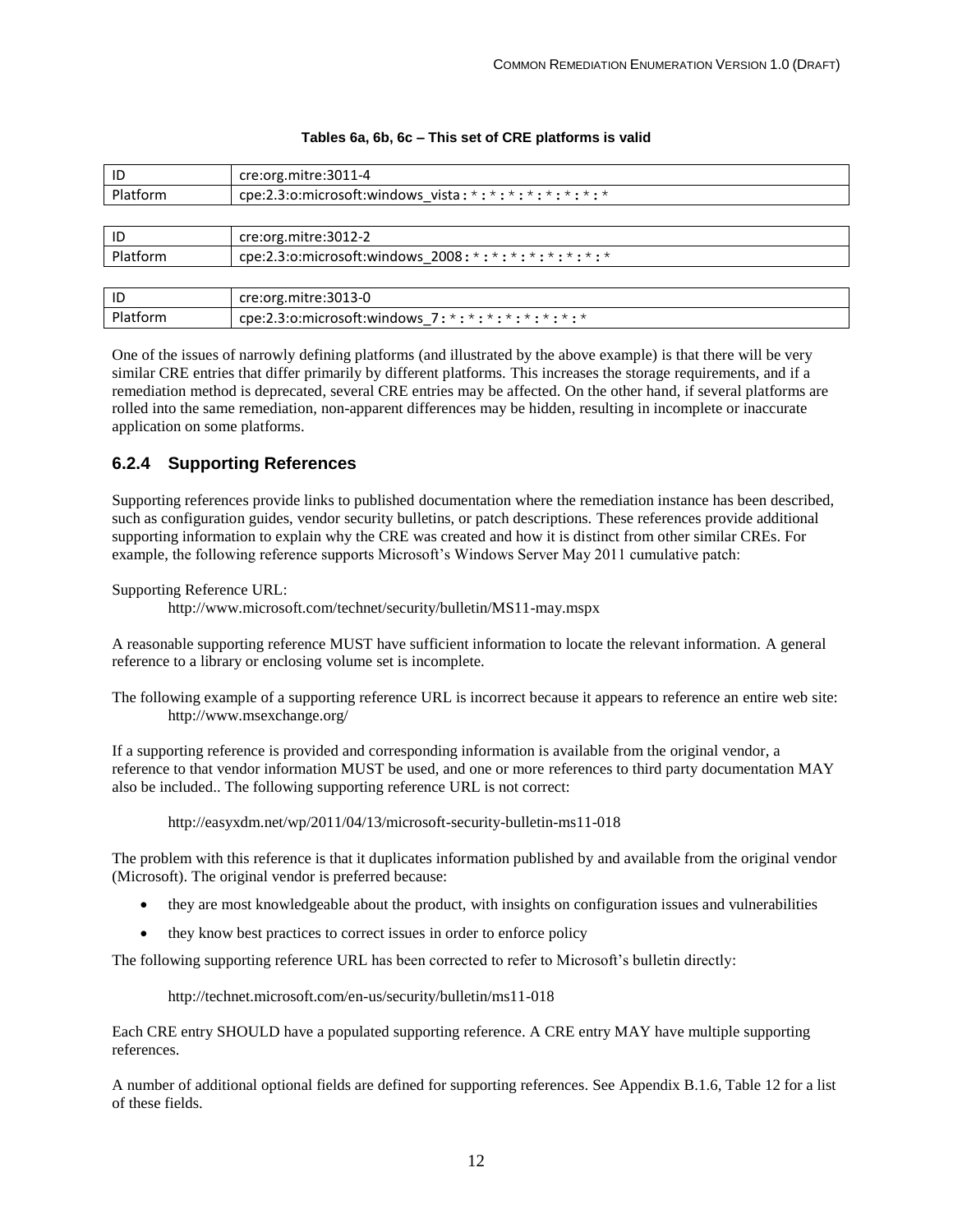#### <span id="page-21-0"></span>**6.2.5 Metadata**

Metadata about CRE entries themselves MUST contain the following:

- Creation Date A UTC<sup>7</sup> date/time reference indicating when this CRE was created.
- Modification Date A UTC date/time reference indicating when this CRE was last modified. If this is the initial entry, then this should match the creation date. The modification date is updated whenever the version number is changed or this entry is deprecated.
- Version A numeric value, initially a value of one which is incremented for each modification of this CRE entry. Modifications made to add descriptions in other languages, update or add a reference, or modify metadata SHALL cause the version to increment. Significant changes will cause a new CRE to be created (see Section [6.1.1\)](#page-16-2).
- Submitter The name of the authoring individual and/or organizational entity.

If the CRE entry is deprecated, then the metadata MUST contain a Deprecation Entry property. A Deprecation Entry consists of a deprecation reason, notes, and one or more successor CRE-IDs (see Section 6.4 for a complete discussion). If this metadata is not present, then the CRE entry is current and not deprecated.

#### <span id="page-21-1"></span>**6.3 Entry Creation Methodology**

When determining what constitutes a unique CRE entry, the *remediation method* and *remediation effect* MUST be considered. These terms are defined in Section 3.1.

#### <span id="page-21-2"></span>**6.3.1 SPLIT Decisions**

If there is more than one possible *method* or the *effect* of a single CRE entry varies, that CRE entry MUST be split into multiple CRE entries. When considering remediation statements, details of the *method* and *effect* of possible approaches will be considered to determine how CRE entries are created. If either the *method* or *effect* of two statements differ, they SHALL be SPLIT and assigned multiple CRE-IDs.

A CRE entry that applies to multiple platforms MUST be split into multiple CRE entries such that each platform has its own CRE entry.

While certain remediation actions may be valid on multiple platforms, many details regarding those actions have been demonstrated to vary from one platform to the next. Examples include valid parameters, indicators, operational impacts, prerequisites, whether a reboot is required, etc.

The location of otherwise similar *methods* will be considered significant (and MUST be included within the description) in creating CRE entries. For example, a change made on an individual system will be SPLIT from a change made via a directory service, even where the eventual measurable effect on the end system is the same.

The immediacy of the *effect* of various remediation options shall be considered significant (and MUST be included within the description) when creating CRE entries. A CRE entry MUST be SPLIT based upon differences in when an option is effective (e.g., immediately, on reboot, on service restart, after a certain time). In situations where high availability is a critical business need, immediacy of effect may trump completeness when selecting between remediations. For example, a partial fix, workaround, or mitigation which takes effect immediately may be preferable to a complete fix which requires a reboot for servers which must remain running until a future scheduled maintenance window. For this reason, it is important that CREs distinguish between these options so that the correct course of action can be clearly indicated.

 $\overline{\phantom{a}}$ <sup>7</sup> Coordinated Universal Time - <http://www.nist.gov/pml/div688/utcnist.cfm#cut>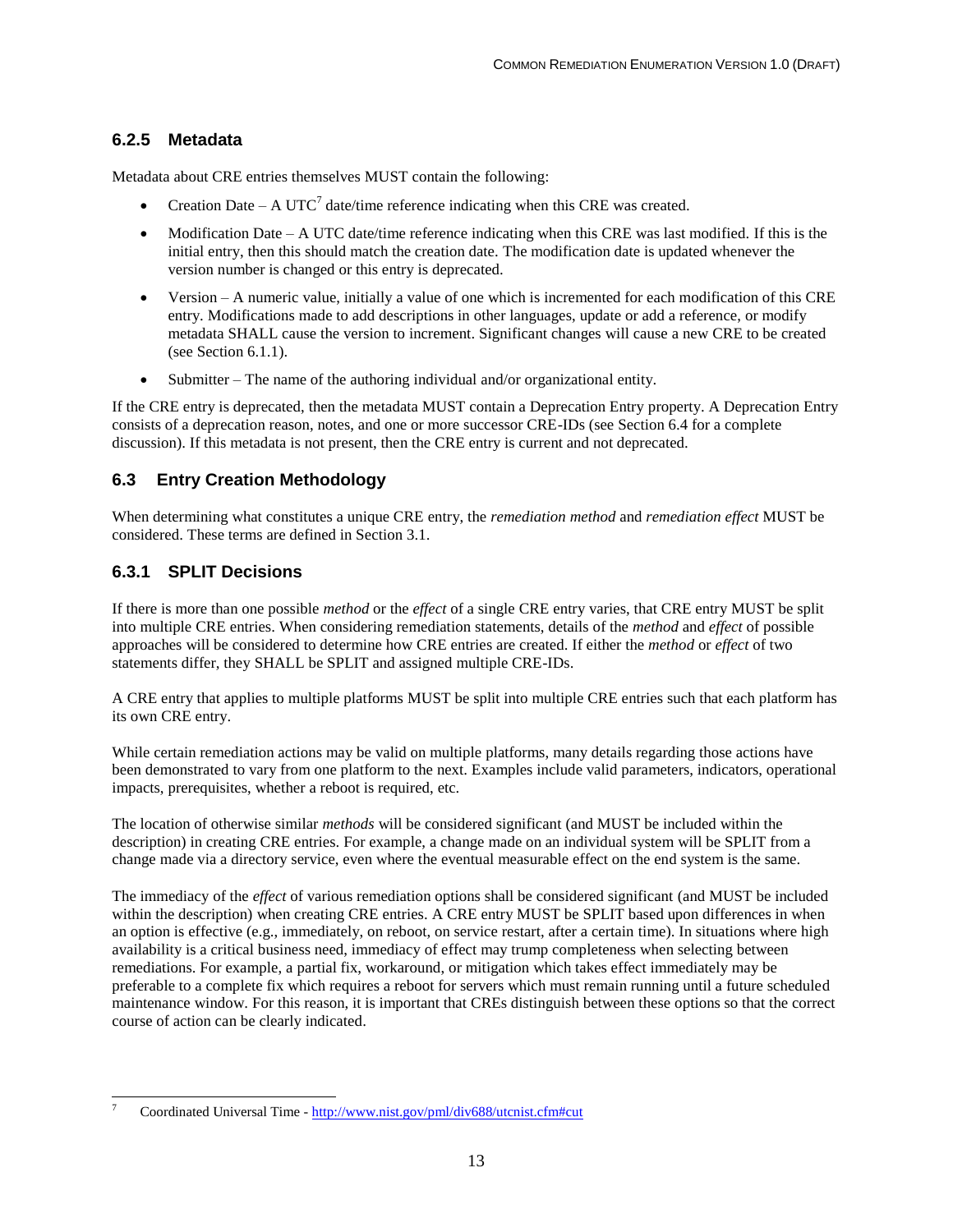In taking *effect* into account, the permanence of the effect MUST result in separate CRE entries. For example, the effects of a CRE that disables a service until reboot are different than one that keeps the service disabled after a reboot; they would be separate CREs.

CRE entries MUST be SPLIT based on whether a remediation option inherently can be applied to only a single system or to multiple systems. For example, the same Windows Group Policy Object would be assigned different CRE-IDs when applied via a local policy versus a domain policy.

CRE entries are a "per platform" object. That is, even if the same method has the same effect across multiple platforms, a separate CRE entry MUST be created for each platform.

#### <span id="page-22-0"></span>**6.3.2 MERGE Decisions**

If multiple remediations with equivalent *methods* are producing the same measurable *effect*, they SHALL be MERGED and assigned the same CRE-ID. For example, suppose that two different remediation management tools support the same remediation instance, affecting a change to the same method and causing the same effect. These remediation instances are the same CRE entry and should have the same CRE-ID. If the remediation instances are new, then a single CRE entry is to be created; if the remediation instances have multiple CRE-IDs, then they are to be merged into a single CRE entry and the old CRE entries deprecated.

As discussed in the SPLIT Decisions section (6.3.1), details of the *method* and *effect* of possible approaches MUST be considered to determine how CRE entries are assigned. If *method* and *effect* are functionally equivalent, the statements SHALL be MERGED and assigned the same CRE entry.

When considering a configuration setting, the value of the setting MUST NOT result in the creation of multiple CRE entries. A parameter MUST be used to distinguish between possible setting values. For example, if a configuration setting exists that allows a service to be enabled or disabled, a single CRE entry must be created with a parameter that defines the enablement value.

In another example, one CRE entry will be created for setting the required minimum password length (on a given platform with a given method), regardless of the specific length required. The minimum required password length would be passed as a parameter. This avoids creating separate CRE entries for 12, 16, and 20 character passwords.

#### <span id="page-22-1"></span>**6.3.3 NEW Decisions**

There will be instances in which an entirely new CRE will be created. A new CRE entry MUST meet all the requirements from Section 5 (CRE-ID) and Section 6 (CRE Entry Definition). Two such situations are:

- An entirely new remediation is identified. A new configuration or vulnerability may require a remediation action that has not been used previously. Note that some searching may be necessary to determine whether a NEW entry or a SPLIT of an existing CRE is warranted.
- A clarification of a previous CRE is published. This may occur when existing policy requires a new remediation action. An example is when a better remediation method is identified for the same effect as an existing CRE entry.

#### <span id="page-22-2"></span>**6.3.4 REPLACEMENT Decisions**

If a CRE is found to have a deficit in its meaning related to its description, parameters, and/or platform properties, then one or more new CRE entries MUST be generated, and the original CRE entry MUST be deprecated.

There will be instances in which a new CRE will be created as a replacement for a deprecated CRE. The intent is to provide historical documentation of the evolution of a remediation. A replacement CRE entry MUST meet:

All the requirements from Section 5 (CRE-ID) and Section 6 (CRE Entry Definition).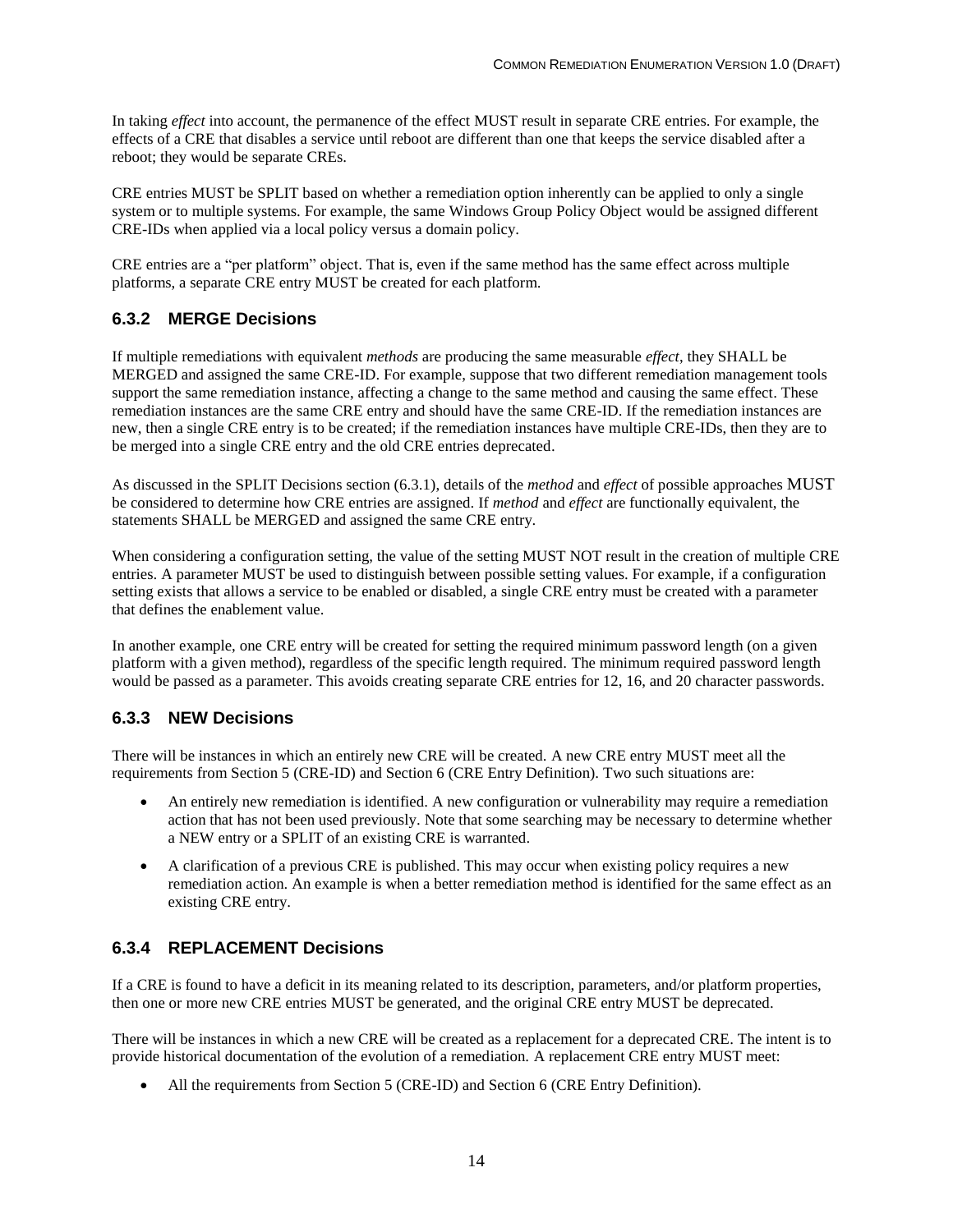The description must contain the CRE ID of the previous CRE entry.

The replaced CRE entry MUST be deprecated and MUST itself contain a reference to the replacement.

Users of CRE entries SHOULD avoid using deprecated CRE entries.

#### <span id="page-23-0"></span>**6.4 CRE Entry Deprecation**

Third-party referrers SHOULD use the most up-to-date CRE information available and SHOULD avoid using deprecated CRE entries. A deprecated CRE entry will have a CRE Deprecation Entry property within its metadata.

A Deprecation Entry property contains a deprecation reason, a notes section, and zero or more successor CRE-IDs. The number of IDs present is dependent on the deprecation reason. The deprecation reason is restricted to one of the following terms:

- SUPERSEDED\_BY This CRE entry is replaced by another CRE entry. This Deprecation Entry property MUST contain exactly one successive CRE-ID.
- SPLIT This CRE entry is replaced by two or more CRE entries as the result of a SPLIT content decision. Each successive new CRE-ID MUST be contained within the Deprecation Entry property.
- MERGE When combining CRE entries, a new CRE entry MUST be created and the existing CRE entries MUST be deprecated with a deprecation reason of MERGE. A deprecation of this type MUST contain the CRE-ID of the succeeding CRE entry.
- DISCONTINUED A CRE entry that has no replacement MUST have this deprecation reason. Examples of this state will occur when corresponding APIs are discontinued or hardware is no longer supported. There is no successor CRE. Details on the deprecation SHOULD be provided in the notes section.

The notes section is OPTIONAL and MAY provide additional insight into the reasons for the deprecation of the CRE entry.

See Section 6.2.5 for more information on the Deprecation Entry property.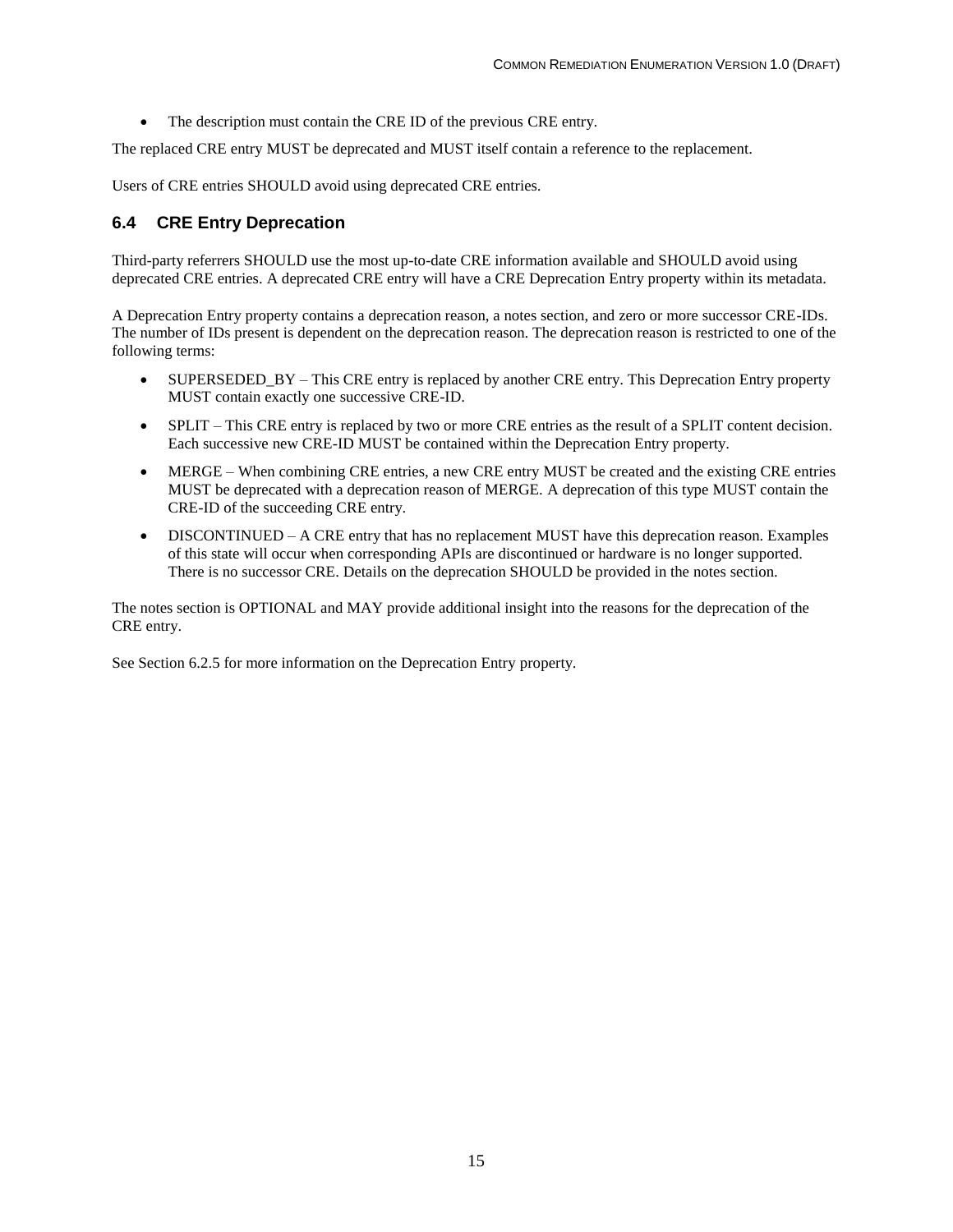#### <span id="page-24-0"></span>**7. Content Decisions**

CRE Content Decisions (CDs) provide guidance on creating CRE entries with some degree of consistency. These guidelines are used to ensure that CRE entries are created in a consistent fashion, independent of who is doing the creation. CRE CDs attempt to describe the ways that humans name and discuss their intentions when documenting the resolution of configuration problems. As CRE matures the CDs will necessarily evolve and the fully documented set of CDs will be a living document to accommodate this evolution. In applying CRE to a diverse set of platforms, new issues will be discovered for which a CD must be made. For CRE to be broadly used there must be consistency across federated repositories and their CDs.

There are four basic types of content decisions available to content creators as described below:

- SCOPE This limits the scope of the problem space that CRE must consider. For example, one might SCOPE CRE assignment to include only security-relevant remediations.
- INCLUDE This type identifies a CD that indicates that a specific type of remediation may be included in the set of assigned CREs. Examples may INCLUDE fixes that are complete, mitigations, patches, etc.
- MERGE This type identifies a CD that will lead to combining multiple remediations into one CRE. This combined CRE may use parameters to address different instances of the CRE. For example, the same CRE can be used to turn a setting "on" and "off" varying only by a parameter value
- SPLIT This type indicates multiple distinct CREs should be created. For example, a remediation that applies to more than one platform MUST be SPLIT and assigned a CRE for each platform.

#### <span id="page-24-1"></span>**7.1 Global Content Decisions**

The CDs in this document MUST be followed by all CRE repositories. Most of these CDs are listed in Section [6.3.](#page-21-1) The following is an additional global CD:

CRE-IDs will be assigned to remediations rather than general system configuration change actions. This decision limits the scope of the problem space that CRE must consider; only issues that arise from identified security workflows need to be addressed.

#### <span id="page-24-2"></span>**7.2 Use of Local Content Decisions**

The CRE repository publisher has the option to create additional CD policies and if it chooses to create them, must publish them, as described in Section 8. These CDs MAY augment but MUST NOT contradict the global CDs described in this document.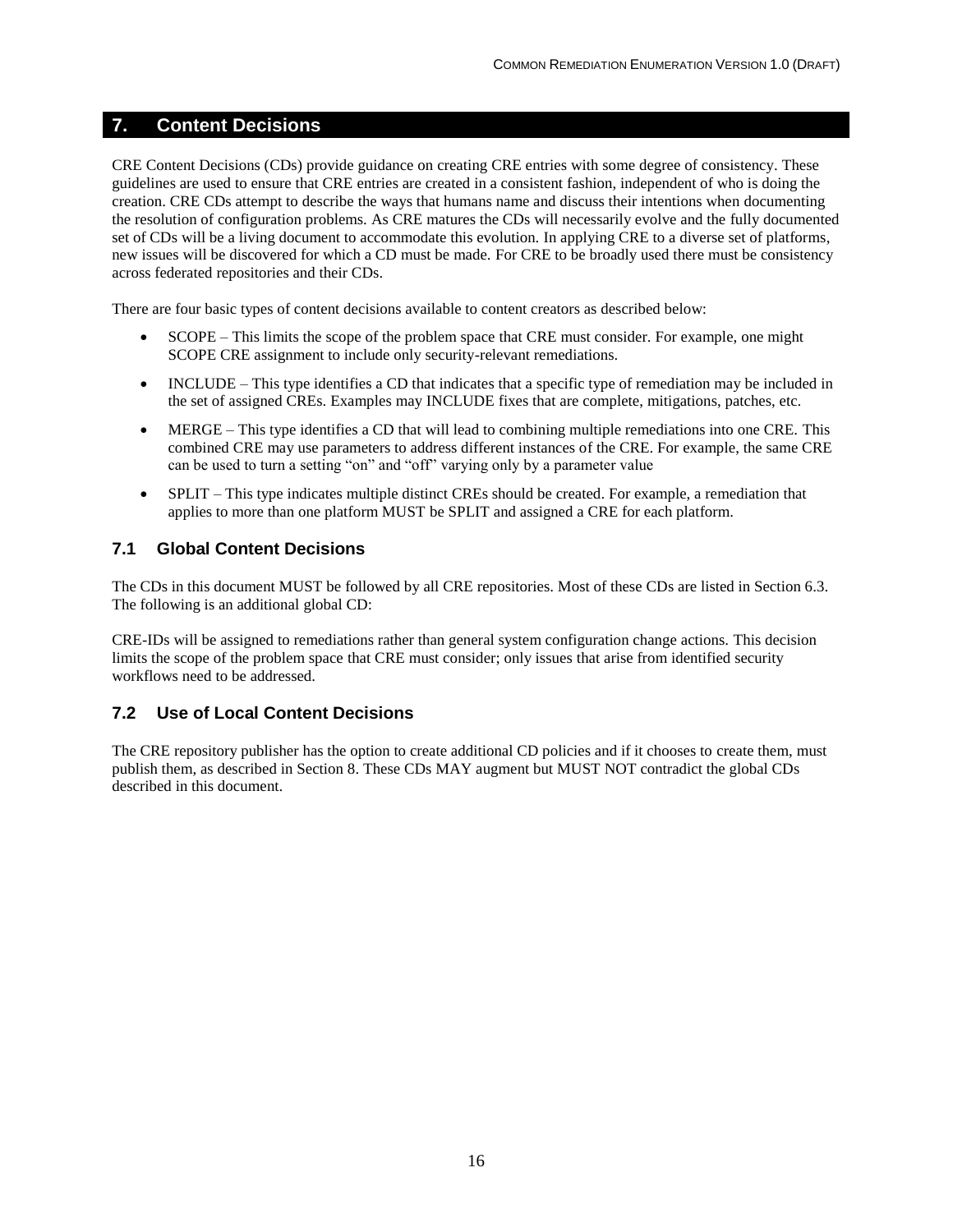#### <span id="page-25-0"></span>**8. Repository Management and Governance**

It is expected that CRE creation will be managed by many organizations using a decentralized, loosely federated approach. This section describes issues and provides guidance concerning the creation and maintenance of CRE repositories within the framework of a distributed, federated array of repositories.

#### <span id="page-25-1"></span>**8.1 CRE Repository Management Documents**

Each CRE publisher MUST make available a set of managing documentation to support its use in the remediation community. The documents assist in the adoption of the CREs by third parties by describing the repository management processes and defining any local CDs in use.

#### <span id="page-25-2"></span>**8.1.1 Editorial Content Policy**

A CRE publisher MUST publish applicable CDs (as described in Section 7.2) for each CRE repository.

#### <span id="page-25-3"></span>**8.1.2 Repository Management Process Document**

Repository maintainers MUST publish a repository management process document for each distinct repository. The document MUST specify the lifecycle of CRE entries within the repository. This MUST include defining how CRE entry deprecation is handled, such as under what conditions entries are deprecated and how the correct replacement for the CRE is determined if a third party discovers a deprecated CRE entry.

Additional repository governance considerations will be found on NIST's Remediation Project website.<sup>8</sup>

#### <span id="page-25-4"></span>**8.2 Repository Entries**

A CRE repository MUST have a single CRE entry for a given remediation instance; however, different CRE repositories MAY each have their own CRE entries for the same remediation instance. Coordination between CRE producers is recommended to avoid duplication of CRE entries across CRE repositories.

 $\overline{\phantom{a}}$ 

<sup>8</sup> Precise location and contents to be determined.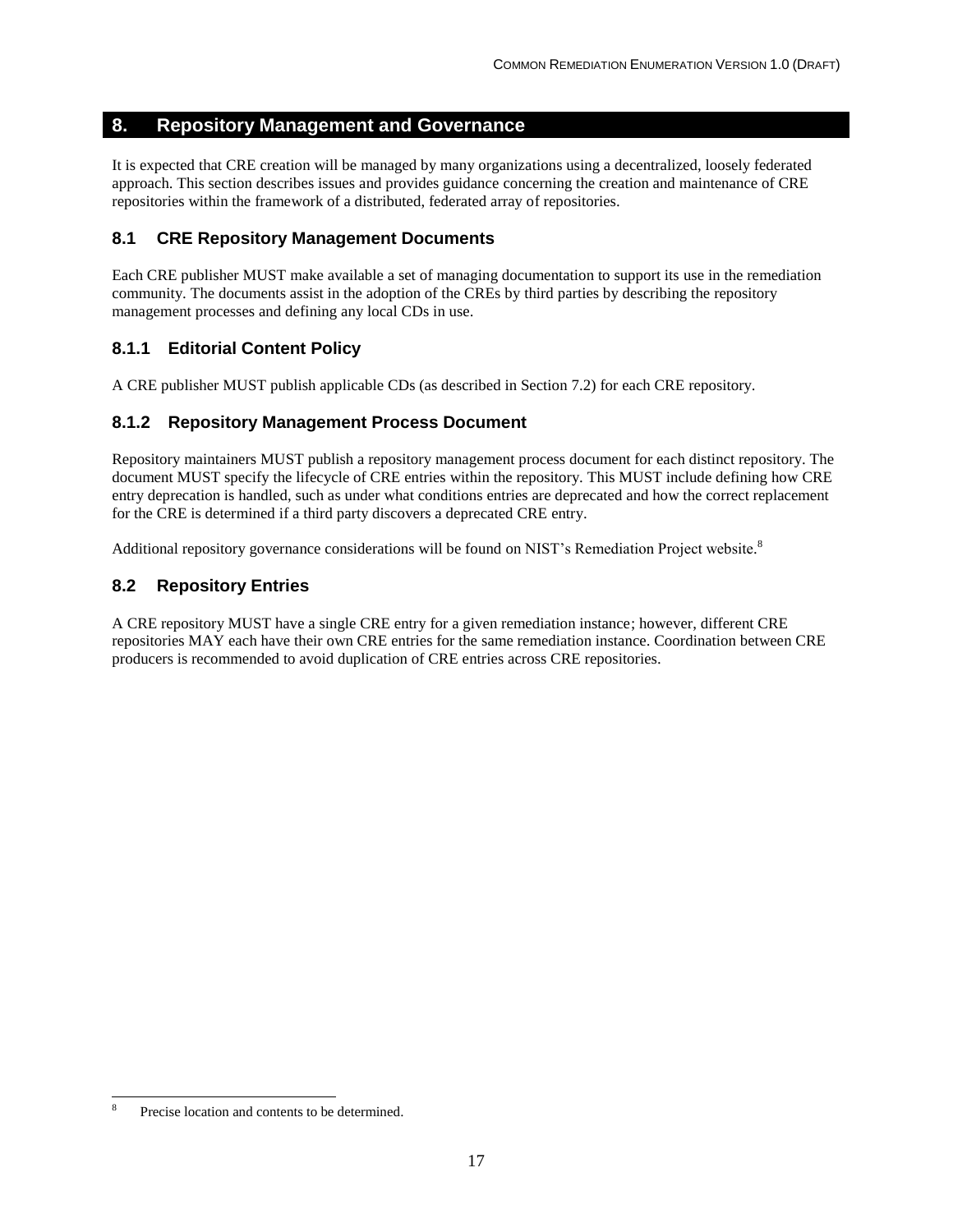#### <span id="page-26-0"></span>**9. Implementing CRE Entries**

Proper CRE entries are the basis for all remediation. Whether identifying, performing, reporting, or correlating remediations, the form and content of CRE entries must remain consistent. Implementers of products and services using CRE-IDs and CRE entries MUST comply with the following requirements:

Regarding CRE repository use:

- 1. MUST use CRE-IDs from a repository or repositories that comply with the requirements in Section 4.1. CRE repositories are composed of CRE entries which contain CRE-IDs. Organizing a collection of CRE entries is just as important as creating the CRE-IDs in making them useful. Maintaining credibility for CRE entries, regardless of who created them, is crucial.
- 2. MUST state which CRE repository namespaces are supported in the consuming product or service. SHOULD document the policy used to determine which CRE-IDs are supported and which repository they came from.
- 3. MUST define the process and the frequency used to acquire updates from any subscribed repositories.

Regarding CRE entry use:

- 1. MUST accurately implement the method specified in the CRE description creating the described effect.
- 2. MUST, for a given CRE, honor all parameters and process all valid parameter values.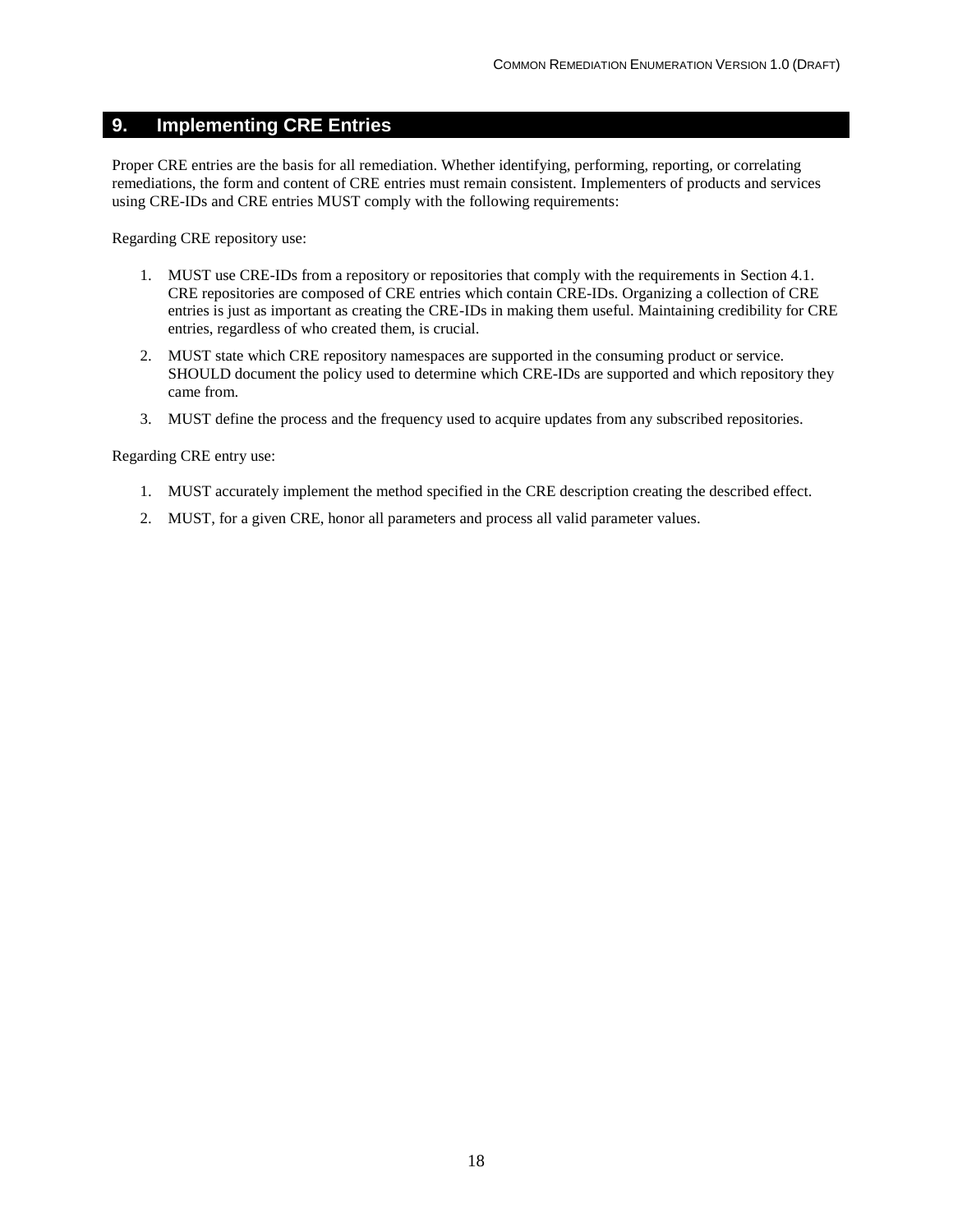#### <span id="page-27-0"></span>**10. Selecting CRE Repositories**

The CRE repository sources fall into three categories:

- Primary Software Author An OS or application manufacturer. For example, Microsoft, Adobe, and Oracle would fall into this category when issuing CREs for their respective products. A vendor's repository will likely be the most authoritative source for remediations for its own products, although those will be the only remediations there.
- Policy Authority An agency or organization that has responsibility for the compliance for a standard. For example, DISA could publish a CRE repository for STIG compliance, or NIST may host a repository for USGCB configuration CREs. The responsible entity will obtain CRE entries from multiple sources. Repositories maintained for this reason may be the only choice for enterprises that must conform to a specific organizational policy.
- Third Party Sources A third party publishing a collection of CREs. For organizations not requiring primary source remediations this represents an alternative. For software for which a primary software author does not produce CREs, a third party repository may be the only choice. It should be noted that repositories maintained by these parties may have duplicate entries due to their potentially having multiple sources.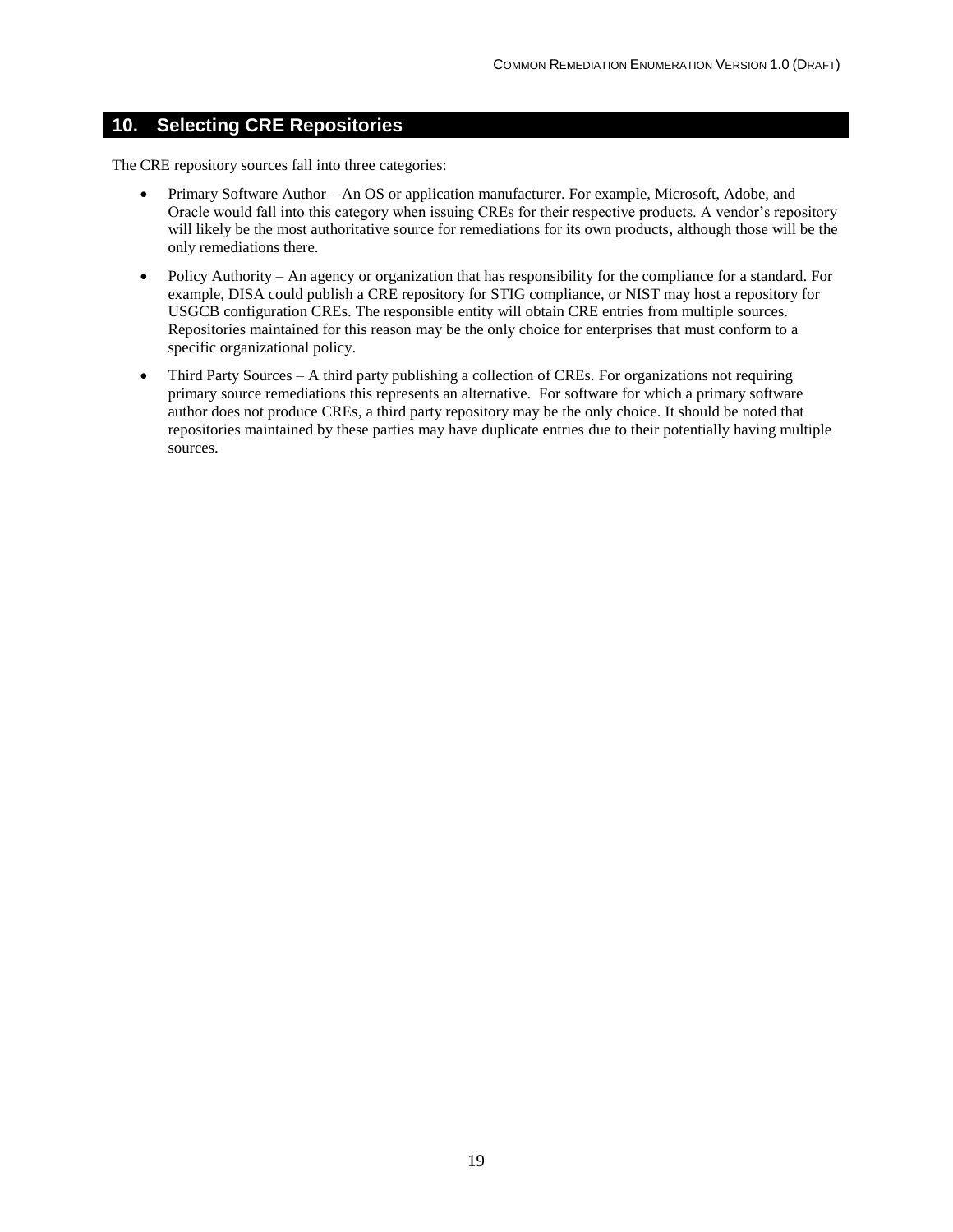#### <span id="page-28-0"></span>**Appendix A—CRE Use Cases**

The creation of CRE has been motivated by several use cases within the context of an automated response to a cyber vulnerability or policy violation. The core use cases listed in this appendix address four technical tasks: responding to assessment, enforcing system configuration policy, supporting policy definition, and reporting on CRE actions and status. In addition, several use cases explore the roles specified in Section [4](#page-14-0) (Conformance).

A common theme among all of these use cases is the use of CRE identifiers to represent system actions, disambiguate similar responses, and clarify natural language descriptions of responses.

#### <span id="page-28-1"></span>**A.1 Policy Compliance Verification and Enforcement**

In this use case, the system administrators are in the role of CRE consumers. The system administrators are provided with a policy and required set of CREs to bring their systems into compliance. The designated CREs include a description of system changes required to remediate any reported vulnerabilities, misconfigurations, or prohibited software. System administrators will use the CRE to:

- Map assessment finding to desired remediation actions
- Bring newly provisioned systems into policy compliance
- Look up additional remediation data
- Reference remediation effects
- Direct a remediation tool

#### <span id="page-28-2"></span>A.1.1 **Scenario 1**

A lab manager runs a monthly scan of the lab's IT systems to determine if they are in compliance with the organization's configuration baseline. One such scan determines that, due to a misconfigured registry setting, a system is no longer compliant with the organization's screen saver timeout policy. The lab manager must determine which corrective actions correspond to this finding and apply the corresponding remediation.

#### <span id="page-28-3"></span>A.1.2 **Scenario 2**

A company acquires several dozen new desktops and a few database servers for the accounting department. As delivered, these systems do not meet the standard configuration required by the policy defined by the CIO's office. Each system requires several configuration changes before it can be deployed into a production environment.

#### <span id="page-28-4"></span>A.1.3 **Problem**

In both cases, the responsible authority must determine the appropriate remediation for each misconfiguration. If the organization's preferred remediation is not specified with a reference to a CRE, the organization will be left to research the possible set of remediations for each finding and make the appropriate choice for the organization. Natural language remediation instructions, without a CRE reference, may contain ambiguity, there may be more than one remediation for a given misconfiguration, and remediations across several platforms may appear to be identical but rely upon different platform-specific mechanisms.

#### <span id="page-28-5"></span>A.1.4 **How CRE Helps**

By annotating the provisioning and deployment policies with CRE-IDs, the set of configuration changes can be applied as a series of repeatable, unambiguous actions. The problem of ambiguity is eliminated because there is no need to interpret natural language. Each referenced CRE contains information identifying the correct usage of that remediation. At each step of the process, all of the parties involved can use the CRE-IDs to find more information on the acceptable remediation action(s) for a given issue. In this way, they can more quickly and accurately map the appropriate remediation action into their own localized context and tool set.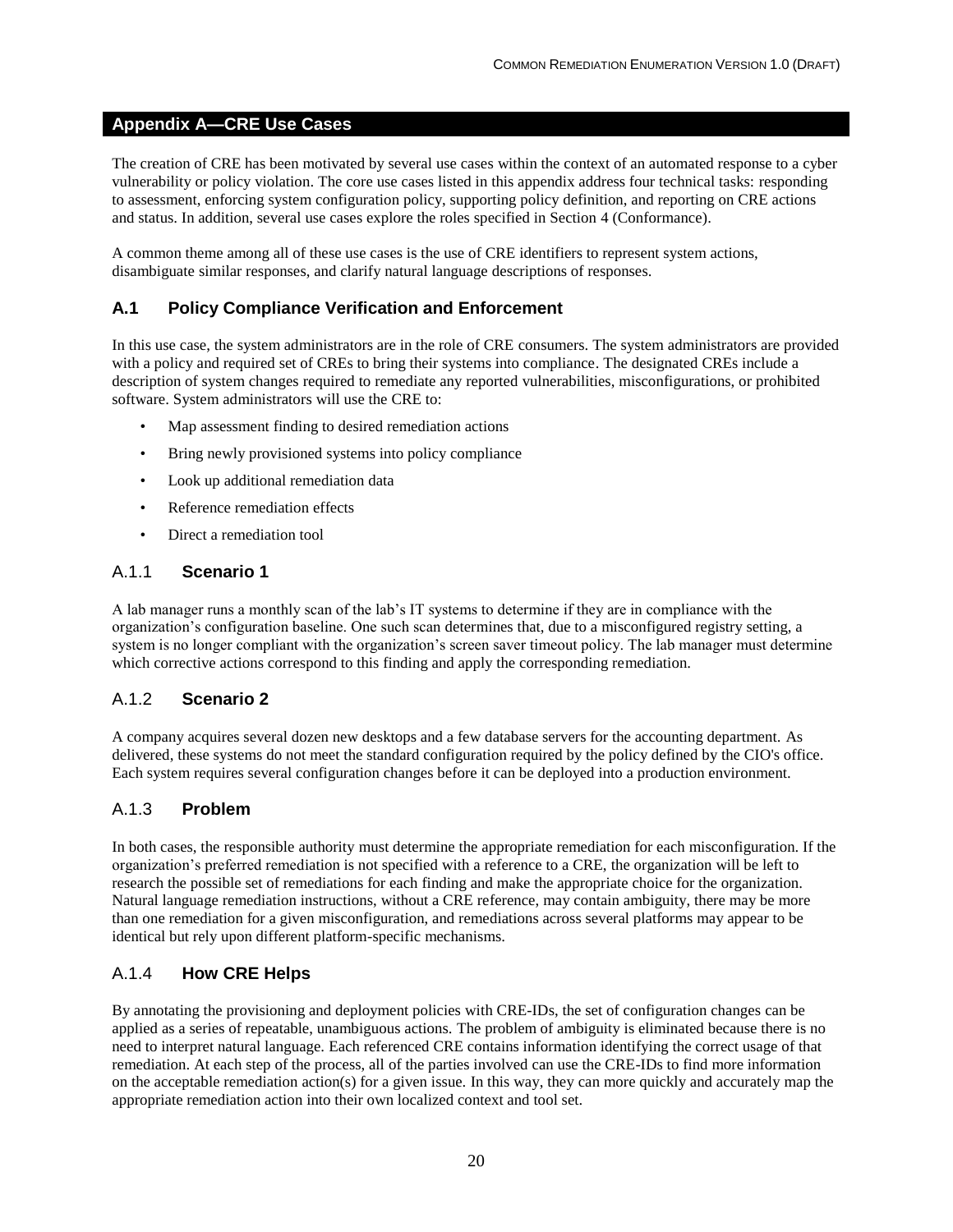#### <span id="page-29-0"></span>**A.2 IT Policy Formulation**

A CRE-ID is used to designate actions to be taken when an asset is non-compliant with policy. A policy writer would reference a remediation action by the associated CRE-ID, allowing readers to:

- Direct remediation tools
- Reference remediation effects
- Look up related remediation data
- Implement one specific remediation when multiple options may be available.

#### <span id="page-29-1"></span>A.2.1 **Scenario**

The cyber security department of a research facility prepares its local policy largely based on guidelines published by US Government agencies. The policy for this facility is customized and is not simply an adoption of any one standard. Instead, it uses recommendations from several sources such as the United States Government Configuration Baseline (USGCB), DISA Security Technical Implementation Guide (STIG), or a similar vendor guide (such as the Oracle Enterprise Manager Configuration Guide).

#### <span id="page-29-2"></span>A.2.2 **Problem**

If CRE entries or CRE-IDs are not present, then a determination of which mechanism should be employed to make required settings is difficult. The natural language descriptions may contain ambiguity, there may be more than one way to achieve the desired state, and settings may vary across several operating systems. Different facilities may attempt to address the changes via differing mechanisms.

#### <span id="page-29-3"></span>A.2.3 **How CRE Helps**

By annotating needed configuration standards with CRE-IDs, the administrators of those systems can use these identifiers to transfer required policies from the assorted sources. These CRE-IDs also allow the comparison of various actions to ensure there are no conflicts and all situations are covered. The use of CRE entries helps assure that any deviations from the stated policy are well understood. Consistency can be assured across multiple facilities.

#### <span id="page-29-4"></span>**A.3 Results of Remediation Action (Reporting)**

A CRE-ID can be used as a reference when describing the results of a previously performed remediation, both at the single system and organizational level. Remediation results creators will use the CRE-ID to specify the remediations that were attempted and their outcomes.

Consumers of remediation results will use CRE-IDs to:

- Look up additional remediation data
- Reference remediation effects in event logs and reports
- Track a specific remediation across a set of systems

#### <span id="page-29-5"></span>A.3.1 **Scenario**

An organization performed an automated configuration audit of several hundred systems and detected a large number of misconfigurations affecting a significant percentage of machines. The required remediations were performed. Due to the scale of the organization, a complete configuration audit will take several days to complete.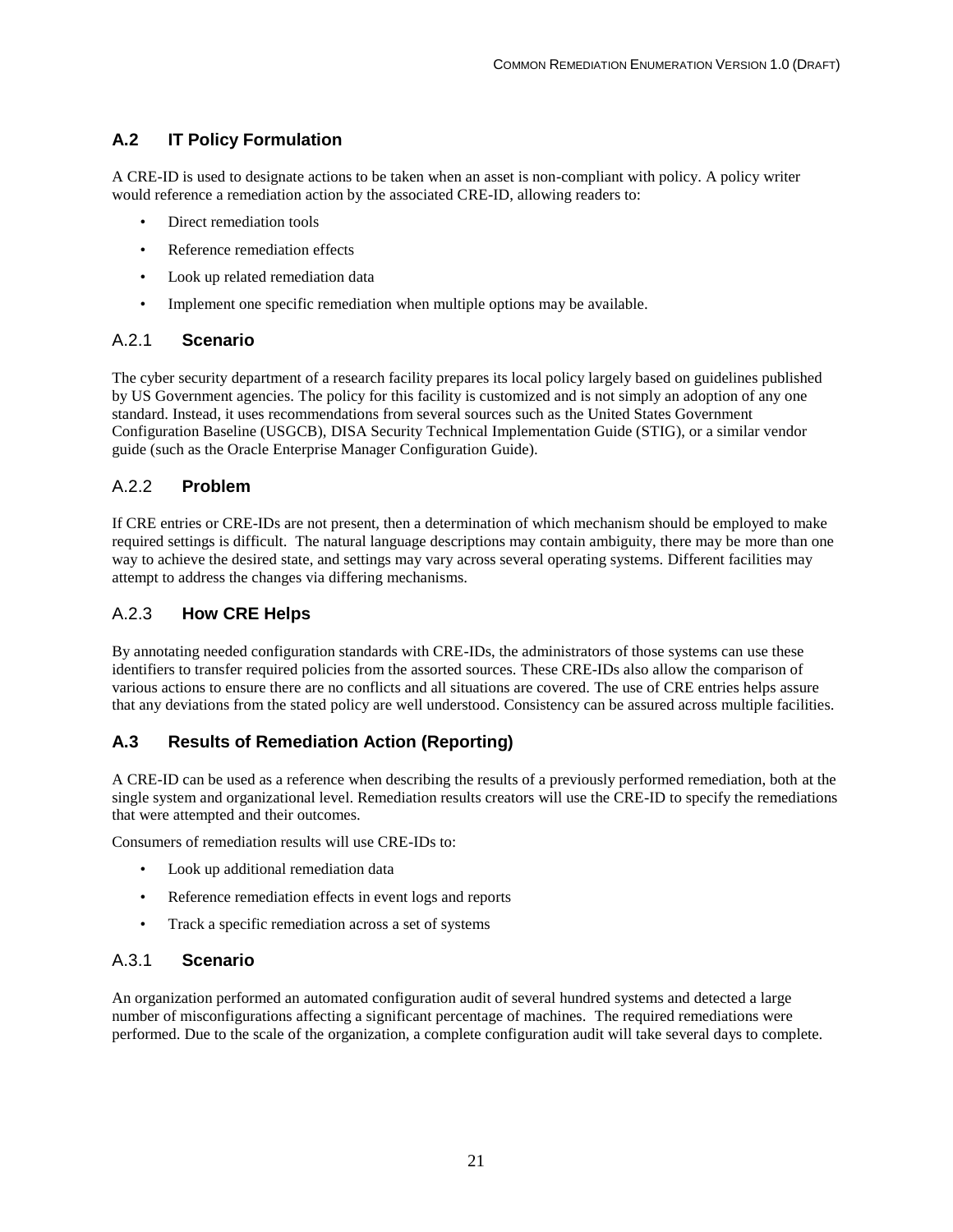#### <span id="page-30-0"></span>A.3.2 **Problem**

The resulting list of the changes made is long and the description of specific changes made can be ambiguous. Nonstandard reporting can result in inaccurate assumptions and an ineffective response to vulnerabilities.

#### <span id="page-30-1"></span>A.3.3 **How CRE Helps**

By listing the CRE-IDs for the remediation actions performed, the list of changes can be unambiguously determined. Furthermore, a list of remediation actions attempted but not successfully completed can also be compiled. By limiting a follow up audit to evaluating only those changes made as a result of remediation actions, a second audit of the affected systems can be performed with a faster turnaround.

#### <span id="page-30-2"></span>**A.4 Software Vendor (Creating a Repository)**

In this example, the software support organization of a software developer is cast in the role of CRE publisher. They will have created CRE entries for their product. These can be patches, workaround procedures, and configuration changes. They are going to insert them into a repository for all their subscribers to access.

#### <span id="page-30-3"></span>A.4.1 **Scenario**

A vulnerability has been discovered in a software product. The software support organization of the software product's creator has been made aware of it but knows it cannot have a definitive fix in the near future. They decide to produce a configuration change that will limit the product's capabilities so that the scenario allowing the vulnerability does not occur. This has the unfortunate side effect of circumscribing the product's functionality. Given this circumstance the software support organization also decides to produce a workaround that does not limit the product's functionality but limits the access to the facility using the product.

#### <span id="page-30-4"></span>A.4.2 **Problem**

The vast majority of IT departments using the product (or any supported product) will be automatically notified of the vulnerability. They will have to figure out if they are using the product in a manner that will expose the vulnerability. If it does then they will have to determine if there is an existing corrective action to address the vulnerability. If the CRE structure is not present in the configuration baseline or in a written policy guide, then a determination of which fix is appropriate becomes more difficult. In this example there are two remediations. Will the IT department find them both? How will they determine which to use?

#### <span id="page-30-5"></span>A.4.3 **How CRE Helps**

Use of CPE makes the connection between vulnerabilities and CRE entries very clear. Publication of new vulnerabilities and even CRE entries will trigger a search on the part of the users for appropriate CREs and vulnerabilities, respectively Regardless of the mechanism, IT departments will have in-hand CRE entries for new vulnerabilities. They can be assured that these represent the choices for remediation and can then make appropriate changes to their policy and databases.

#### <span id="page-30-6"></span>**A.5 Multi-Source Repositories**

In this example, a third party is cast in the role of CRE publisher. They collect CREs from primary sources (who are typically the product developers). It is not necessarily true that an aggregator wouldn't go to other third sources, but their primary source will be the developers followed by the others in Section 8. It is possible that some enterprising individual might set up a repository for remediations for unsupported products. Legacy applications can be very expensive to update. Legacy support for end of life products can be extended by transferring support to a third-party aggregator. Support for current and legacy hardware drivers is similarly available from third parties.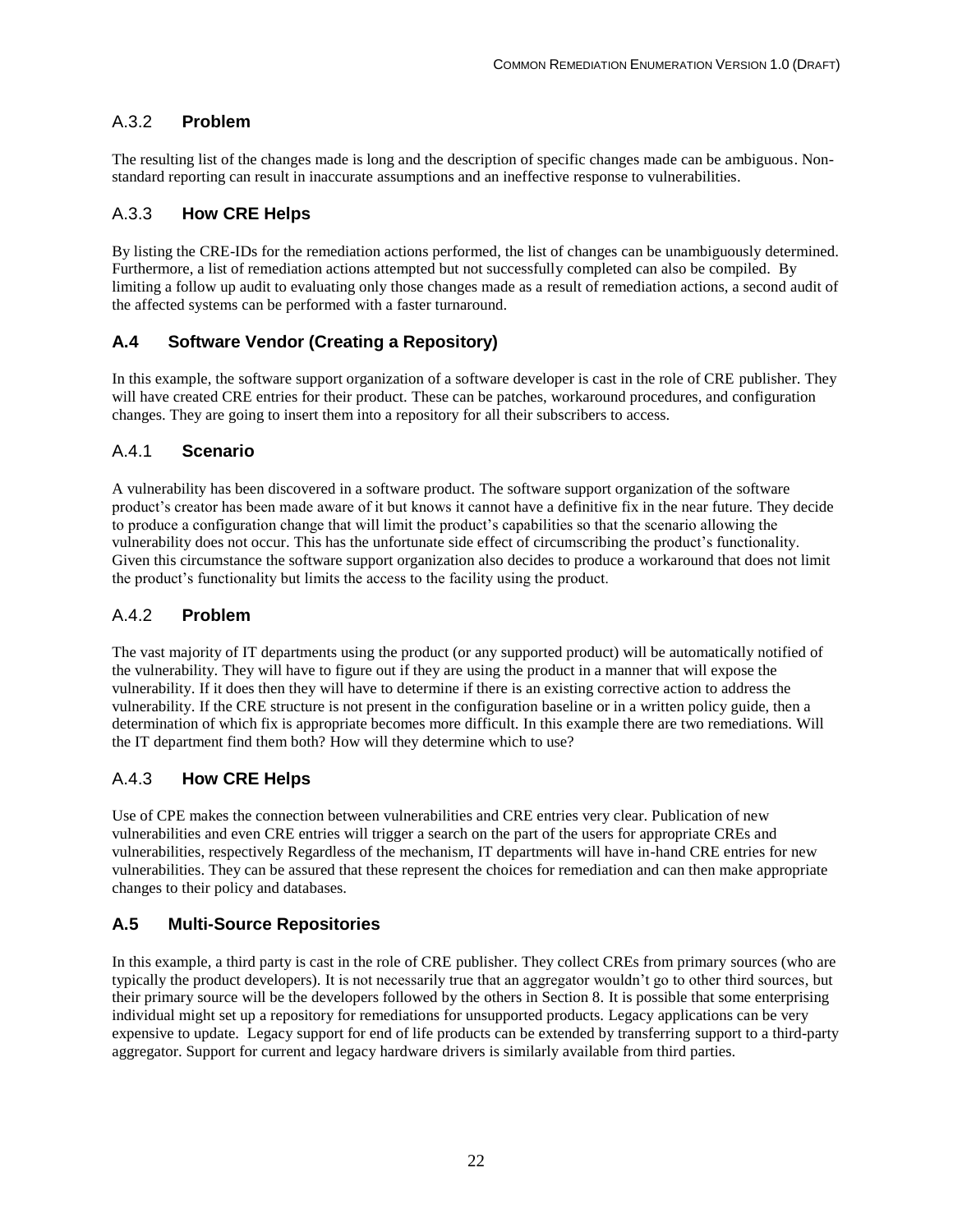#### <span id="page-31-0"></span>A.5.1 **Scenario**

A vulnerability has been discovered in a software product. The software support organization of the software product's creator has been made aware of it and has a remediation. They enter it into their repository. A small business is using the product and receives notice that a vulnerability has been found in it.

#### <span id="page-31-1"></span>A.5.2 **Problem**

Organizations rely upon a diverse set of applications and operating systems and keeping track of the current set of vulnerabilities and their remediations requires significant resources.

#### <span id="page-31-2"></span>A.5.3 **How CRE Helps**

A third-party CRE aggregator maintains his own repository of CREs from many sources. When vulnerabilities and CREs are published by the vendor he will consume of the CRE entries from the vendor's repository and put them in his own. CREs then allow the aggregator to check his subscriber database to see who is using the affected products these latest CREs reference. He then pushes the CREs out to those subscribers. CRE aggregator subscribers will then have in hand only those CREs for the products they use. They need only to decide which CREs with which to update their policy and related databases.

#### <span id="page-31-3"></span>**A.6 Third Party Referrer (Maintaining CRE References)**

Some entities may elect to maintain databases containing references to CREs, i.e. CRE IDs. This can be in addition to any CRE repositories maintained by the entity. There are reasons for doing this: it could merely be a logging operation; that is, CRE IDs could be added to a continuously updated trail of events along with timestamps, vulnerabilities found, denied accesses, and all the other myriad data items that are written to logs. A more involved case is that of a security consulting firm who offers a combined vulnerability, weakness, bug report, patch, work-around, advisory, and remediation database. It is searchable using multiple different items and search operations. It is updated frequently. It is used by both clients and non-clients of the firm not just for quick updates and early warning but for the correlation of the different items it offers. This has definite value for IT departments that need to stay up-to-the-minute on threats and mitigations.

#### <span id="page-31-4"></span>A.6.1 **Scenario**

A vulnerability has been discovered in a software product. The software support organization of the software product's creator has been made aware of it and publishes a remediation. It enters that remediation into its CRE repository.

#### <span id="page-31-5"></span>A.6.2 **Problem**

The IT department for a firm maintaining a number of high volume web servers notices the vulnerability and its remediation. It needs to know not just what the vulnerability is and its remediation but what else may be related to it. If the remediation is one that is applied to multiple problems they may have already applied it. If it is completely new they may want to research the vulnerability it addresses and find any related vulnerabilities. This can be quite time-consuming.

#### <span id="page-31-6"></span>A.6.3 **How CRE Helps**

A Third Party Referrer will do the work of checking all the various sources of security notices and the producers of CREs. He will then cross-reference their various attributes. Any one referencing the database will find it easier to find what the interactions may be between his existing remediations, vulnerabilities, and configuration. This enables him to make good decisions concerning what remediations to apply.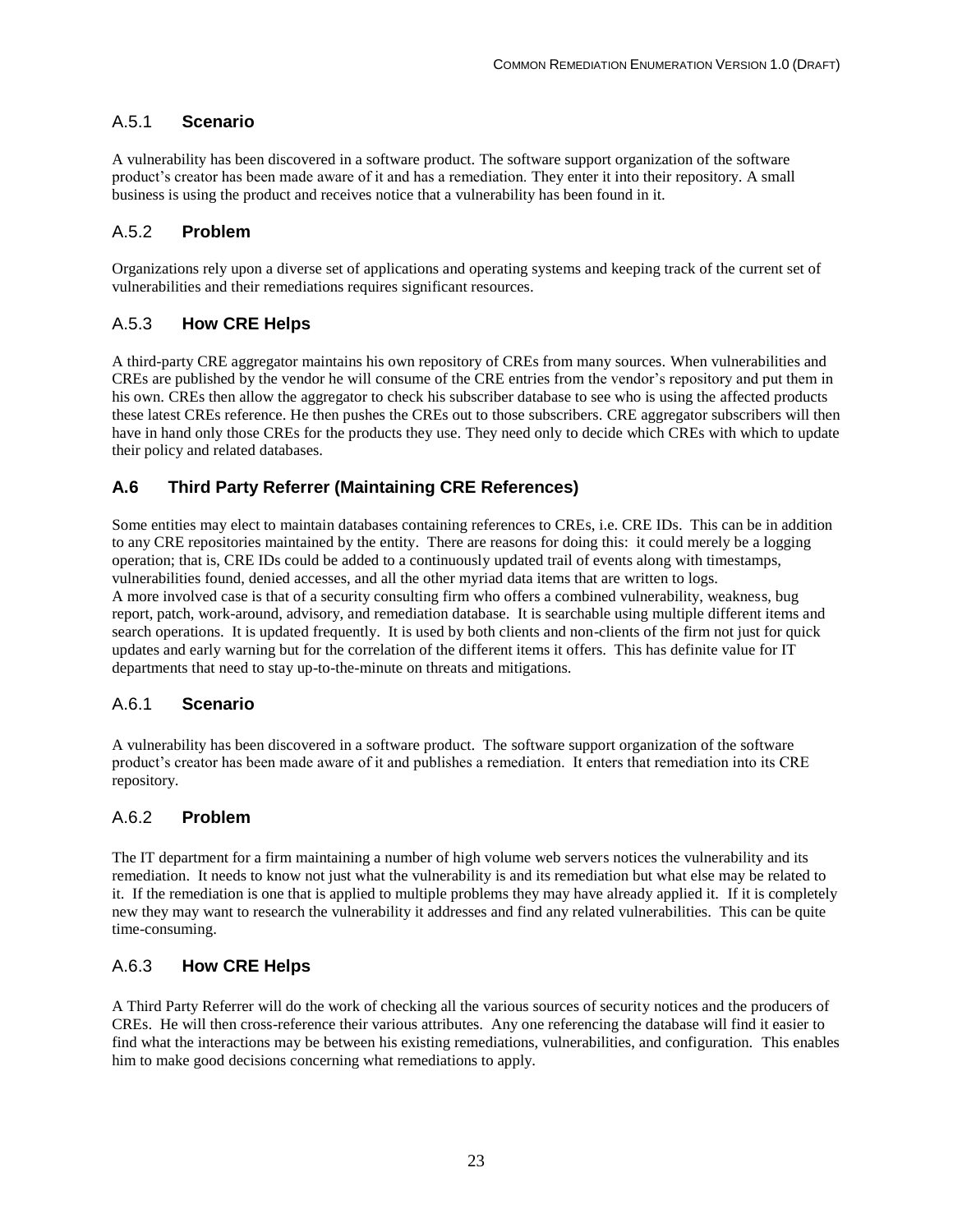#### <span id="page-32-0"></span>**Appendix B—CRE Data Exchange Format**

This section defines the XML-based representation of the CRE data model.

<span id="page-32-3"></span>XML elements can be associated with a namespace. These namespaces are used within this appendix:

#### **Table 7 - XML Namespaces in Use**

| <b>Prefix</b> | Namespace                                                | <b>Schema</b>                           |
|---------------|----------------------------------------------------------|-----------------------------------------|
| cpe_lang      | http://scap.nist.gov/schema/cpe/2.3/cpe-language 2.3.xsd | CPE 2.3 Applicability Language [IR7698] |
| xml           | http://www.w3.org/XML/1998/namespace                     | Common XML Attributes                   |
| xsd           | http://www.w3.org/2001/XMLSchema                         | XML Schema                              |

The tables below define the properties of the data model. The Multiplicity column in these tables indicates how many times each property SHALL be permitted within a single instance of the parent element. Each Multiplicity entry is expressed as either a single value or a range of values. If the Multiplicity entry for a property includes the value 0, the property is OPTIONAL, otherwise the property is REQUIRED. If the Multiplicity entry for a property includes the value \*, the property MAY be used more than one time, with no upper bound. Here are some examples:

- 1: the property shall be used once
- 1..\*: the property shall be used at least once and may be used more than once
- 0..1: the property is optional and may be used at most once
- $\bullet$  0..\*: the property is optional and may be used more than once

An element that has an @xml:lang attribute MAY appear multiple times within a single parent element to support multiple languages. If there are multiple instances of such a textual element within a single parent element, each instance MUST have a value for its @xml:lang attribute. Each value MUST specify the natural language locale for which the instance is written (e.g., "en" for English, "fr" for French). Values MUST be valid language tags as defined by [RFC5646]. All language and region codes used MUST be in the Internet Assigned Numbers Authority (IANA) Language Subtag Registry [ILSR].

#### <span id="page-32-1"></span>**B.1 Element Dictionary**

Each data object in use will be described in this section. The description includes a table of attributes and elements within the object. Each table lists the name, data type, the cardinality (Multiplicity), and a description of each component.

#### <span id="page-32-2"></span>B.1.1 **cre\_list Element**

The CRE list is the data structure that defines the core structure of a CRE repository. In addition to implementing the data model described in Table 8, the CRE repository publisher must also provide supporting repository management process documentation as described in Section 8.1.2.

<span id="page-32-4"></span>

| <b>Property</b> | Type          | <b>Multiplicity</b> | <b>Description</b>                                               |
|-----------------|---------------|---------------------|------------------------------------------------------------------|
| cre entry       | CREEntryType  | $1_{}$ *            | One or more CRE entries, each of which describes a specific      |
| (element)       |               |                     | remediation instance.                                            |
| generator       | GeneratorType |                     | Holds information about when a particular CRE List was compiled, |
| (element)       |               |                     | what version of the schema was used, what tool compiled the      |
|                 |               |                     | document, and what version of the tool was used.                 |

#### **Table 8 – cre\_list Element Properties**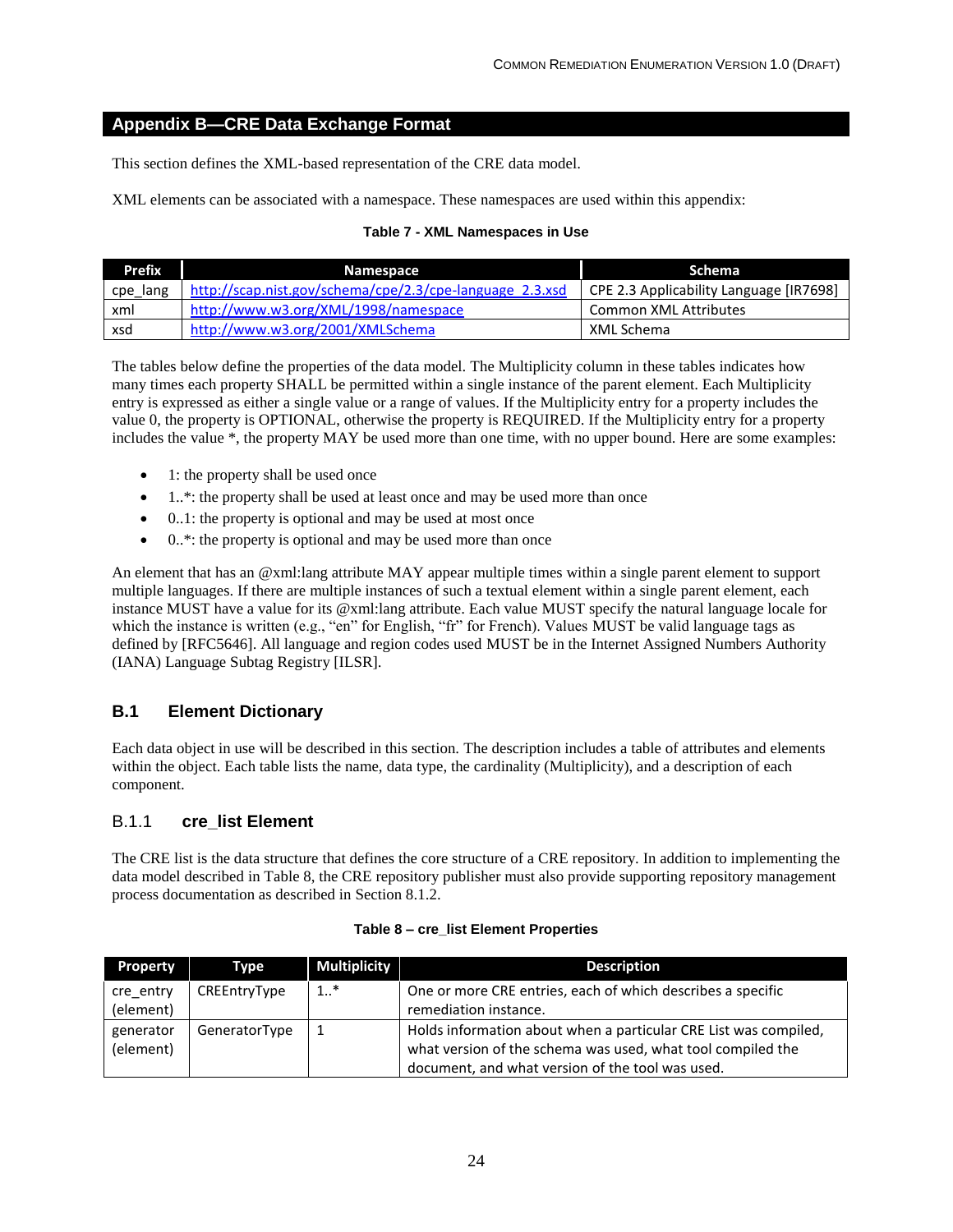| <b>Property</b>     | <b>Type</b> | <b>Multiplicity</b> | <b>Description</b>                                                                                                                                                                                                                        |
|---------------------|-------------|---------------------|-------------------------------------------------------------------------------------------------------------------------------------------------------------------------------------------------------------------------------------------|
| lang<br>(attribute) | xml:lang    |                     | The default language for the entire document. Individual properties<br>on other elements that support instances of the @xml:lang<br>attribute can use it to denote the language they use, and can omit it<br>to default to this language. |

#### <span id="page-33-0"></span>B.1.2 **cre\_entry Element**

A CRE entry is the primary element which defines one distinct remediation action as described in Sectio[n 6.](#page-16-0) Each CRE entry defines exactly one remediation and is uniquely identified by the CRE-ID contained in the id property.

<span id="page-33-2"></span>

| <b>Property</b>                    | <b>Type</b>       | <b>Multiplicity</b> | <b>Description</b>                                                                                                                                                                                                                                              |
|------------------------------------|-------------------|---------------------|-----------------------------------------------------------------------------------------------------------------------------------------------------------------------------------------------------------------------------------------------------------------|
| id<br>(element)                    | xsd:string        | 1                   | The CRE-ID, which is a unique identifier, handled as a<br>string, recognized with the following regular<br>expression:<br>"cre:[A-Za-z0-9\.\-]+:[1-9][0-9]*-[0-9]". This element<br>is discussed in Section 5.                                                  |
| description<br>(element)           | TextType          | $1_{}$ *            | A human readable string which states the purpose of<br>the CRE Entry. To support uses intended for multiple<br>languages, this element supports the @xml:lang<br>attribute. At most one description element MAY<br>appear for each language. See Section 6.2.1. |
| parameters<br>(element)            | ParametersType    | 0.1                 | A list of parameters, which when combined with the<br>CRE, describes a complete remediation action. This<br>element is described in Section 6.2.2.                                                                                                              |
| platform<br>(element)              | cpe_lang:platform | $\mathbf{1}$        | A CPE Applicability Language expression which<br>designates the platform against which this CRE is<br>valid. See Section 6.2.3.                                                                                                                                 |
| supporting_references<br>(element) | ReferencesType    | 01                  | Published documentation which can verify the<br>correctness of the CRE action. See Section 6.2.4.                                                                                                                                                               |
| metadata<br>(element)              | MetadataType      | $\mathbf{1}$        | Information about the entry proper: when it was<br>created, who created it, and other information<br>concerning the creation and disposition of the entry<br>See Section 6.2.5.                                                                                 |

#### <span id="page-33-1"></span>B.1.3 **generator Element**

The generator element provides information about the creation and maintenance of the repository.

#### **Table 10 – generator Element Properties**

<span id="page-33-3"></span>

| <b>Property</b>              | Type       | <b>Multiplicity</b> | <b>Description</b>                                    |
|------------------------------|------------|---------------------|-------------------------------------------------------|
| product name<br>(element)    | xsd:string | 01                  | Producer program that generated the CRE content.      |
| product version<br>(element) | xsd:string | 01                  | Version of the entity that generated the CRE content. |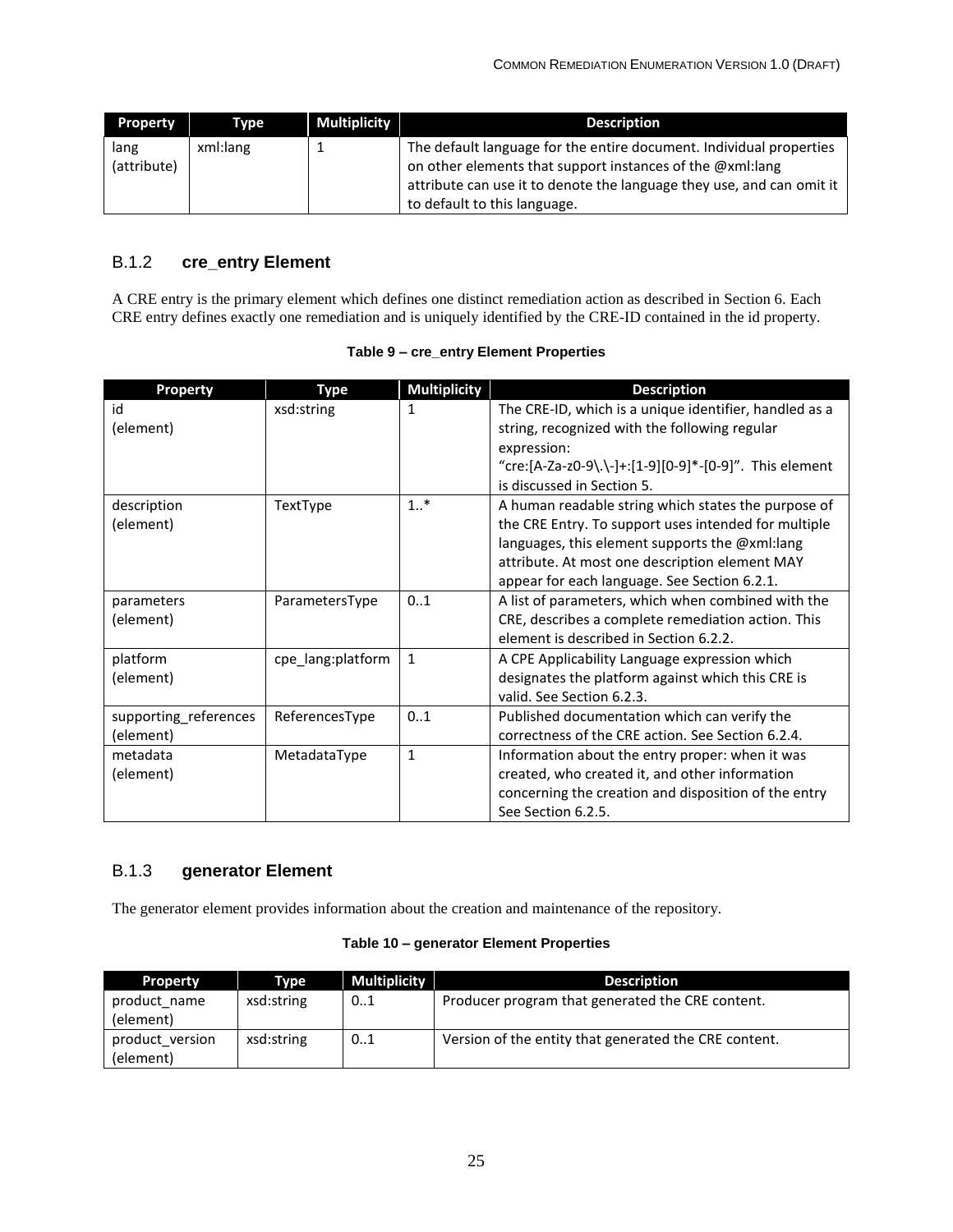| <b>Property</b>             | <b>Type</b>  | <b>Multiplicity</b> | <b>Description</b>                                                                                                                                                                 |
|-----------------------------|--------------|---------------------|------------------------------------------------------------------------------------------------------------------------------------------------------------------------------------|
| schema version<br>(element) | xsd:string   |                     | Version of the CRE Schema the CRE content is expected to<br>validate against. This string consists of a major version, a<br>period, and a minor version. It must match the regular |
|                             |              |                     | expression: "[1-9][0-9]*\.[0-9]+".                                                                                                                                                 |
| timestamp                   | xsd:dateTime | 1                   | The date and time when this CRE repository document was                                                                                                                            |
| (element)                   |              |                     | created. The format for the timestamp is yyyy-mm-                                                                                                                                  |
|                             |              |                     | ddThh:mm:ss.                                                                                                                                                                       |
| extension_point             | Any          | $0.$ *              | An extension point that allows for the inclusion of any                                                                                                                            |
| (element)                   |              |                     | additional information associated with the generation of the                                                                                                                       |
|                             |              |                     | CRE content.                                                                                                                                                                       |

#### <span id="page-34-0"></span>B.1.4 **metadata Element**

<span id="page-34-3"></span>The metadata element provides creator and creation information. It is described in Section [6.2.5.](#page-21-0)

#### **Table 11 – metadata Element Properties**

| <b>Property</b>   | Type                | <b>Multiplicity</b> | <b>Description</b>                                       |
|-------------------|---------------------|---------------------|----------------------------------------------------------|
| creation date     | xsd:dateTime        | 1                   | The date and time when this CRE entry was created.       |
| (element)         |                     |                     |                                                          |
| modification date | xsd:dateTime        | 1                   | The date and time when this CRE data store was last      |
| (element)         |                     |                     | updated. Typically this data indicates when this entry   |
|                   |                     |                     | was deprecated.                                          |
| deprecated        | DeprecationType     | 01                  | This is present only when the entry has been deprecated. |
| (element)         |                     |                     |                                                          |
| submitter         | xsd:string          | 1                   | The name of the creating entity.                         |
| (element)         |                     |                     |                                                          |
| version           | xsd:positiveInteger | $\mathbf{1}$        | The version of the CRE entry.                            |
| (element)         |                     |                     |                                                          |
| extension point   | Any                 | $0.$ *              | An extension point that allows for the inclusion of any  |
| (element)         |                     |                     | additional information associated with the metadata of   |
|                   |                     |                     | the CRE content.                                         |

#### <span id="page-34-1"></span>B.1.5 **supporting\_references Element**

The supporting\_references element is a variable length list of supporting references for the CRE Entry.

#### **Table 12 – supporting\_references Element Properties**

<span id="page-34-4"></span>

| <b>Property</b> | Type          | <b>Multiplicity</b> | <b>Description</b>                           |
|-----------------|---------------|---------------------|----------------------------------------------|
| reference       | ReferenceType | <b></b>             | A list of one or more supporting references. |
| (element)       |               |                     |                                              |

#### <span id="page-34-2"></span>B.1.6 **reference Element**

The reference element provides supporting information that provides a link to authoritative documentation which permits the validation of the CRE entry's effectiveness. This element can reference either a paper or a web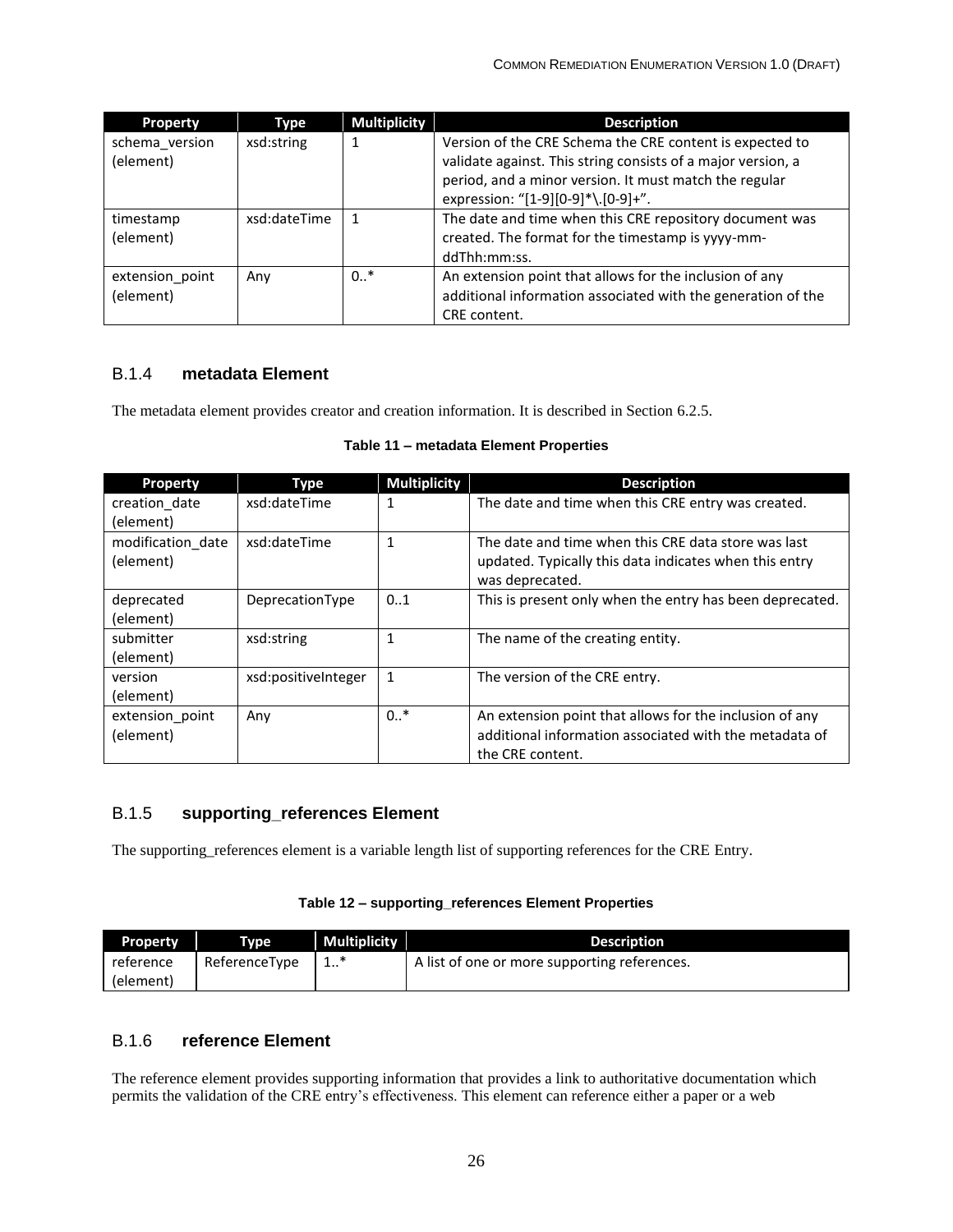reference. If a web reference is used, then the href property MUST be populated. If a paper reference is used, then the title and section properties MUST be populated.

<span id="page-35-1"></span>

|                        |                          | <b>Property</b>          | Type       | <b>Multiplicity</b> | <b>Description</b>                                                                                                          |
|------------------------|--------------------------|--------------------------|------------|---------------------|-----------------------------------------------------------------------------------------------------------------------------|
|                        |                          | description<br>(element) | TextType   | $0.$ *              | A text description of the material being referenced.                                                                        |
|                        |                          | date<br>(element)        | xsd:date   | $\mathbf{1}$        | The date which the reference was included in the<br>entry.                                                                  |
| Ġ.<br>of one<br>Choice | Paper<br>References      | author<br>(element)      | xsd:string | $0.$ *              | A single author of the reference material. Multiple<br>authors will require corresponding elements, one for<br>each author. |
|                        |                          | title<br>(element)       | xsd:string | $\mathbf{1}$        | The title of the material being referenced.                                                                                 |
|                        |                          | section<br>(element)     | xsd:string | $\mathbf{1}$        | The publication source of the reference.                                                                                    |
|                        |                          | publisher<br>(element)   | xsd:string | 01                  | The publisher of the reference.                                                                                             |
|                        | Electronic<br>References | href<br>(element)        | xsd:anyURI | $\mathbf{1}$        | The URL for web based references                                                                                            |

#### **Table 13 – reference Element Properties**

#### <span id="page-35-0"></span>B.1.7 **deprecated Element**

The presence of the deprecated element indicates that the containing CRE entry has been deprecated. Lack of this element indicates that the CRE entry is current.

<span id="page-35-2"></span>

|          | <b>Property</b>            | Type      | <b>Multiplicity</b> | <b>Description</b>                                                         |
|----------|----------------------------|-----------|---------------------|----------------------------------------------------------------------------|
|          | superseded by<br>(element) | CREIDType | 1                   | The CRE-ID of the CRE entry that replaces this CRE.                        |
| €<br>one | split<br>(element)         | CREIDType | $2*$                | One CRE-ID for each resulting CRE entry created when this<br>CRE is split. |
| Ⴆ        | merge<br>(element)         | CREIDType | 1                   | The CRE-ID of the CRE entry which replaces this CRE.                       |
| Choice   | discontinued<br>(element)  | xsd:null  |                     | The CRE entry has been deprecated with no known<br>successor.              |
| notes    | (element)                  | TextType  | 0.1                 | The reasoning for the deprecations is provided.                            |

#### **Table 14 – deprecated Element Properties**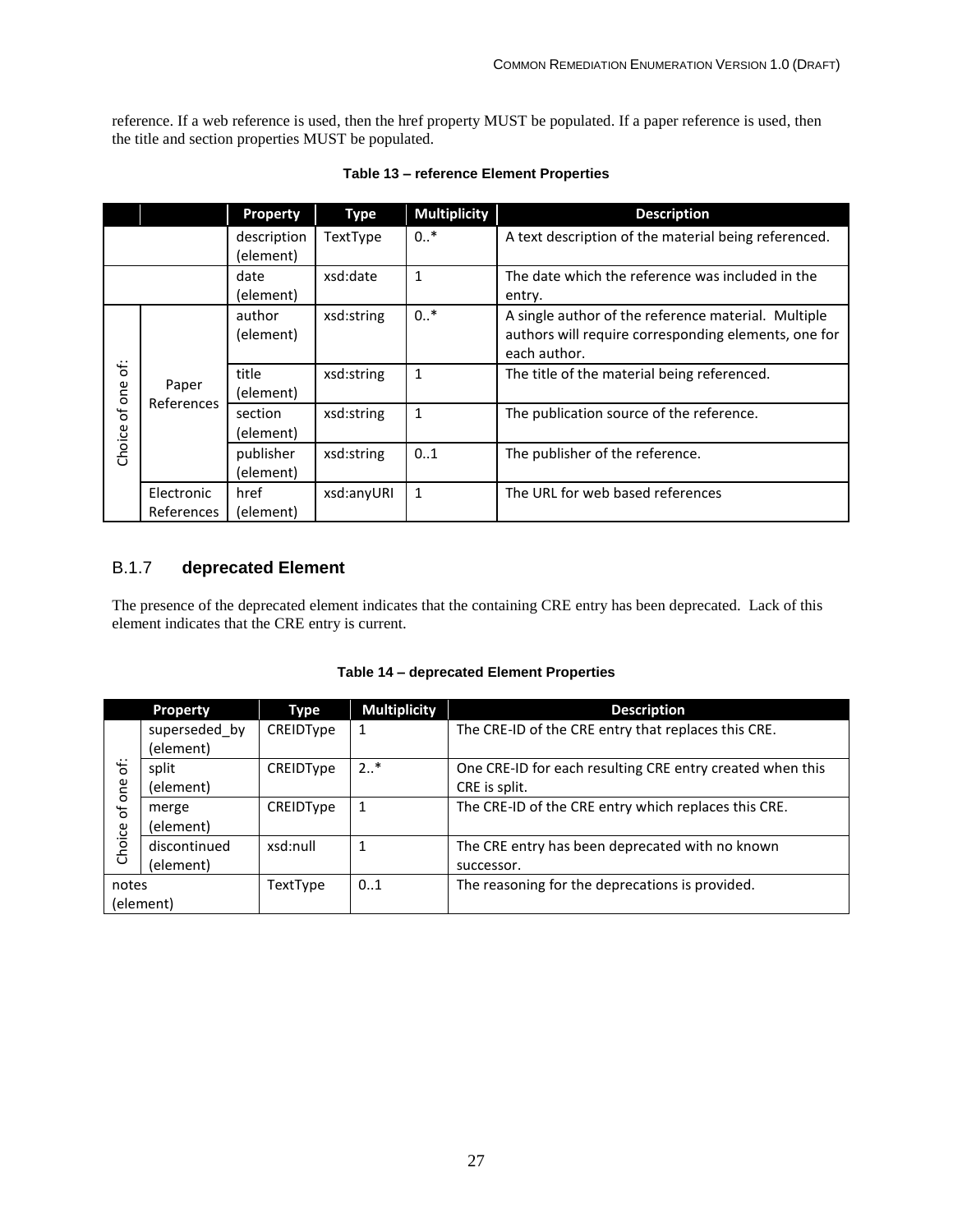#### <span id="page-36-0"></span>B.1.8 **parameters Element**

The parameters element is a variable length list of parameters for the CRE entry.

#### **Table 15 – parameters Element Properties**

<span id="page-36-3"></span>

| <b>Property</b> | Type          | <b>Multiplicity</b> | <b>Description</b>                |
|-----------------|---------------|---------------------|-----------------------------------|
| parameter       | ParameterType |                     | A list of one or more parameters. |
| (element)       |               |                     |                                   |

#### <span id="page-36-1"></span>B.1.9 **parameter Element**

<span id="page-36-4"></span>The parameter element describes one parameter for a CRE entry. See Section [6.2.2.](#page-17-0)

#### **Table 16 – parameter Element Properties**

| <b>Property</b> | Type       | <b>Multiplicity</b> | <b>Description</b>                                              |
|-----------------|------------|---------------------|-----------------------------------------------------------------|
| name            | xsd:NCName |                     | A name for the parameter.                                       |
| (attribute)     |            |                     |                                                                 |
| description     | TextType   |                     | A human understandable string that describes the purpose of the |
| (element)       |            |                     | parameter.                                                      |

#### <span id="page-36-2"></span>B.1.10 **TextType**

The TextType type is used for several elements, including the cre entry element's description element, the reference element's description element, the parameter element's description element, and the deprecated element's notes element.

#### **Table 17 - TextType Properties**

<span id="page-36-5"></span>

| <b>Property</b> | <b>Type</b>         | <b>Multiplicity</b> | <b>Description</b>                                                        |
|-----------------|---------------------|---------------------|---------------------------------------------------------------------------|
| text            | $xsd:string \mid 1$ |                     | A human readable string which provides text. To support uses intended     |
| (element)       |                     |                     | for multiple languages, this element supports the @xml:lang attribute. At |
|                 |                     |                     | most one instance of this element MAY appear for each language.           |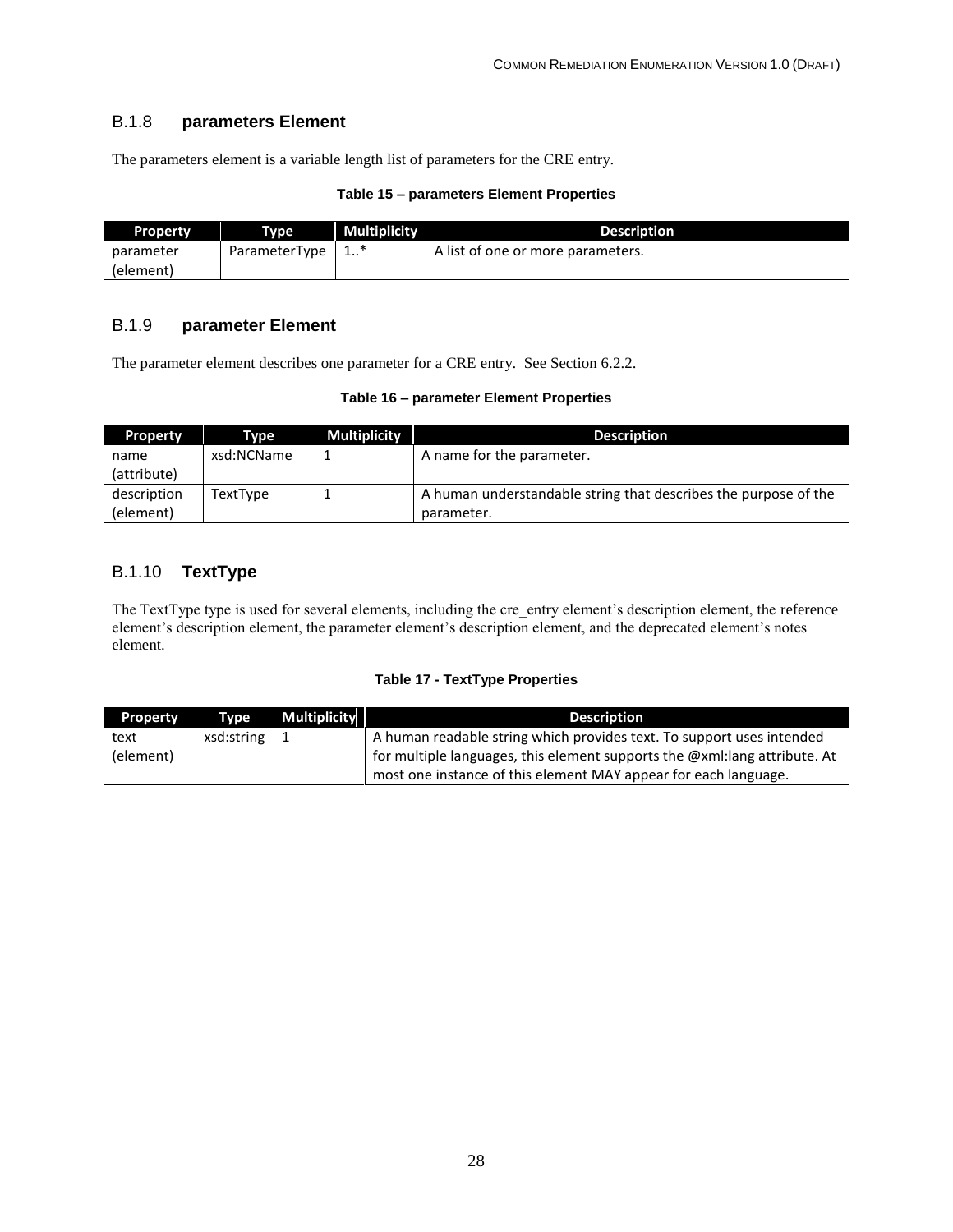#### <span id="page-37-0"></span>**Appendix C—XML Examples**

This appendix contains XML examples of CRE entry use and deprecation.

#### <span id="page-37-1"></span>**C.1 Example 1**

The following illustrates the use of a CRE entry to set a registry value.

```
<cre:cre_entry>
       <cre:id>cre:com.example:10521-3</cre:id>
       <cre:description>Using the RegSetKeyValue API function set the ScreenSaveActive entry in 
the registry (HKEY CURRENT USER\Software\Policies\Microsoft\Windows\Control Panel\Desktop) to
either enabled(1) or disabled(0).</cre:description>
       <cre:parameters>
                <cre:parameter name="ScreenSaveActiveValue">
                      <cre:description>Enable (1) or disable (0) the screen saver password. 
Valid values are 0 or 1.</cre:description>
               </cre:parameter>
       </cre:parameters>
       <cre:platform id="1701">
               <cpe:title> Microsoft Windows 7</cpe:title>
               <cpe:logical-test operator="AND" negate="0">
                      <cpe:fact-ref name="cpe:2.3:o:microsoft:windows_7:*:*:*:*:*:*:*:*"/>
               </cpe:logical-test>
       </cre:platform>
       <cre:supporting_references>
               <cre:reference>
                      <cre:date>2011-09-30</cre:date>
                      <cre:title>Microsoft System Administration Guide</cre:title>
                      <cre:section>Microsoft System Administration Guide, Section 
12.5.3</cre:section>
               </cre:reference>
       </cre:supporting_references>
       <cre:metadata>
               <cre:creationDate>2011-09-15T16:00:00.377-04:00</cre:creationDate>
               <cre:modificationDate>2011-09-15T16:00:00.377-04:00</cre:modificationDate>
               <cre:version>1</cre:version>
               <cre:submitter>Example Corporation</cre:submitter>
       </cre:metadata>
</cre:cre_entry>
```
#### <span id="page-37-2"></span>**C.2 Example 2**

This example illustrates the use of a CRE to set a Policy Object. This example uses multiple supporting references.

```
<cre:cre_entry>
       <cre:id>cre:com.example:31-5</cre:id>
       <cre:description>Set Maximum Password Age via the Domain Group Policy Object (Computer 
Configuration\Windows Settings\Security Settings\Account Policies\Password Policy) using the 
IGroupPolicyObject interface.</cre:description>
       <cre:parameters>
                <cre:parameter name="MaximumPasswordAge">
                      <cre:description>The maximum number of days before a password change will 
be required. An acceptable integer value will fall between 0 and 998 days 
(inclusive).</cre:description>
               </cre:parameter>
       </cre:parameters>
       <cre:platform id="1701">
               <cpe:title> Microsoft Windows 7</cpe:title>
               <cpe:logical-test operator="AND" negate="0">
                      <cpe:fact-ref name="cpe:2.3:o:microsoft:windows_7:*:*:*:*:*:*:*:*"/>
               </cpe:logical-test>
       </cre:platform>
       <cre:supporting_references>
```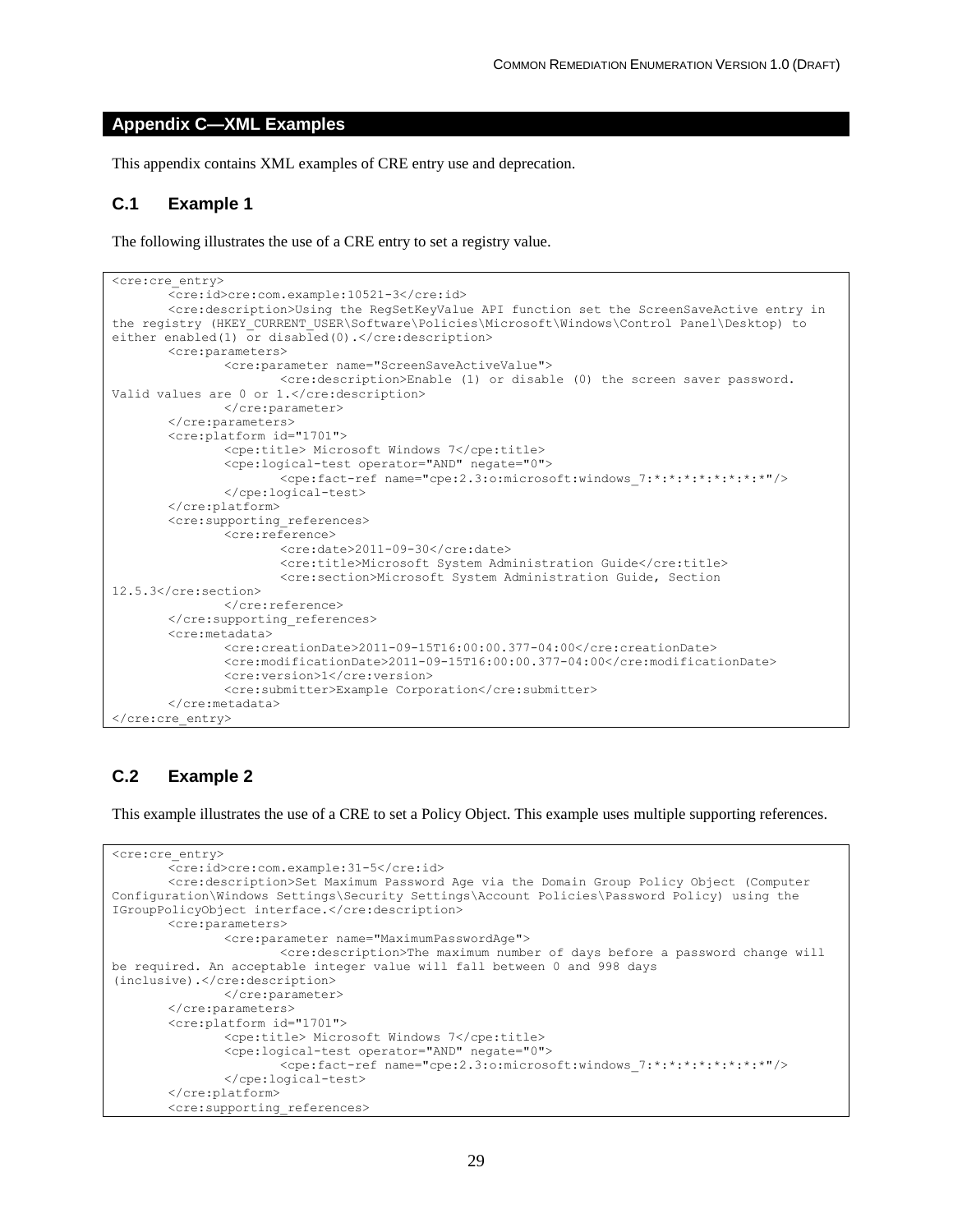```
<cre:reference>
                      <cre:description>Discussion of password age 
configuration</cre:description>
                      <cre:date>2011-09-30</cre:date>
                      <cre:href>http://msdn.microsoft.com/en-us/library/ms813412.aspx</cre:href>
               </cre:reference>
               <cre:reference>
                      <cre:description>Documentation for the Group Policy API: 
IGroupPolicyObject interface</cre:description>
                      <cre:date>2011-10-07</cre:date>
                      <cre:href>http://msdn.microsoft.com/en-
us/library/windows/desktop/aa374177%28v=VS.85%29.aspx</cre:href>
               </cre:reference>
       </cre:supporting_references>
       <cre:metadata>
               <cre:creationDate>2011-09-15T16:00:00.377-04:00</cre:creationDate>
               <cre:modificationDate>2011-09-15T16:00:00.377-04:00</cre:modificationDate>
               <cre:version>1</cre:version>
               <cre:submitter>Example Corporation</cre:submitter>
       </cre:metadata>
</cre:cre_entry>
```
#### <span id="page-38-0"></span>**C.3 Example 3**

This example illustrates the use of a CRE to set user rights. This example does not use a parameter.

```
<cre:cre_entry>
       <cre:id>cre:com.example:20941-1</cre:id>
        <cre:description>Assign the user right sedenyservicelogonright as specified for 
designated security principal(s) via INF file change.</cre:description>
       <cre:parameters>
               <cre:parameter name="SecurityPrincipals">
                      <cre:description>A list of security principals. Valid values are case-
insensitive strings that represent local and domain users, groups, and service accounts. In a 
domain environment, security principals should be identified in the form: "domain\trustee name". 
For local security principals use: "computer name\trustee name". For built-in accounts on the 
system, use the trustee name without a domain.</cre:description>
               </cre:parameter>
               <cre:parameter name="PrivilegeValue">
                      <cre:description>A numeric value that represents grant (1) or remove (0) 
for sedenyservicelogonright. Valid values are 1 or 0. </cre:description>
               </cre:parameter>
       </cre:parameters>
       <cre:platform id="1701">
               <cpe:title> Microsoft Windows 7</cpe:title>
               <cpe:logical-test operator="AND" negate="0">
                      <cpe:fact-ref name="cpe:2.3:o:microsoft:windows_7:*:*:*:*:*:*:*:*"/>
               </cpe:logical-test>
       </cre:platform>
       <cre:supporting_references>
               <cre:reference>
                      <cre:date>2005-11-03</cre:date>
                      <cre:href>http://technet.microsoft.com/en-
us/library/bb457125.aspx</cre:href>
               </cre:reference>
       </cre:supporting_references>
       <cre:metadata>
               <cre:creationDate>2011-09-15T16:00:00.377-04:00</cre:creationDate>
               <cre:modificationDate>2011-09-15T16:00:00.377-04:00</cre:modificationDate>
               <cre:version>1</cre:version>
               <cre:submitter>Example Corporation</cre:submitter>
       </cre:metadata>
</cre:cre_entry>
```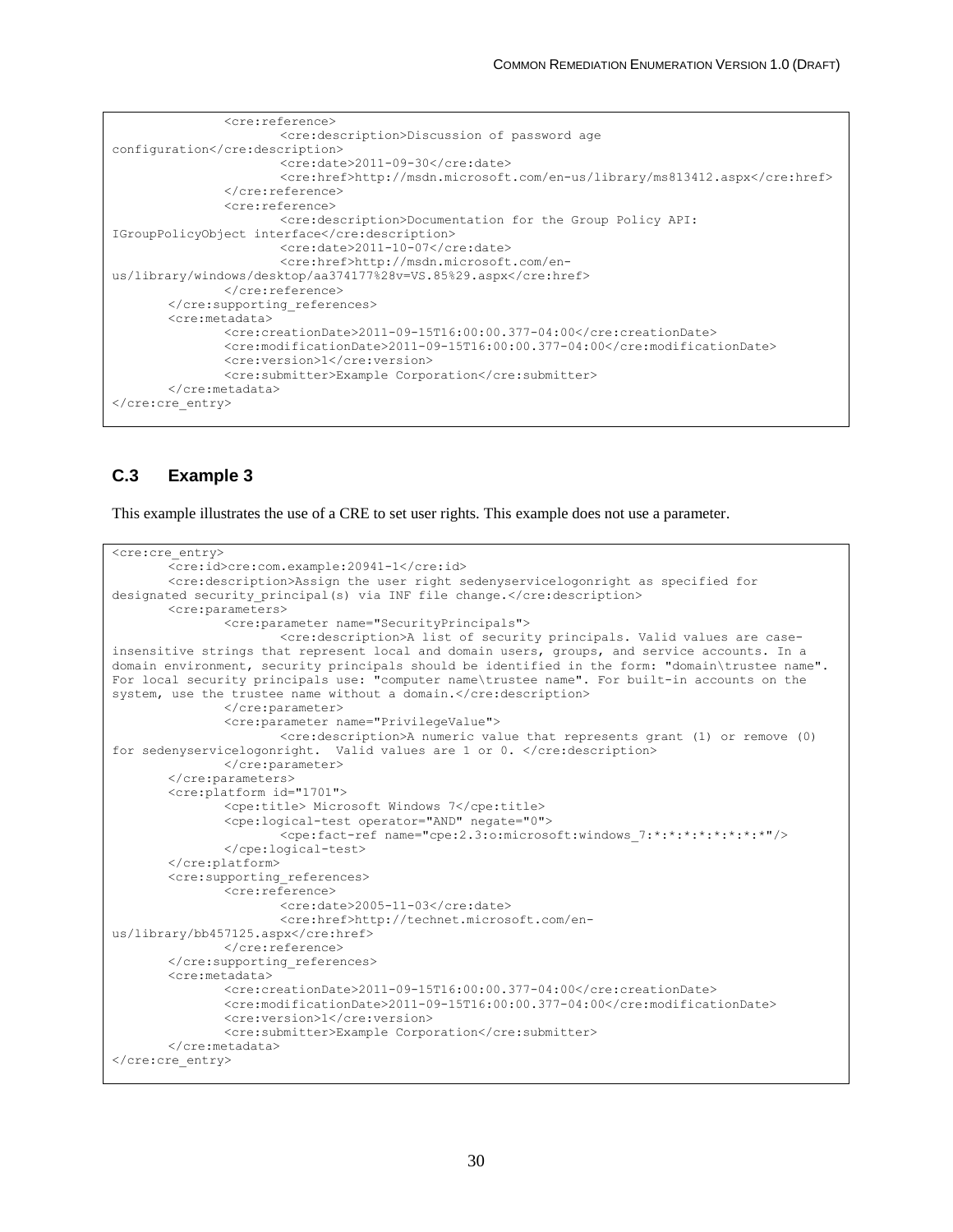#### <span id="page-39-0"></span>**C.4 Example 4**

This example illustrates the use of a CRE to set file permissions using CACLS.exe.

```
<cre:cre_entry>
       <cre:id>cre:com.example:85-1</cre:id>
       <cre:description>Set file permissions for %SystemRoot%\System32\net.exe using 
cacls.exe.</cre:description>
       <cre:parameters>
               <cre:parameter name="SDDL">
                      <cre:description>A valid SDDL descriptor. The SDDL string format is 
described on http://msdn.microsoft.com/en-
us/library/windows/desktop/aa379570%28v=vs.85%29.aspx</cre:description>
               </cre:parameter>
       </cre:parameters>
       <cre:platform id="1701">
               <cpe:title> Microsoft Windows 7</cpe:title>
               <cpe:logical-test operator="AND" negate="0">
                      <cpe:fact-ref name="cpe:2.3:o:microsoft:windows_7:*:*:*:*:*:*:*:*"/>
               </cpe:logical-test>
       </cre:platform>
       <cre:supporting_references>
               <cre:reference>
                      <cre:date>2011-07-31</cre:date>
                      <cre:href>http://msdn.microsoft.com/en-
us/magazine/cc982153.aspx</cre:href>
               </cre:reference>
       </cre:supporting_references>
       <cre:metadata>
               <cre:creationDate>2011-11-30T16:00:00.377-04:00</cre:creationDate>
               <cre:modificationDate>2011-11-30T16:00:00.377-04:00</cre:modificationDate>
               <cre:version>1</cre:version>
               <cre:submitter>Example Corporation</cre:submitter>
       </cre:metadata>
</cre:cre_entry>
```
#### <span id="page-39-1"></span>**C.5 Example 5**

This example illustrates how to deprecate a CRE.

```
<cre:cre_entry>
       <cre:id>cre:com.example:17-4</cre:id>
       <cre:description>Set file permissions for %SystemRoot%\System\net.exe using 
cacls.exe</cre:description>
       <cre:parameters>
               <cre:parameter name="SDDL">
                      <cre:description>A valid SDDL descriptor. The SDDL string format is 
described at http://msdn.microsoft.com/en-
us/library/windows/desktop/aa379570%28v=vs.85%29.aspx</cre:description>
               </cre:parameter>
       </cre:parameters>
       <cre:platform id="1701">
               <cpe:title> Microsoft Windows 7</cpe:title>
               <cpe:logical-test operator="AND" negate="0">
                      <cpe:fact-ref name="cpe:2.3:o:microsoft:windows_7:*:*:*:*:*:*:*:*"/>
               </cpe:logical-test>
       </cre:platform>
       <cre:supporting_references>
               <cre:reference>
                      <cre:date>2011-07-31</cre:date>
                      <cre:href>http://msdn.microsoft.com/en-
us/magazine/cc982153.aspx</cre:href>
               </cre:reference>
       </cre:supporting_references>
       <cre:metadata>
```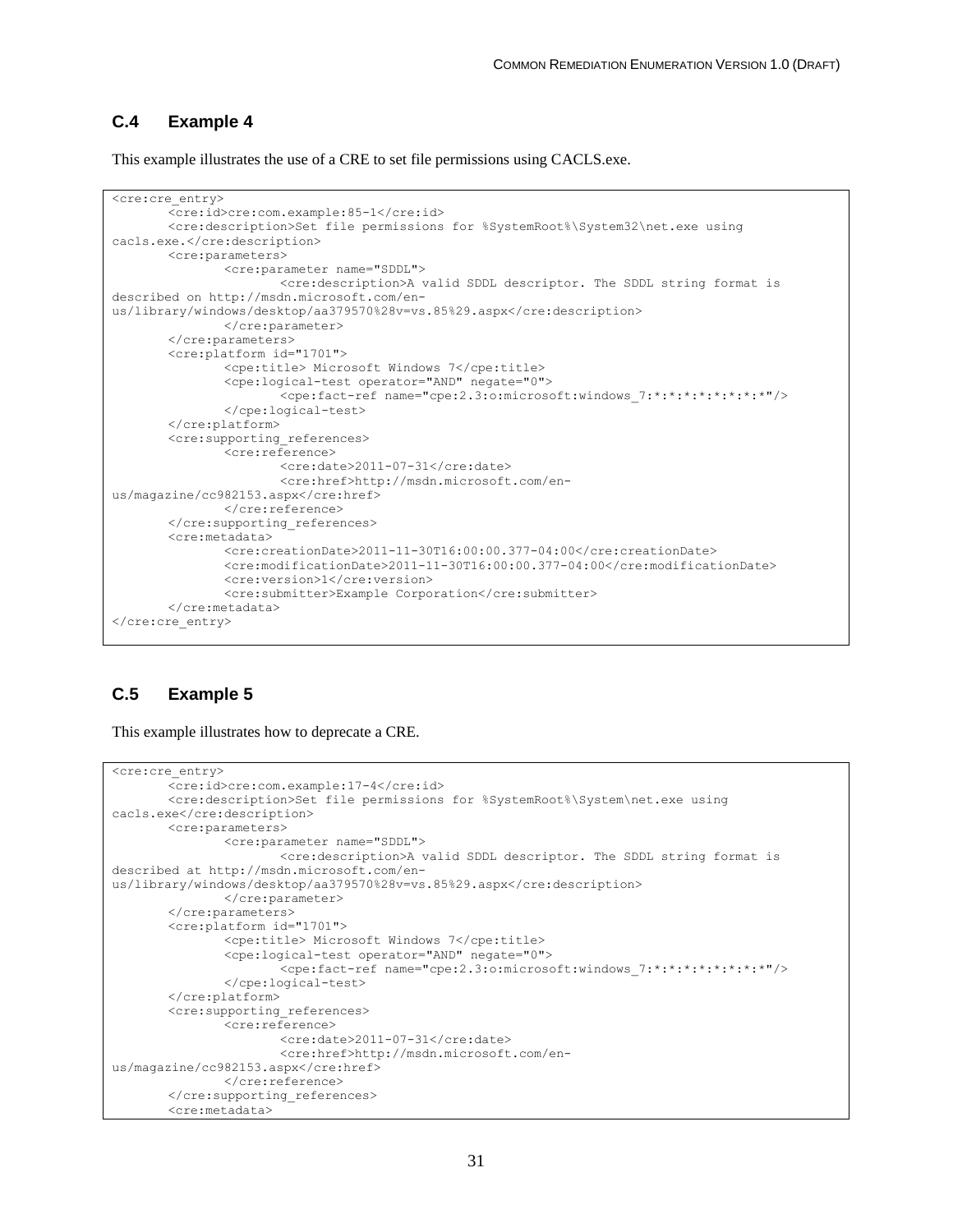```
\langle\text{cre:creationDate}\rangle 2011-11-30T16:00:00.377-04:00\langle\text{cre:creationDate}\rangle<cre:modificationDate>2011-11-30T16:00:00.377-04:00</cre:modificationDate>
                <cre:version>1</cre:version>
                <cre:deprecated>
                        <cre:superseded_by>cre:com.example:85-1</cre:superseded_by>
                        <cre:notes>Superseded to correct file path. File path contained \System\
and should have contained \System32\.</cre:notes>
                </cre:deprecated>
                <cre:submitter>Example Corporation</cre:submitter>
       </cre:metadata>
</cre:cre_entry>
```